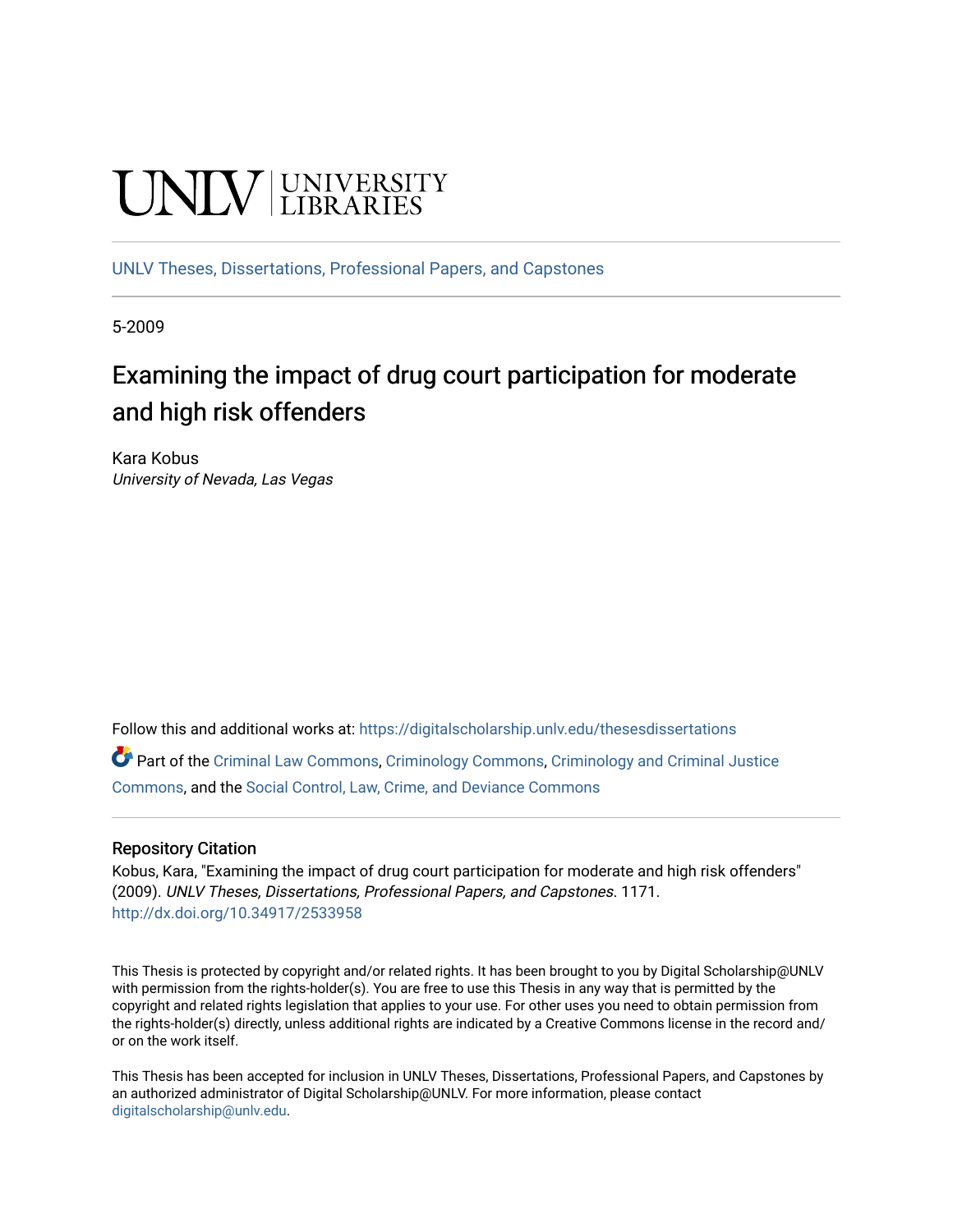#### EXAMINING THE IMPACT OF DRUG COURT PARTICIPATION

#### FOR MODERATE AND HIGH RISK OFFENDERS

 $\sim 10^{-10}$ 

by

Kara Kobus

Bachelor of Arts University of Nevada, Las Vegas 2007

A thesis submitted in partial fulfillment of the requirements for the

**Master of Arts Degree in Criminal Justice Department of Criminal Justice Greenspun College of Urban Affairs** 

> **Graduate College University of Nevada, Las Vegas May 2009**

 $\bar{z}$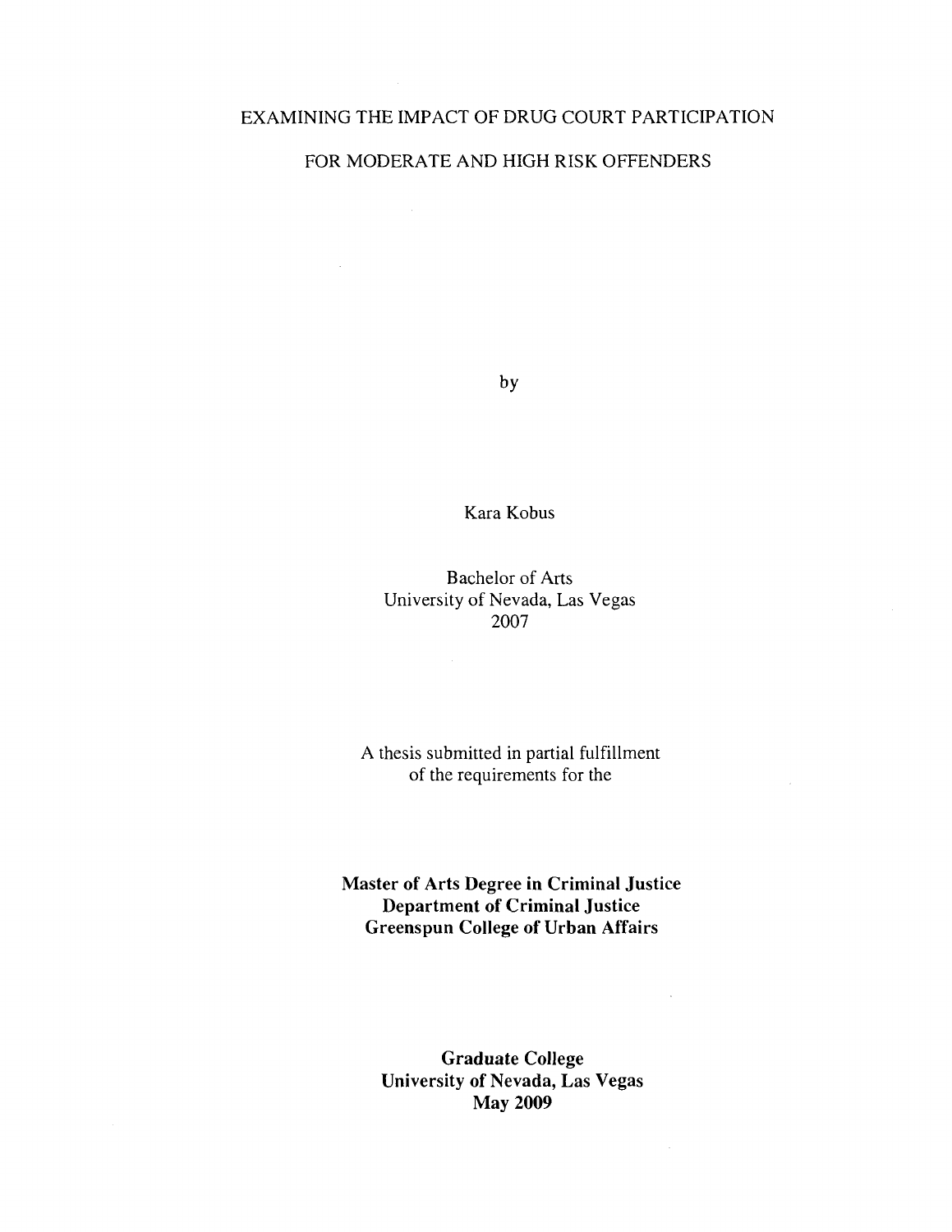UMI Number: 1472421

#### INFORMATION TO USERS

The quality of this reproduction is dependent upon the quality of the copy submitted. Broken or indistinct print, colored or poor quality illustrations and photographs, print bleed-through, substandard margins, and improper alignment can adversely affect reproduction.

In the unlikely event that the author did not send a complete manuscript and there are missing pages, these will be noted. Also, if unauthorized copyright material had to be removed, a note will indicate the deletion.

# **®** UMI

UMI Microform 1472421 Copyright 2009 by ProQuest LLC All rights reserved. This microform edition is protected against unauthorized copying under Title 17, United States Code.

> ProQuest LLC 789 East Eisenhower Parkway P.O. Box 1346 Ann Arbor, Ml 48106-1346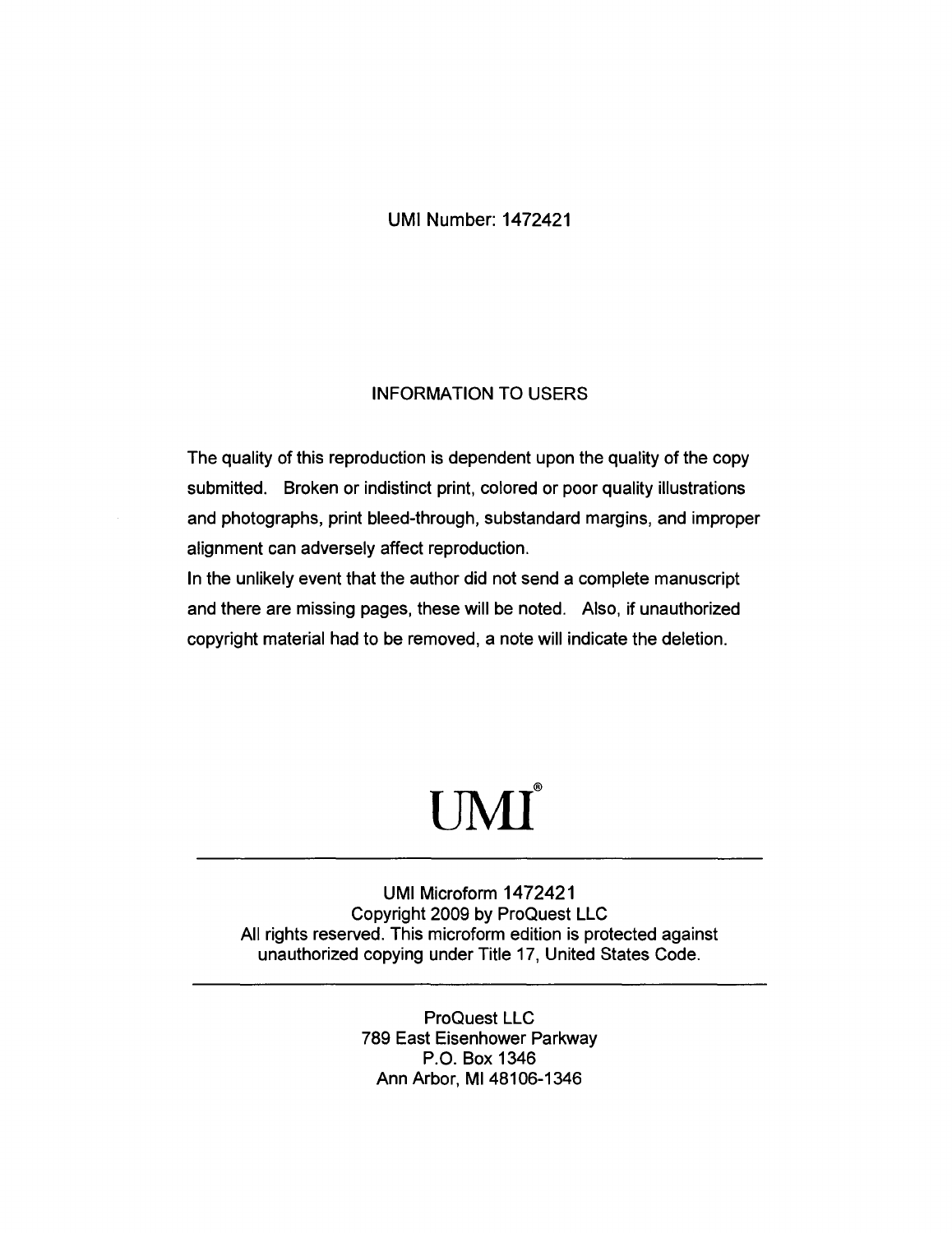

#### Thesis Approval

The Graduate College University of Nevada, Las Vegas

April 13 , 20 09

The Thesis prepared by

Kara Dolores Kobus

Entitled

Examining the Impact of Drug Court Participation for Moderate and

High Risk Offenders

is approved in partial fulfillment of the requirements for the degree of

Master of Arts in Criminal Justice



*Examination Committee Chair* 



*Dean of the Graduate College* 

Examination Committee Member

Examination Committee Memper

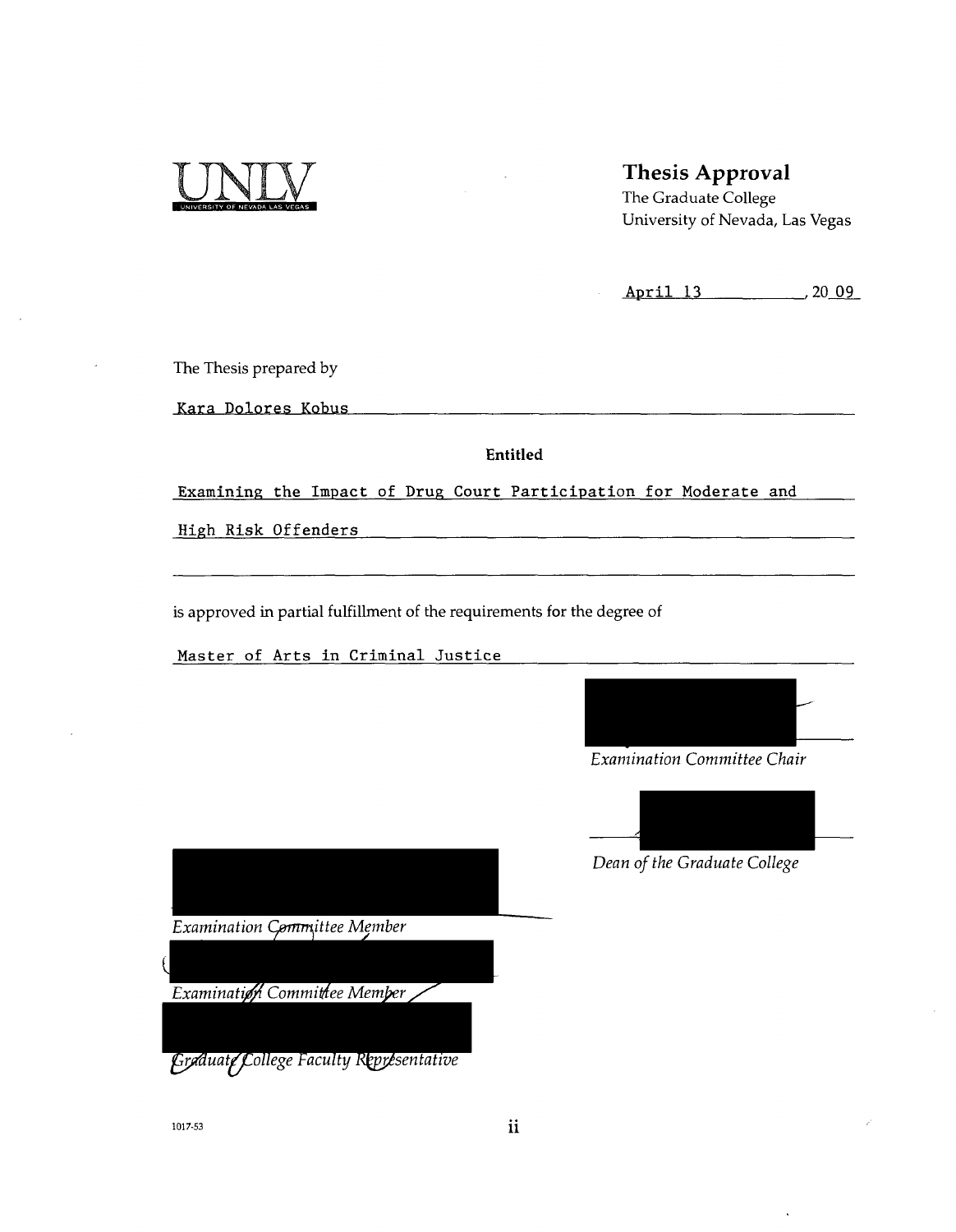#### ABSTRACT

#### **Examining the Impact of Drug Court Participation for Moderate and High Risk Offenders**

by

#### Kara Dolores Kobus

# Dr. Deborah K. Shaffer, Committee Chair Assistant Professor of Criminal Justice

The purpose of this study was to examine the impact of drug court participation among moderate and high risk offenders. While studies have found that intensive programs, such as drug courts, are more effective when focusing their services on high risk offenders, few studies have examined the relationship between offender risk and drug court effectiveness. Using the Level of Service Inventory-Revised (LSI-R) as a measure of offender risk, the study employed a quasi-experimental design to compare outcomes of drug court participants ( $n = 228$ ) and a matched sample of probationers  $(n=252)$ . The analyses showed that drug court participants had lower rates of recidivism than probationers, but failed to find a difference in the impact of the drug court across moderate and high risk offenders.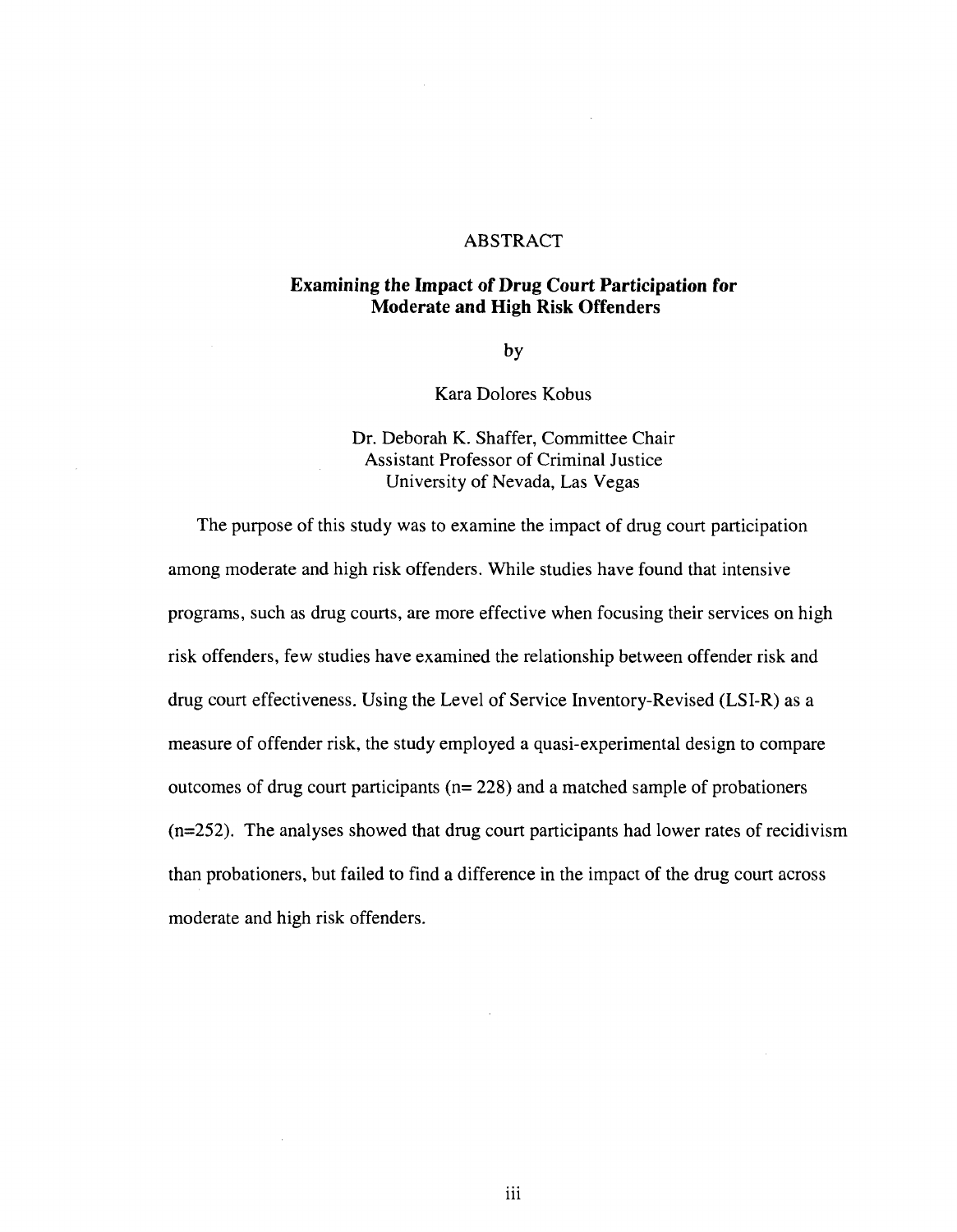### TABLE OF CONTENTS

 $\sim 10^{11}$  km  $^{-1}$ 

 $\mathcal{L}_{\mathcal{A}}$ 

| CHAPTER 1        |
|------------------|
| CHAPTER 2        |
|                  |
|                  |
| <b>CHAPTER 5</b> |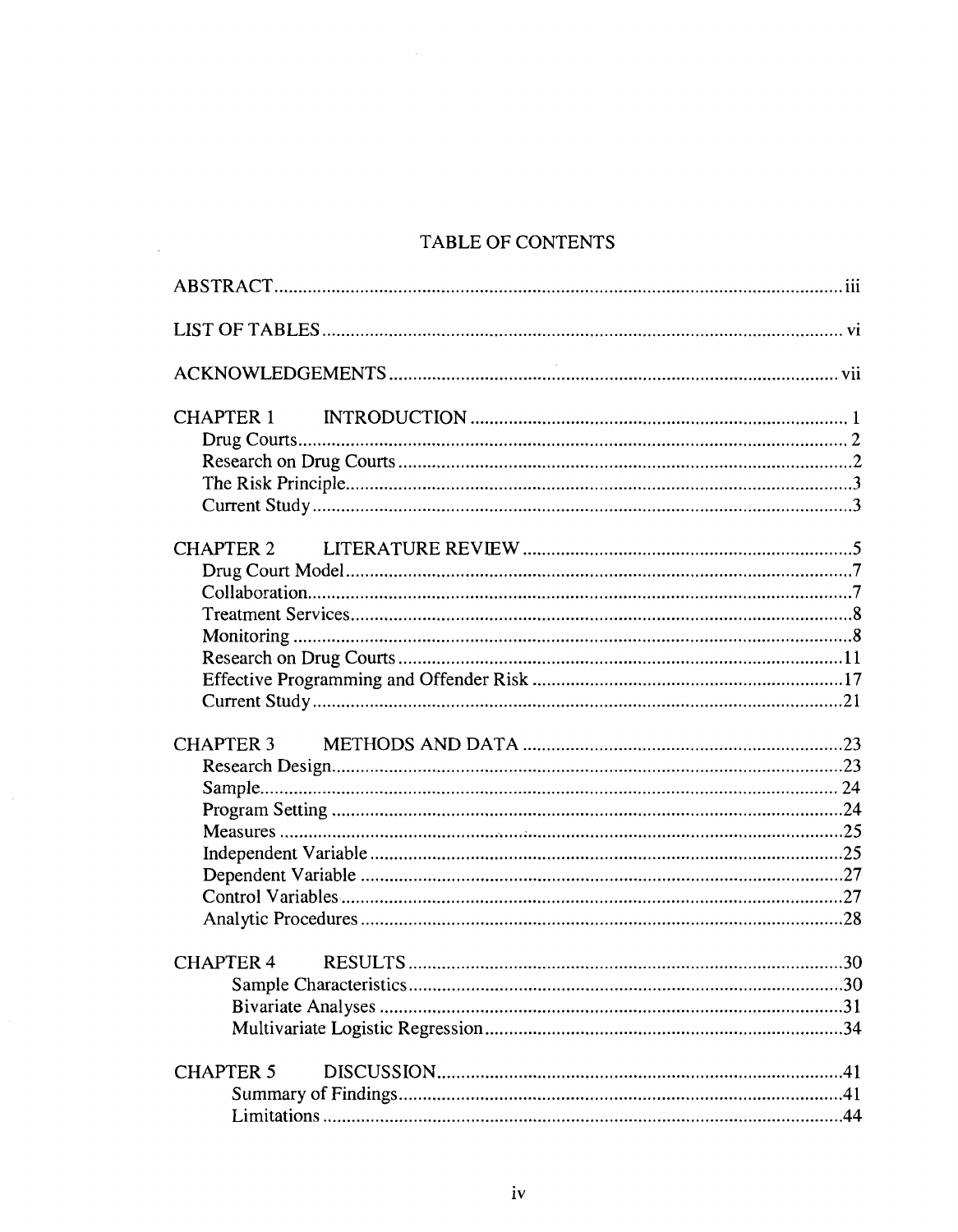$\label{eq:2.1} \frac{1}{\sqrt{2}}\left(\frac{1}{\sqrt{2}}\right)^{2} \left(\frac{1}{\sqrt{2}}\right)^{2} \left(\frac{1}{\sqrt{2}}\right)^{2} \left(\frac{1}{\sqrt{2}}\right)^{2} \left(\frac{1}{\sqrt{2}}\right)^{2} \left(\frac{1}{\sqrt{2}}\right)^{2} \left(\frac{1}{\sqrt{2}}\right)^{2} \left(\frac{1}{\sqrt{2}}\right)^{2} \left(\frac{1}{\sqrt{2}}\right)^{2} \left(\frac{1}{\sqrt{2}}\right)^{2} \left(\frac{1}{\sqrt{2}}\right)^{2} \left(\$ 

 $\frac{1}{2}$  ,  $\frac{1}{2}$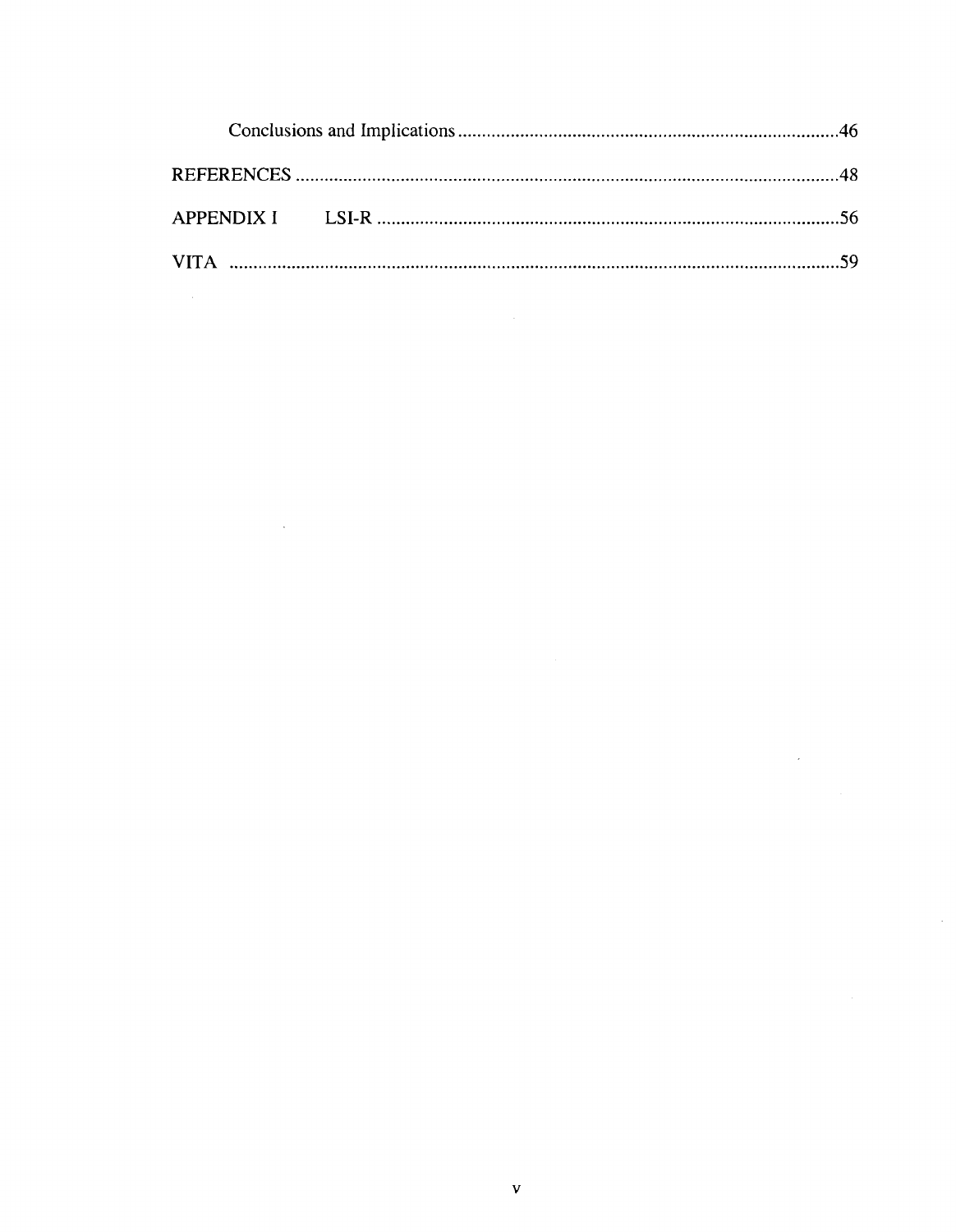# LIST OF TABLES

 $\sim 10^{-10}$ 

| TABLE 1 |  |
|---------|--|
| TABLE 2 |  |
| TABLE 3 |  |
| TABLE 4 |  |
| TABLE 5 |  |
| TABLE 6 |  |
| TABLE 7 |  |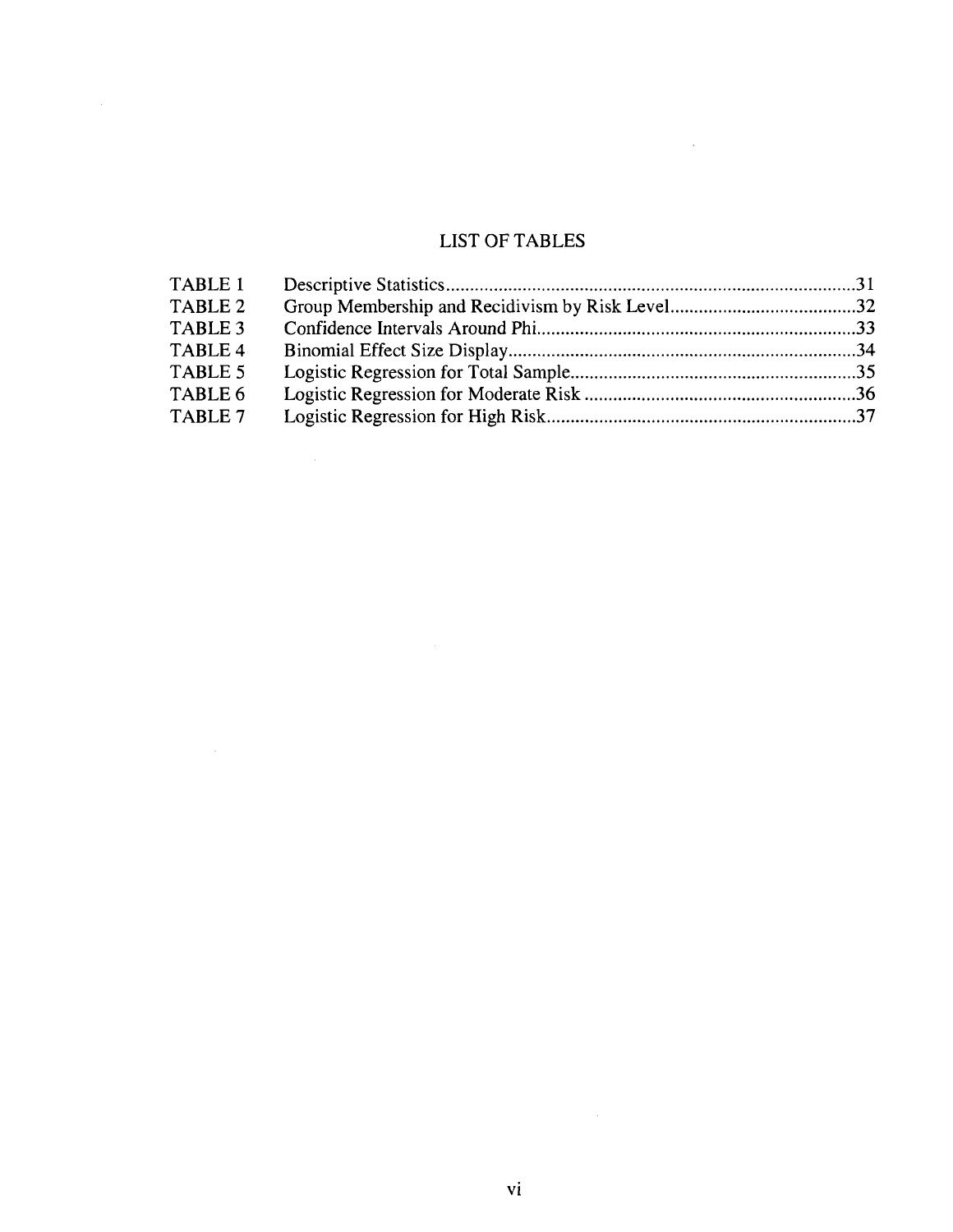#### ACKNOWLEDGEMENTS

The completion of this thesis has been a long and grueling process that would not have been possible without the encouragement, support and guidance of many people, who deserve my utmost thanks and appreciation. First and foremost I would like to thank Dr. Deborah K. Shaffer for all of her help, guidance, and support throughout this entire process, I could not have accomplished this without her. I would like to extend my thanks and appreciation to my committee members, Dr. Terry Miethe, Dr. Tamara Madensen, and Larry Ashley for their advice and input. I would also like to extend my gratitude to Dr. Shelly J. Listwan for providing me her data and for always being available to assist me in any way. I must also thank my family for all of their love and support throughout this process and for always being my biggest fans, your love is what allowed me to get through this. Thank you to Josh for putting up with me and always telling me to breathe. Finally, I would like to thank Paula Kutneski for her advice and wisdom, and for being my rock throughout graduate school.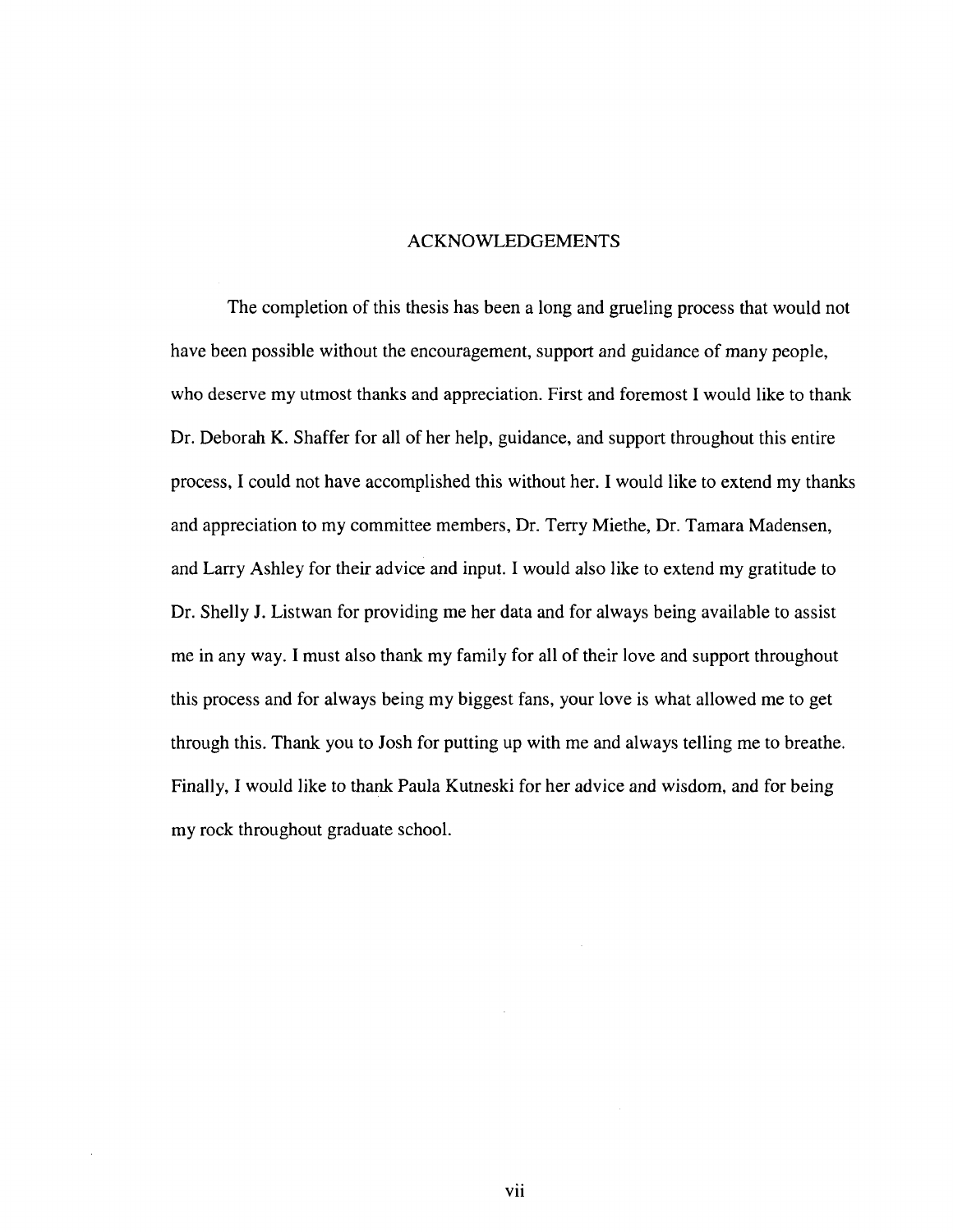#### CHAPTER 1

#### INTRODUCTION

For the last several decades, a movement towards treating rather than incarcerating non-violent drug involved offenders has emerged. This movement towards treatment has gained national support. Following Martinson's "nothing works" phenomena (1974), research began documenting the positive effects of rehabilitation and community treatment for non-violent drug offenders (Andrews et al., 1990; Cullen & Gilbert, 1982). Support for treatment led to the passage of several policies providing support and funding for the treatment of drug offenders. The Drug Abuse Prevention, Treatment, and Rehabilitation Act of 1979 and the 1986 and 1988 Anti-Drug Abuse Acts increased the funds available for substance abuse treatment and research for prevention efforts (National Institute on Drug Abuse, 2006). The 1988 Anti-Drug Abuse Act created the White House Office of National Drug Control Policy (ONDCP), which helped to establish policies, goals, and guidelines for the Nation's drug control efforts (ONDCP, 2007). These policies led to the development and support of several community-based interventions to treat drug offenders including therapeutic communities and drug courts.

#### Drug Courts

Drug courts have become a popular method of community-based treatment for the drug-involved offenders. The drug court is a unique system characterized by a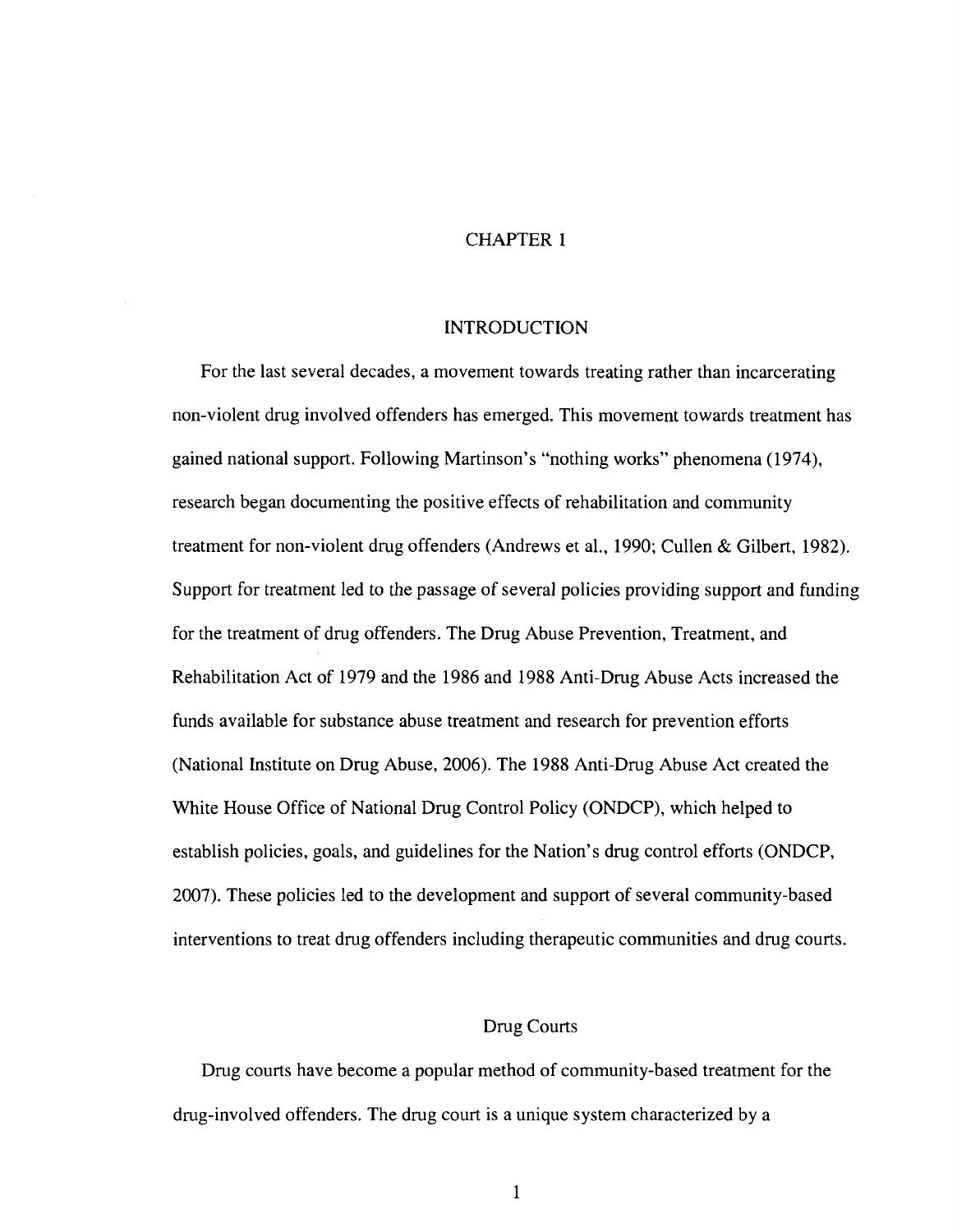collaborative effort from a team of professionals, including a drug court judge, probation, and treatment staff who work together to create an environment that promotes public safety, participation and compliance (NADCP, 1997). The drug court judge is greatly involved in the rehabilitation process and is in charge of monitoring participants' progress (Inciardi, McBride, & Rivers, 1996). Progress is monitored by frequent court appearances, as well as individual and group treatment sessions and weekly drug testing. Compliance with program rules is promoted by holding participants accountable for their actions through a system of rewards and punishers. Drug courts provide intensive services to drug offenders through a court supervised program, providing individual counseling, educational services, mental health services, vocational training, status review hearings, prosocial support, and aftercare services (Peters & Murrin, 2000). *Research on Drug Courts* 

Drug courts have enjoyed empirical support (Banks & Gottfredson, 2004; Belenko, 1999; Belenko, 2002; Brewster, 2001; Goldkamp & Weiland, 1993; Gottfredson, Kearly, Najaka, & Rocha, 2005; Listwan et al., 2003; Wolfe, Guydish, & Termondt, 2002), however, the meta-analyses have revealed that drug courts reduce recidivism by an average of 10 percent (Aos, Phipps, Barnoski, & Lieb, 2001; Lowenkamp, Holsinger, & Latessa, 2005; Wilson, Mitchell, & Mackenzie 2006). Research has shown that the most effective correctional programming can reduce recidivism by 26 to 30 percent (Andrews et al., 1990; Dowden & Andrews, 1999, 2000, 2004). These reductions in recidivism have been attributed to correctional programs following the principles of effective interventions to provide quality treatment to offenders. Given these findings, it is important to explore why drug courts are not more effective.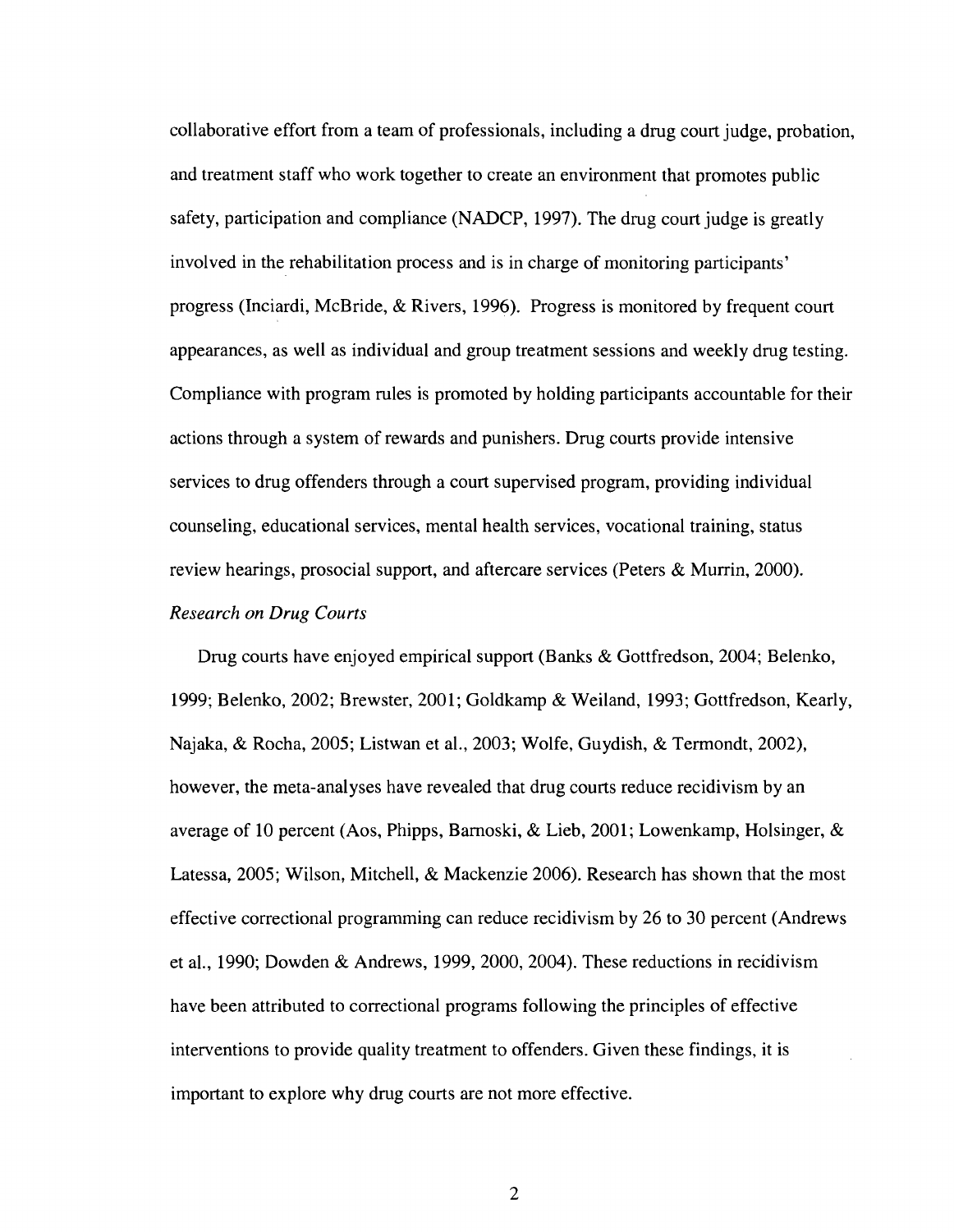#### The Risk Principle

One possible explanation may be that drug courts fail to adhere to the risk principle (Marlowe et al., 2006). In this context, risk refers to the likelihood of recidivism. The risk principle states that offenders' risk level should be matched with intensity of services, meaning the most extreme or intense services should be reserved for those offenders most likely to reoffend (Andrews et al., 1990). Several studies on risk level and correctional program effectiveness reveal that intensive programs that focus on higher risk offenders are more effective than those that focus intense services on low risk offenders (Andrews & Bonta, 1998; Andrews & Dowden, 1999; Lipsey & Wilson, 1998). There is also evidence to suggest that violating the risk principle, by treating low risk offenders with intensive services, can reduce program effectiveness (Bonta,Wallace-Capretta, & Rooney, 2000; Lowenkamp & Latessa, 2005).

Theoretically, drug courts are thought to provide more intensive services compared to other forms of community-based treatment (Belenko, 2001; Longshore et al, 2001; Marlowe et al., 2006). Because of the assumed intensity of treatment, drug courts should be targeting higher risk offenders. Drug courts that fail to match treatment services with risk level or that target lower risk offenders may undermine their effectiveness. Research has found some support for the risk principle in drug court settings (Lowenkamp, Holsinger & Latessa, 2005; Marlowe et al., 2006).

#### Current Study

The current study will build on past research by examining how the impact of drug court participation varies across moderate and high risk offenders. Prior research that has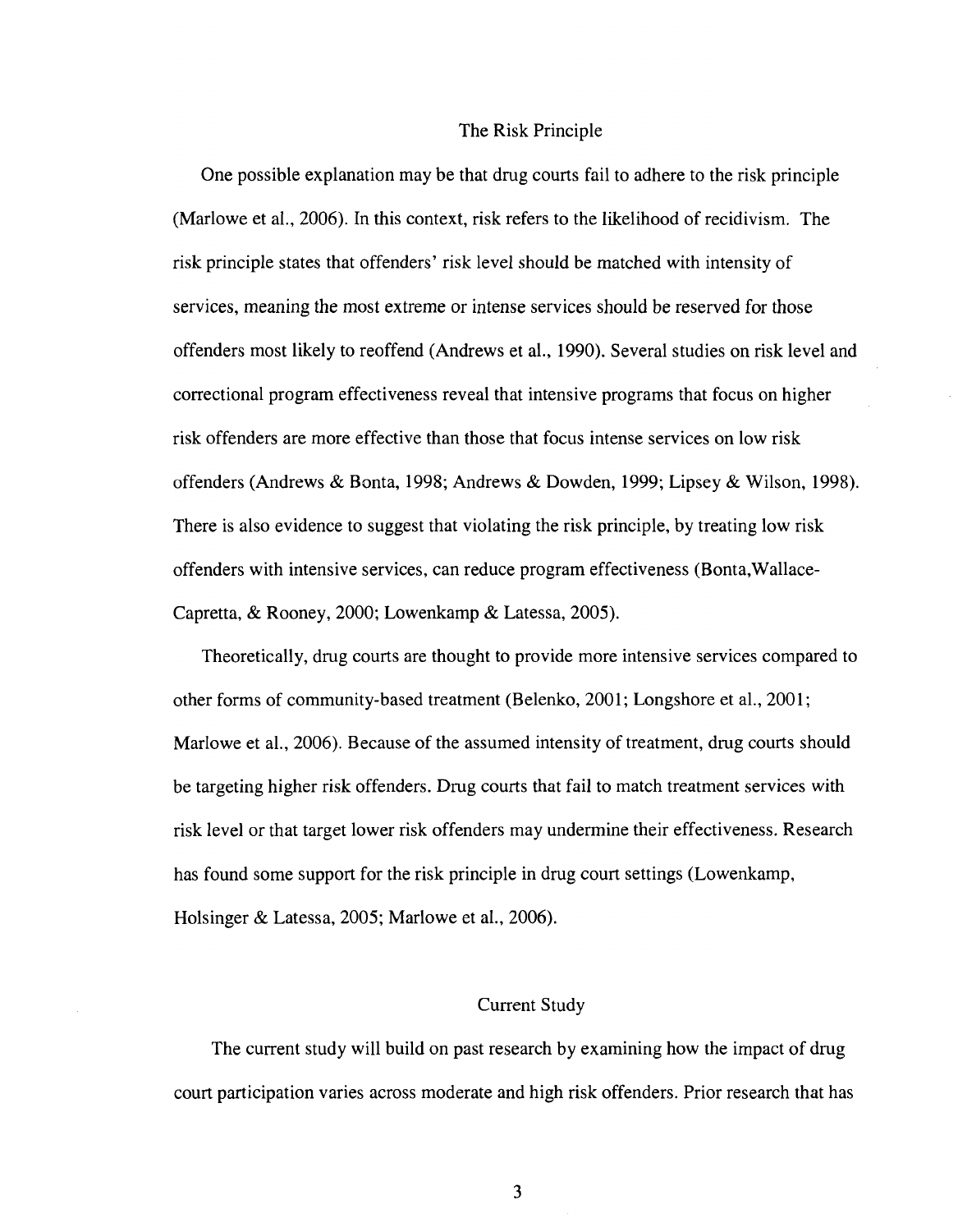examined the offender risk within drug courts has failed to use a comprehensive measure of risk. Measures such as DSM-IV criteria and prior criminal history have been used as measures of risk. The problem with these measures is that they do not encompass all of the factors that are predictive of risk. Therefore, the current study will employ a more comprehensive measure of risk, using the Level of Service Inventory- Revised (LSI-R), to examine the relationship between offender risk and drug court effectiveness.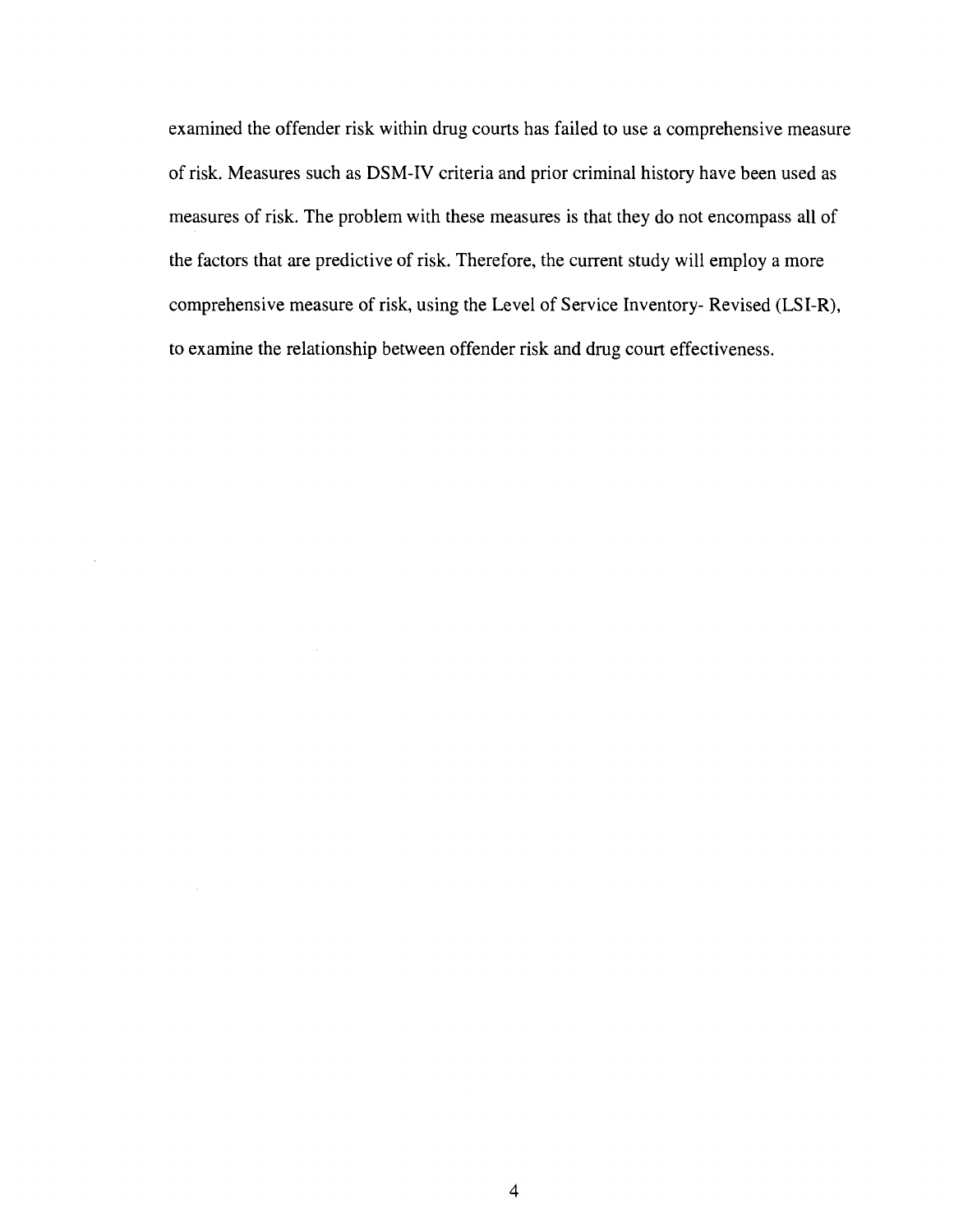#### CHAPTER 2

#### LITERATURE REVIEW

Though intended to reduce drug use and drug-related crime, the "War on Drugs" in the 1980s had a number of unintended consequences on the criminal justice system, including increasingly backlogged court dockets and overcrowded prisons (Belenko, 2001; Listwan, Sundt, Holsinger, & Latessa, 2003). Contributing to these problems was the lack of drug treatment services within prison settings which led to a continuous cycle of drug offenders moving in and out of the system. As the criminal justice system became overburdened, it was recognized that a faster method of processing for drug offenders was needed. Also, simply moving these offenders through the system was not sufficient, rather treatment was also needed to reduce substance abuse and other related criminal behaviors. This growing recognition along with increased public support for treatment, led to the creation of the first drug court in Miami, Florida in 1989 (Belenko, 2002). Intended to divert drug offenders from prison, drug courts were designed to keep offenders in the community while providing intensive monitoring and treatment (Nolan, 2002).

Although the need to provide treatment to drug offenders was not a new idea, drug courts offered a unique approach to serving this population. Prior to drug courts, treatment and supervision of drug offenders occurred independently of one another. As a result, treatment programs often lacked methods to ensure client compliance while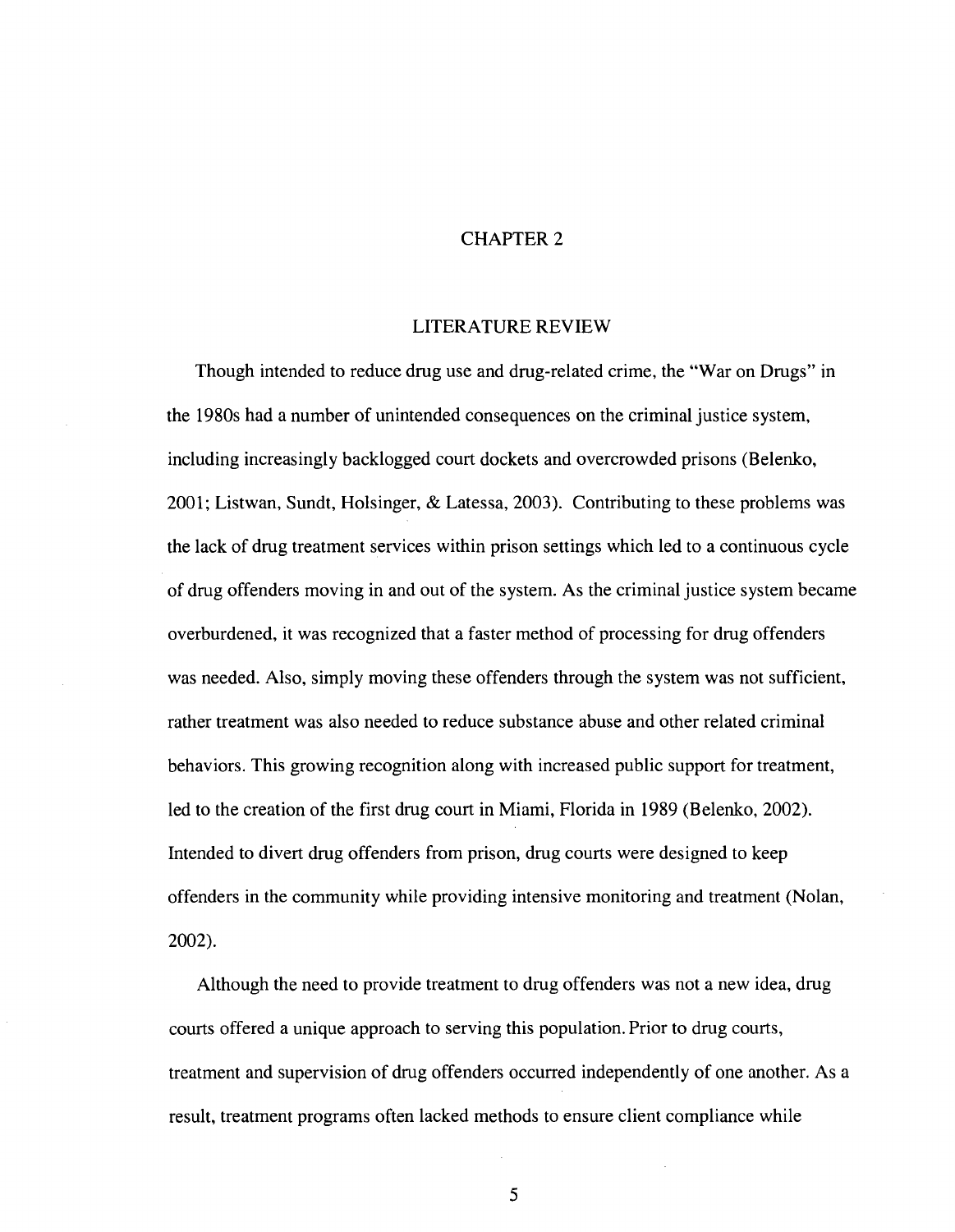supervision agencies lacked the ability to monitor participants' treatment progress (Belenko, 1999). The drug court model improved upon past attempts by offering a more structured approached that merged community supervision and treatment with closer judicial monitoring (Belenko, 1999, 2002; NADCP, 1997).

Early drug courts enjoyed immense political and financial support resulting in their rapid growth (Nolan, 2002). To help guide the development and operations of future drug courts, the National Association of Drug Court Professionals (NADCP) identified

10 key components of the model. These include:

- Drug courts integrate alcohol and other drug treatment services with justice system case processing
- Using a nonadversarial approach, prosecution and defense counsel promote public safety while protecting participants' due process rights
- Eligible participants are identified early and promptly placed in the drug court program
- Drug courts provide access to a continuum of alcohol, drug, and other related treatment and rehabilitation services
- Abstinence is monitored by frequent alcohol and other drug testing
- A coordinated strategy governs drug court responses to participants' compliance
- Ongoing judicial interaction with each drug court participant is essential
- Monitoring and evaluation measure the achievement of program goals and gauge effectiveness
- Continuing interdisciplinary education promotes effective drug court planning, implementation, and operations
- Forging partnerships among drug courts, public agencies, and communitybased organizations generates local support and enhances drug court effectiveness (NADCP, 1997)

Although drug courts have varied in the extent to which they have adopted the 10 key components, the model can generally be characterized as promoting collaboration between various parties in the criminal justice system, providing intensive treatment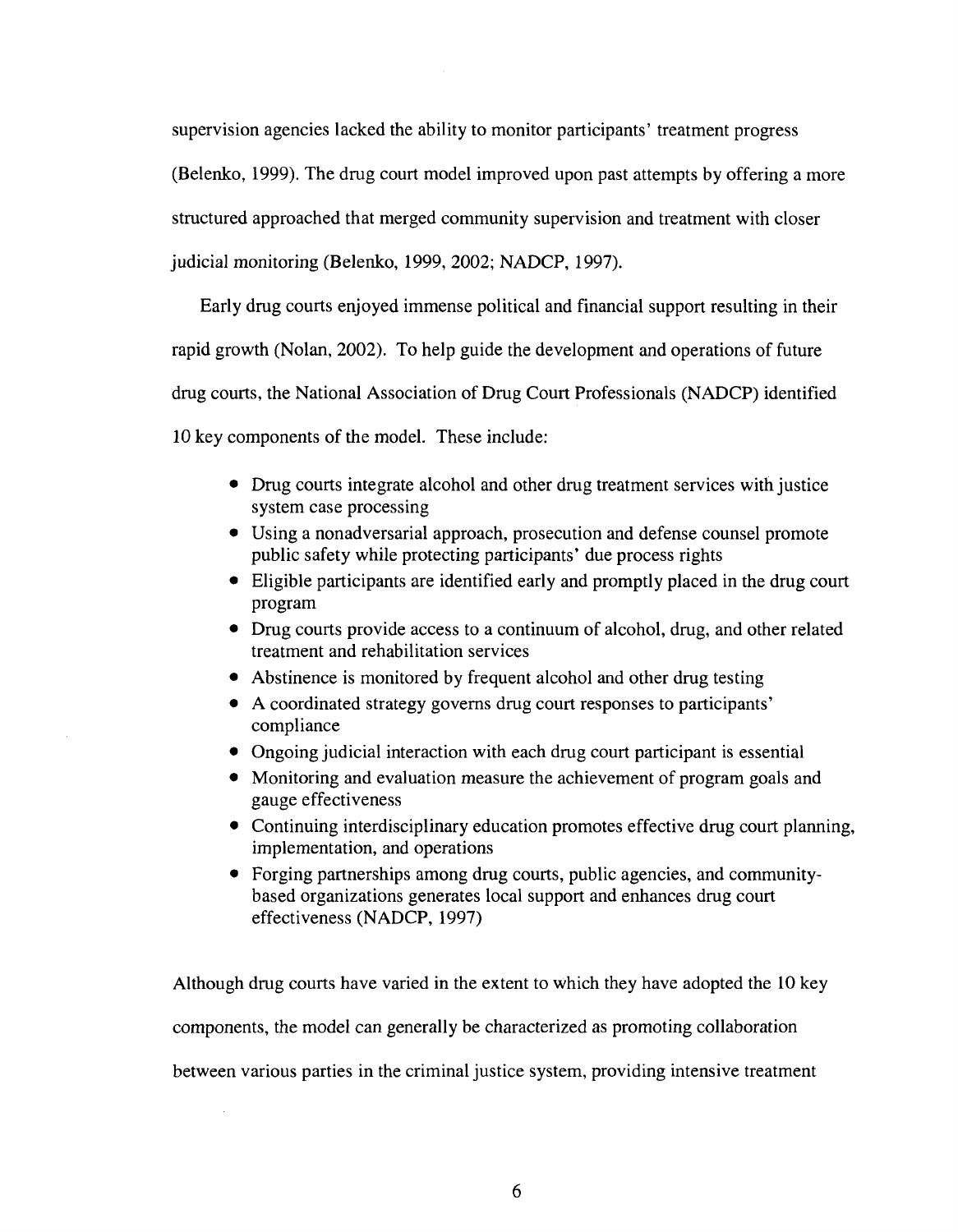services, and promoting compliance through regular monitoring. Each of these elements is discussed below.

#### The Drug Court Model

#### *Collaboration*

The drug court team is a collaboration of criminal justice and treatment professionals who work in concert to support participants' treatment progress, promote accountability and compliance with program rules, and provide a safe treatment environment. The team, comprised of the drug court judge, treatment providers, prosecutors and defense attorneys, and probation officers, also assists in monitoring participants' progress throughout the program (Listwan, Shaffer & Latessa, 2002). This partnership between these parties creates a structured treatment program that is constantly court supervised and is dependent on the personal involvement of the drug court judge (Fielding, Tye, Ogawa, Imam, & Long, 2002).

The role of the drug court judge stands in stark contrast to the role of judges in traditional court process. Often viewed as the leader of the drug court, a typical drug court judge is actively engaged with drug court staff and participants. In addition to overseeing the judicial processing and status hearings of each participant, the drug court judge also monitors treatment progress and issues rewards and consequences for behaviors (Belenko, 1998; Marlowe et al., 2006; NADCP, 1997).

Drug court participants have attributed their success in drug courts to the involvement of the drug court judge (Cooper, 1997; Goldkamp, White, & Robinson, 2002; Satel, 1998; Saum, Scarpitti, Butzin, Perez, Jennings, & Gray, 2002). In a survey gauging participant perceptions in drug court, Cooper (1997) found that over 70 percent of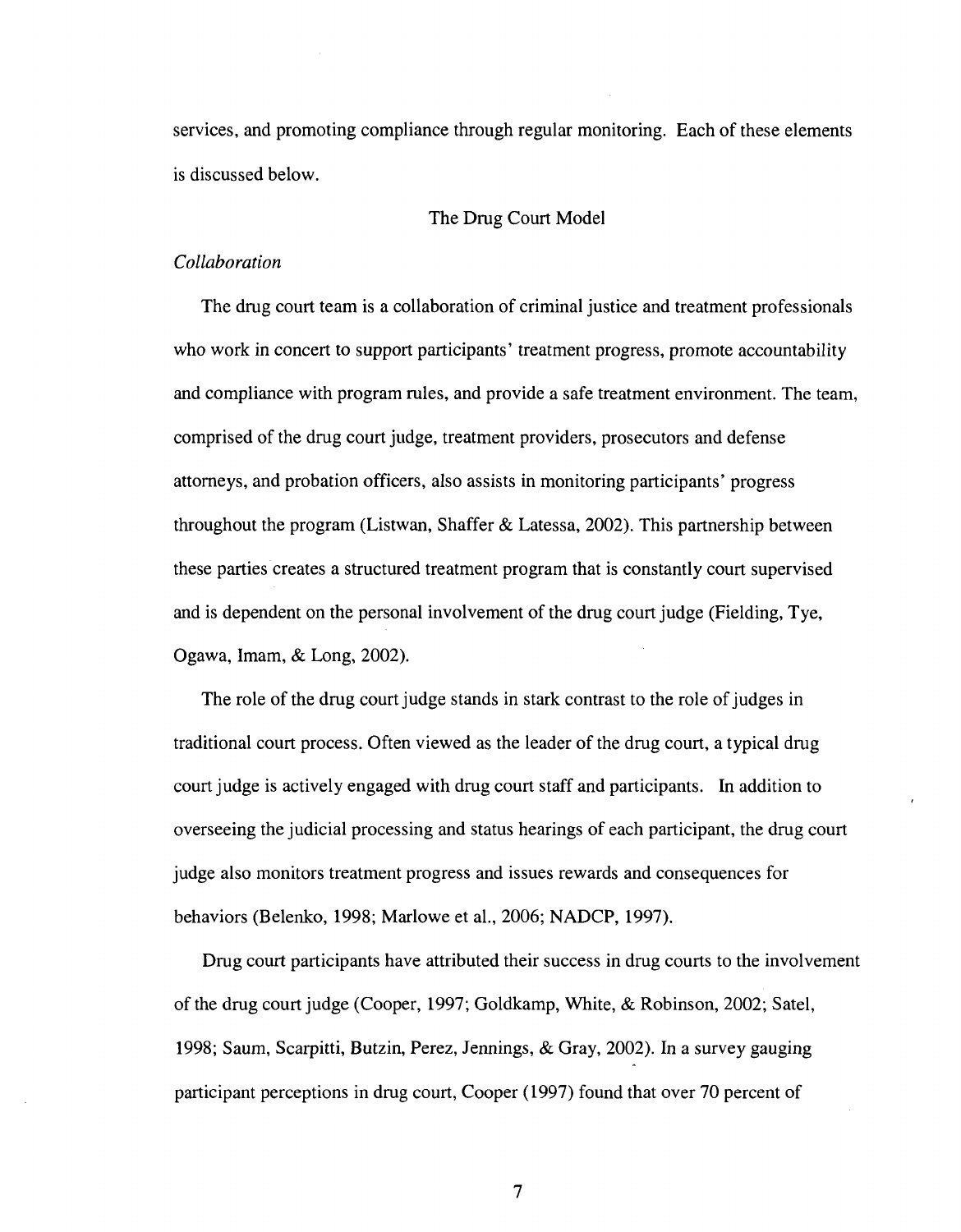participants perceived the judge as a very important factor in their success during treatment. Similarly, in a client satisfaction survey among over 300 Delaware drug court participants, the majority of participants said the judge had a positive influence on their treatment progress (Saum et al., 2002).

#### *Treatment Services*

While the treatment services provided by drug courts may vary, the services usually include individual and/or group counseling, relapse prevention, medical care, and general detoxification (NADCP, 1997). Most drug courts have a variety of treatment services available to them (Taxman & Bouffard, 2002) and many employ services from the community that are readily available to clients (NADCP, 1997; Taxman & Bouffard, 2002). Although the exact nature of treatment varies across drug courts, the treatment provided is typically thought to be more intensive than the treatment normally provided to probationers (Belenko, 2001; Longshore, Turner, Wenzel, Morral, Harrell, McBride et al., 2001). The various services are provided by the drug court to improve the quality of life for offenders and promote a sober living environment.

#### *Monitoring*

Drug courts use a number of other mechanisms to ensure abstinence and promote accountability among participants including regular status review hearings, drug testing, and rewards and sanctions. Status review hearings are usually held every two to four weeks and attended by the drug court team and participants. During a typical hearing, the judge reviews offenders' progress in treatment, abstinence, and adherence to general program rules in a formal setting (Festinger et al., 2002). In addition to being used as a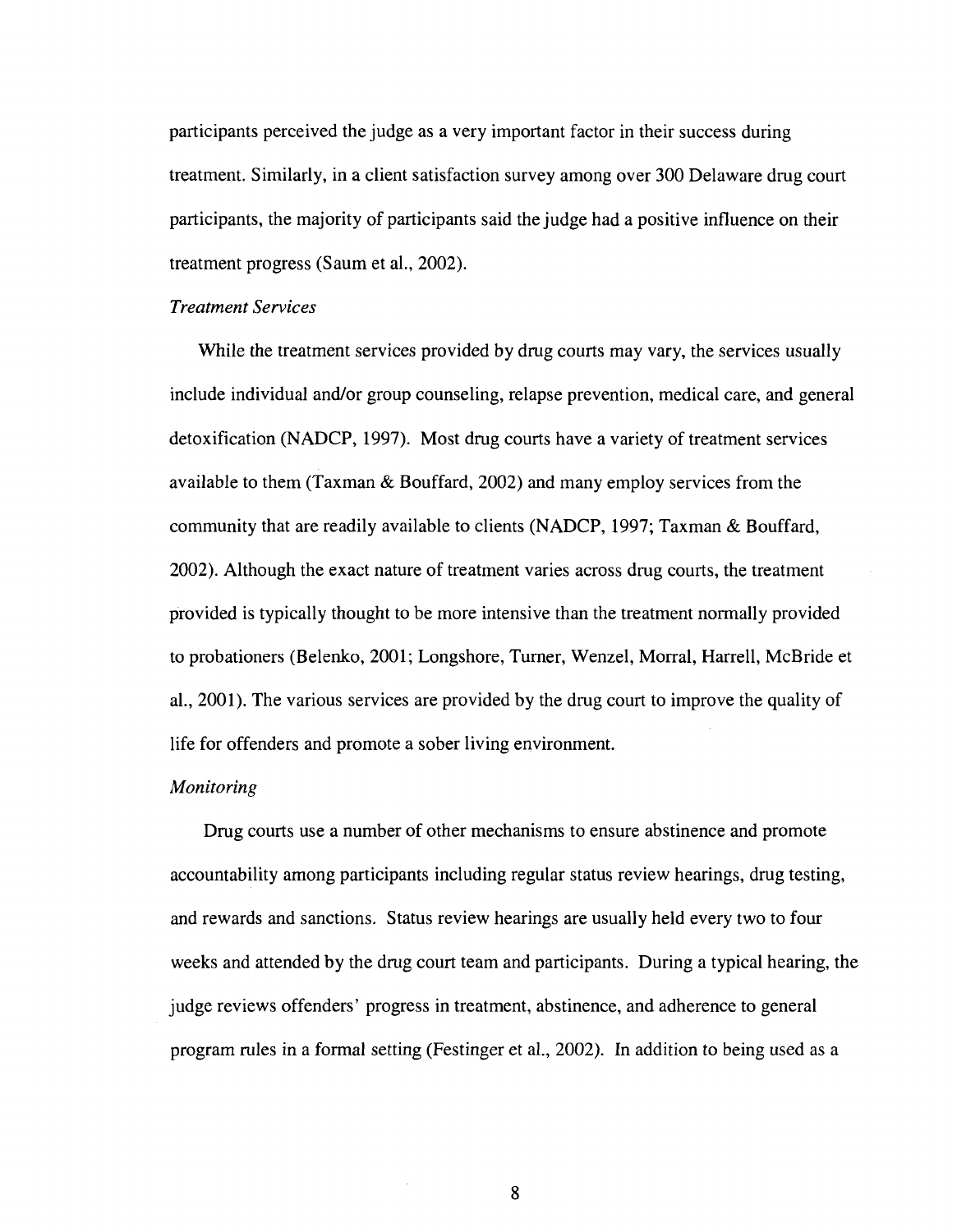method of supervision, status review hearings are also used as a forum for providing feedback to participants in the form of rewards and sanctions (Marlowe et al., 2006).

Relatively little is known about the actual impact of status hearings on drug court outcomes. Marlowe et al. (2003) used an experimental design to assess the impact of biweekly and "as needed" status hearings on outcome and recidivism for misdemeanor drug court participants. In contrast to the bi-weekly meetings, the "as needed" hearings were held only when staff identified a problem or need. No significant differences were found across a variety of outcome measures including attendance at counseling sessions, drug test results, self-reported drug and alcohol use, and other reported criminal behavior, between participants attending bi-weekly status hearings and those attending as needed hearings. A follow-up study assessing the impact of status hearings in drug court for felony offenders had similar results (Marlowe, Festinger, & Lee, 2004).

In addition to status review hearings, drug court participants are typically subjected to regular and frequent drug testing. The frequency of drug testing is more intense during the first several months of treatment and varies across different drug courts. The rate of testing ultimately depends on the participants' progress throughout treatment (NADCP, 1997). According to the Drug Courts Program Office, regular drug testing, "coupled with immediate program responses, forces defendants to address their substance abuse problems immediately and continuously" (Robinson & Jones, 2000, p. 1). Not only does frequent testing provide the participant with immediate information regarding their progress, but also allows them to be active and involved in treatment process (NADCP, 1997).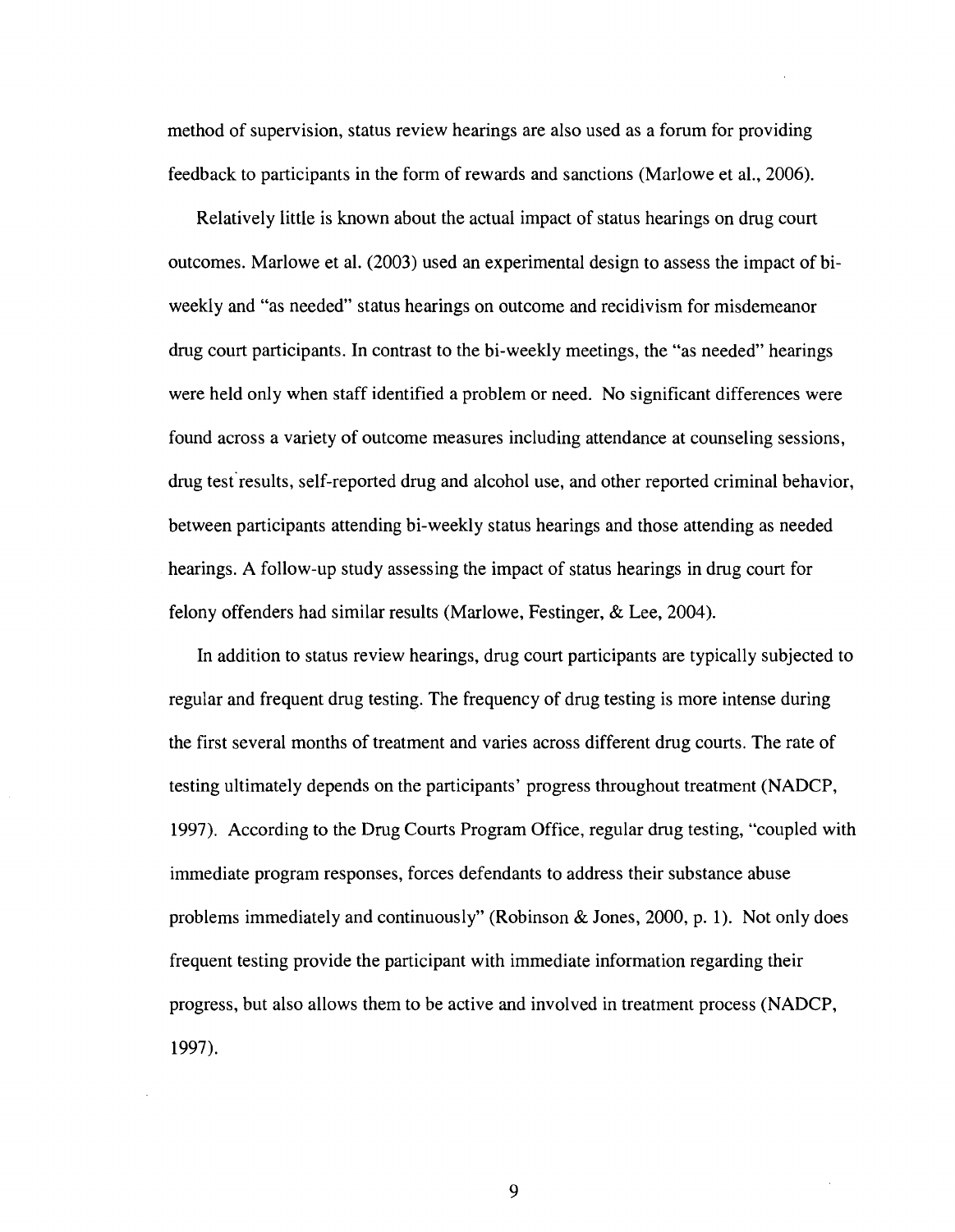Like regular probation, drug courts utilize sanctions in response to positive drug tests or other non-compliant behaviors. Sanctions, such as fines, increased drug testing, and program termination, are generally given for missed treatment sessions, positive drug tests or other program violations. In contrast to regular probation, however, drug courts are often more likely to use rewards to reinforce compliant behavior (Lindquist, Krebs, & Lattimore, 2006). A variety of rewards may be utilized including praise and encouragement, advancement to the next phase of treatment, gift certificates, and graduation ceremonies to reinforce treatment progress and program compliance (Wilson, Mitchell, & MacKenzie, 2006).

Research on the impact of rewards and sanctions in the drug court setting is relatively rare. Harrell and Roman (2001) evaluated the impact of a graduated sanctions program in Washington D.C., comparing recidivism among offenders receiving graduated sanction to offenders receiving standard sanctions. They discovered that offenders receiving graduated sanctions were less likely to use drugs and less likely to be rearrested following sentencing than those receiving standard sanctions.

By providing close community supervision and monitoring, along with treatment, drug courts are thought to provide more intensive services compared to other forms of community-based programs (Belenko, 2001; Longshore et al., 2001; Marlowe et al., 2006). Designed to reduce drug abuse and subsequent criminal behavior, drug courts have been the focus of much empirical research. The research on drug courts has generally revealed that drug courts are successfully reducing recidivism and drug use.

Early research, however, was mixed with some studies finding null (Belenko, Fagan, & Dumanovsky, 1994; Deschenes & Greenwood, 1994) or negative effects (Miethe, Lu,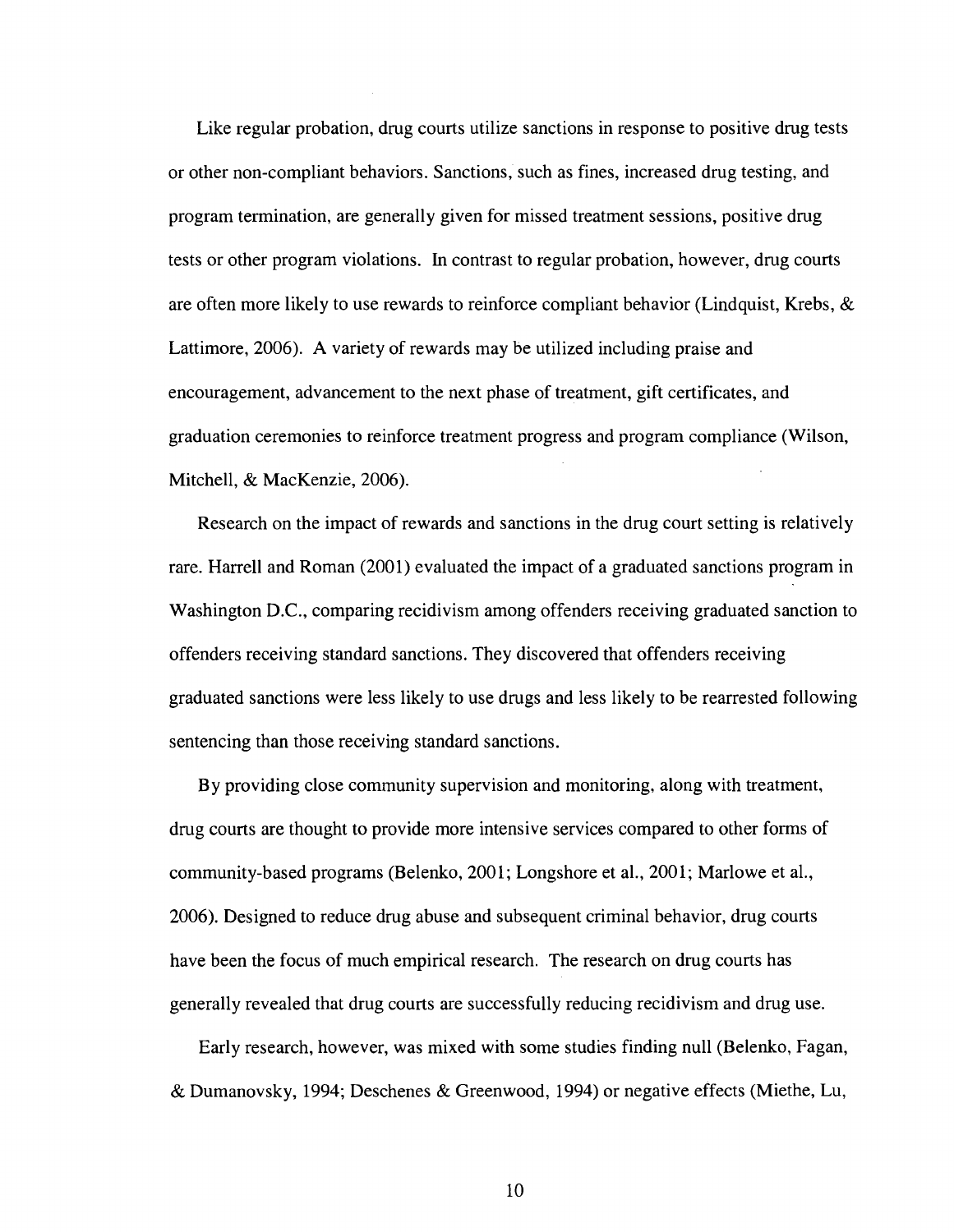& Reese, 2000). Belenko (2001), however, has criticized early research for methodological limitations and ignoring the "black box" of drug courts. Specifically, he notes that some of the past research on drug courts failed to differentiate between inprogram versus post-program recidivism, had relatively short follow-up periods, and employed small sample sizes. Furthermore, very few evaluations examined the impact of program characteristics as well as offender attributes on program outcome. Recent research has sought to address these limitations and has provided relatively consistent support for drug courts. This research will be discussed in further detail below.

#### Research on Drug Courts

Research has evaluated the effectiveness of drug courts by exploring both retention rates and reductions in recidivism among program participants (Banks & Gottfredson, 2004; Belenko, 2002; Brewster, 2001; Gottfredson, Kearly, Najaka, & Rocha, 2005; Listwan et al., 2003). Drug courts have been found to have higher retention and completion rates when compared to traditional probation (Belenko, 1998; Gotfredson et al., 2003; Peters & Murrin, 2000; Peters, Haas, & Murrin, 1999; Vito & Tewskbury, 1998; Wolfe, Guydish, & Termondt, 2002). Specifically, the Drug Courts Program office reports that retention rates in drug courts are nearly double the rates found in traditional treatment programs (Drug Courts Program Office, 1998).

Increased retention rates are important considering the link between successful program completion and recidivism, with drug court graduates often having lower recidivism rates than non-graduates. For instance, Vito and Tewskbury (1998) found that graduates from a Kentucky drug court were far less likely to be reconvicted than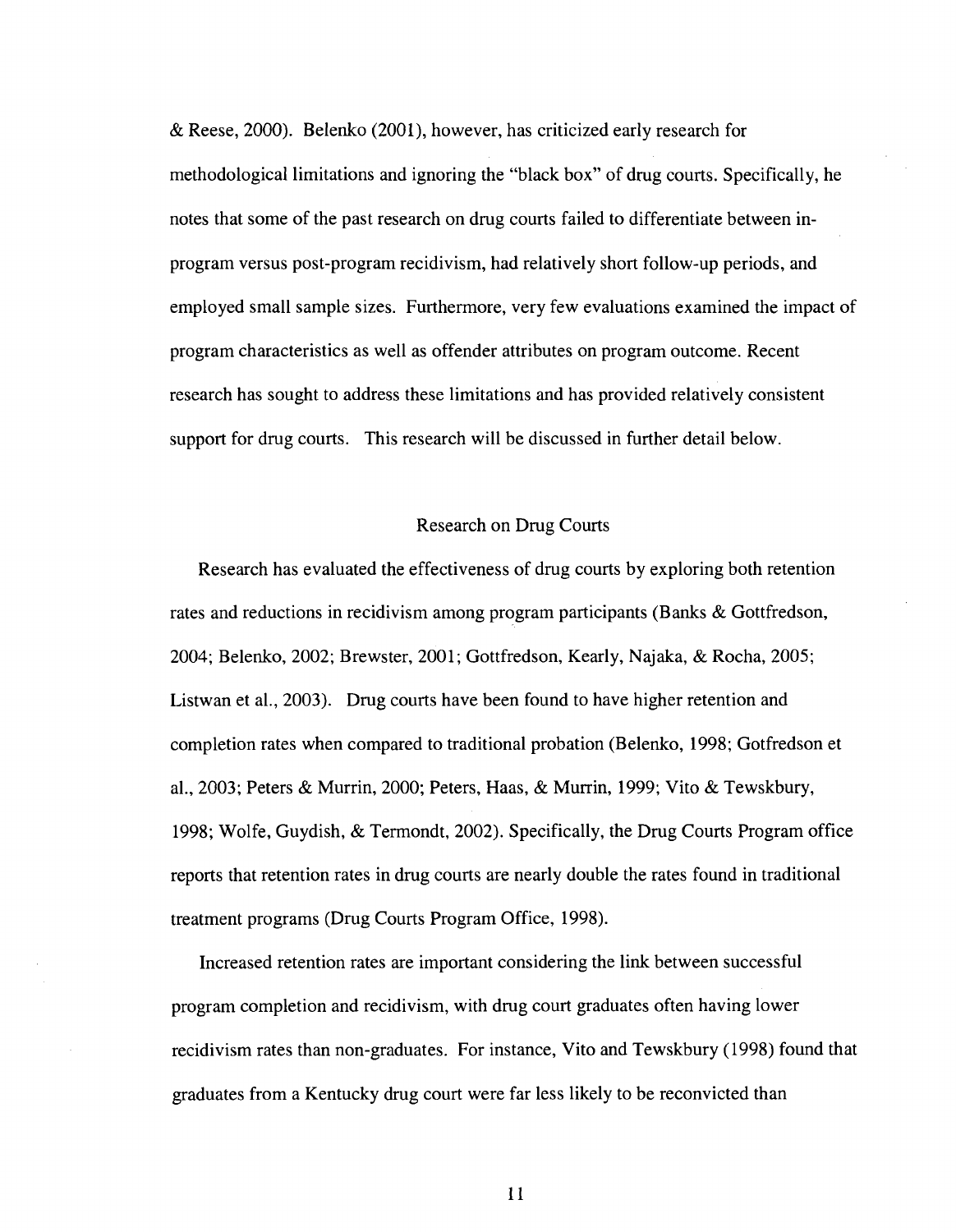nongraduates. More specifically, 13 percent of graduates were reconvicted, compared to nearly 60 percent of non-graduates. Similarly, in their evaluation of two Florida drug courts, Peters and Murrin (2000) found that graduates were significantly less likely to be rearrested than non-graduates at both the 12 and 30-month follow-up periods. Finally, the Government Accountability Office (2005) found that that post-program recidivism was consistently lower for drug court graduates than non-graduates in their review of 23 drug court studies.

In addition to comparing graduates to non-graduates, research has also explored the outcomes of drug court participants relative to non-drug court participants. These studies have generally found that drug court participants have better outcomes when compared to probationers (Brewster, 2001; Goldkamp & Weiland, 1993; Peters, Haas, & Murrin, 1999; Spohn, Piper, Martin, & Frenzel, 2001). In one of the few experimental studies of drug courts, Gottfredson et al. (2003) evaluated the effectiveness of the Baltimore City Drug Treatment Court. Offenders who were eligible for the drug court were randomly assigned to either the drug court or to "treatment as usual" (p. 178). The results showed that drug court participants were significantly less likely to recidivate than comparison group members. Specifically, 66 percent of drug court participants were rearrested compared to 81 percent of the comparison group. The actual number of rearrests for drug court participants were 30 percent lower than for comparison group members and drug court participants were less likely to be rearrested for a drug offense.

Meta-analyses of drug courts further provide support for the model. In a metaanalysis of the cost and benefits of 26 drug courts, Aos et al. (2001) found that drug courts, on average, reduced recidivism 8 percent. Similarly, a meta-analysis conducted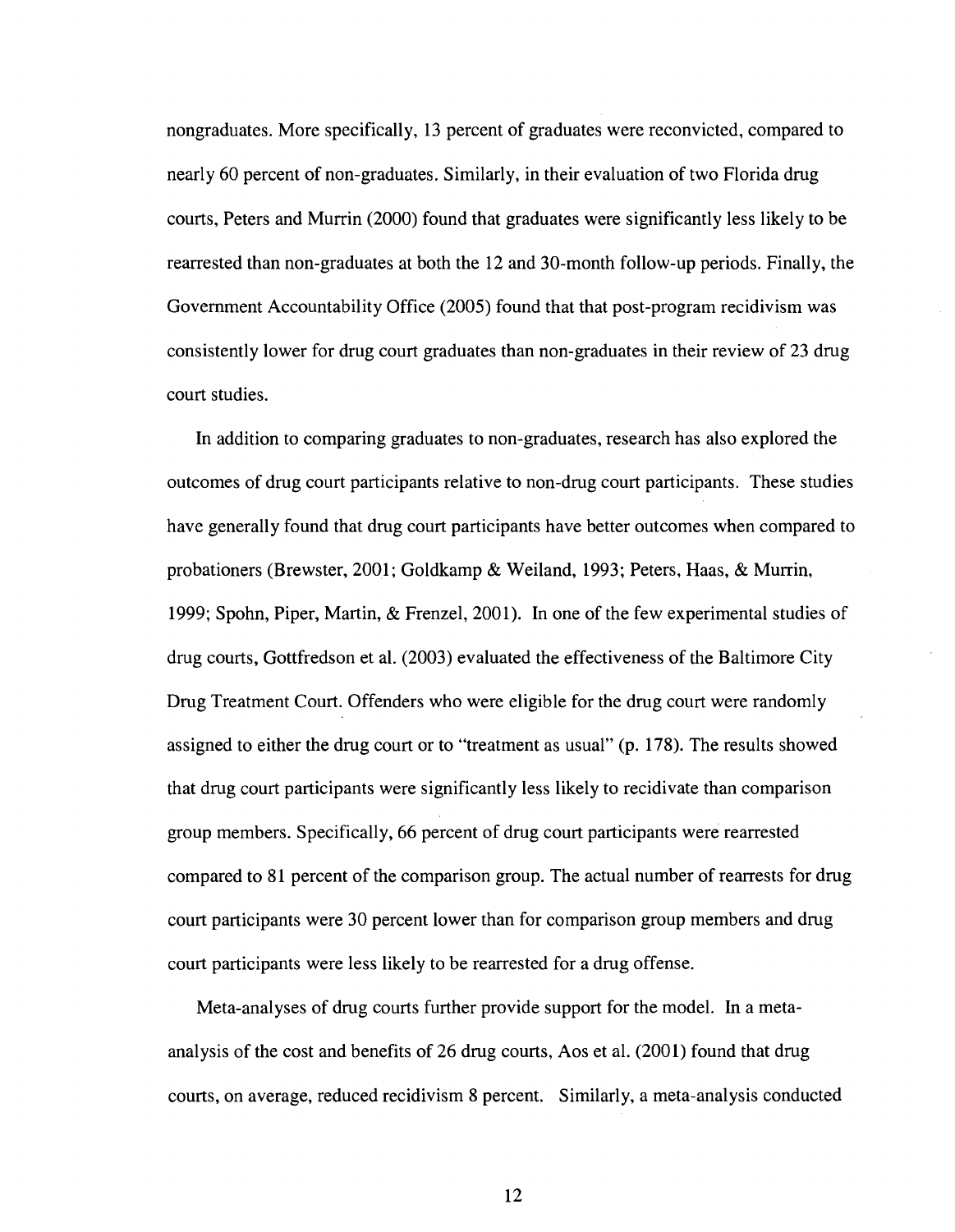by Lowenkamp, Holsinger and Latessa (2005) revealed an average of a 7.5 percent reduction in recidivism across the 22 studies. More recently, Wilson, Mitchell and Mackenzie (2006) conducted a meta-analysis on 55 studies and found a 26 percent reduction in recidivism. However, this effect size dropped to 14 percent when only including studies that employed an experimental design. In an effort to explore factors associated with effectiveness, both Wilson et al. (2006) and Lowenkamp et al. (2005) have examined the impact of programmatic and offender characteristics. While many of the studies reviewed failed to describe the specific characteristics of the drug court, both studies found drug courts that employed a single treatment provider were more effective than those utilizing multiple providers. When exploring offender characteristics, Lowenkamp et al. concluded that drug courts serving younger and higher-risk participants were more effective, with reductions in recidivism up to 25 percent among those programs.

These findings suggest that although drug courts are generally effective in reducing recidivism, their effectiveness may vary by the types of offenders served and the types of services being offered. This provides further evidence for the need to get inside the "black box" of drug courts as called for by Belenko (2001) and Goldkamp et al. (2001). In an effort to better understand how and when drug courts work best, recent studies have examined the programmatic aspects and features of the drug court (Festinger et al., 2002; Marlowe et al., 2003), as well as the relationship between offender characteristics and outcomes (Dannerbeck, Harris, Sundet, & Lloyd, 2006; Gray & Saum, 2005).

Studies have begun to explore features of the drug court, including the role of sanctions and the provision of treatment services, to examine characteristics associated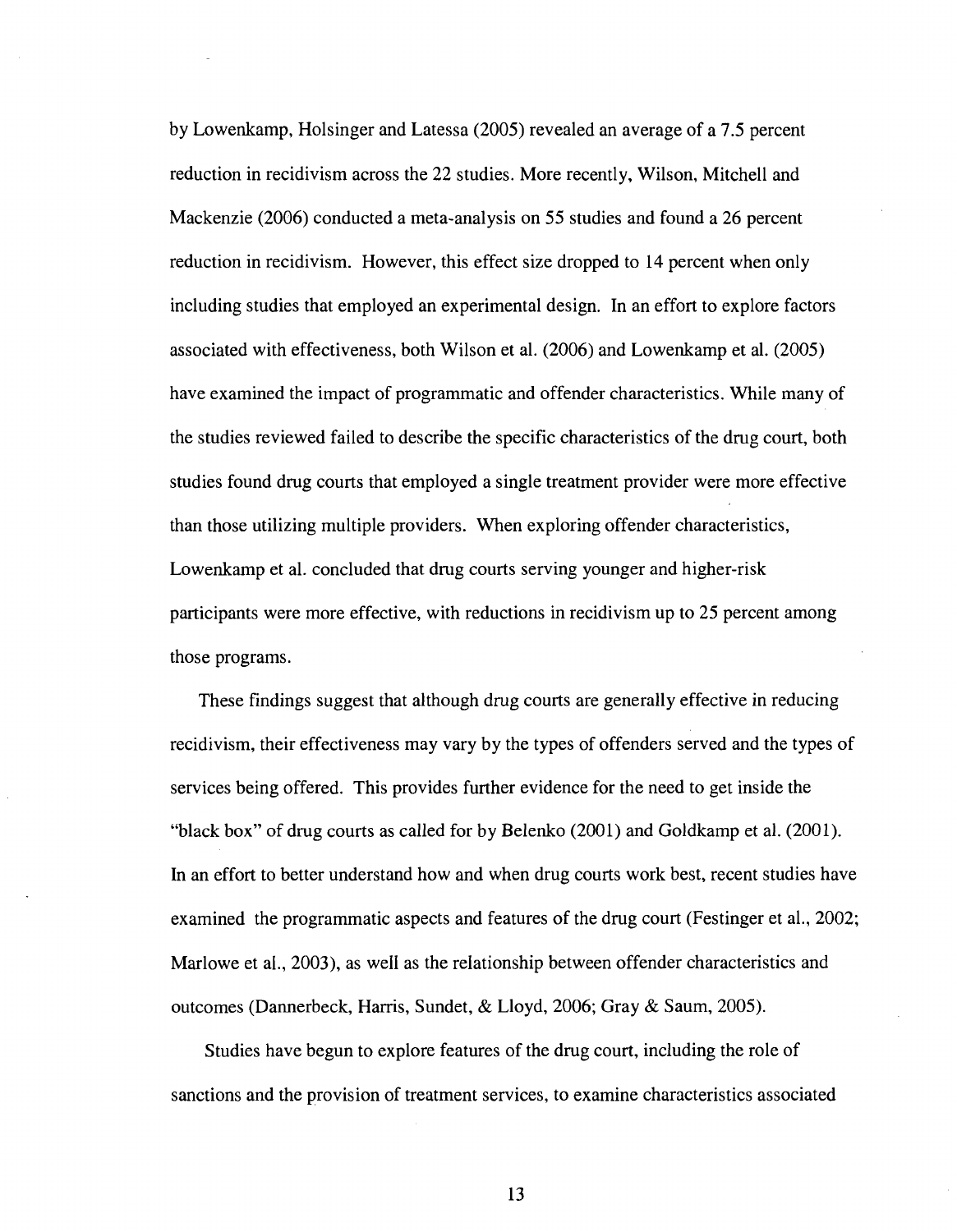with successful outcomes. For instance, Goldkamp et al. (2001) examined the effect of general and jail sanctions on drug court outcomes for the Las Vegas and Portland drug courts and discovered that standard and jail sanctions were correlated with both completion and rearrest. Specifically, over one quarter (27%) of the Portland participants who were assigned to a jail sanction within their first year graduated within two years of entering the program, compared to 65 percent of those not given a jail sanction. In Las Vegas, only 12 percent of those assigned to jail as a sanction in the first year graduated, compared to 44 percent of those not assigned a jail sanction. Among both drug courts, participants with more sanctions were more likely to be rearrested.

Additionally, the impact of treatment exposure on participant outcome was examined and revealed that positive outcomes were associated with a greater treatment dosage. For example, Goldkamp and his colleagues (2001) examined the effects of treatment exposure between Las Vegas and Portland drug court participants. They discovered that in both drug courts, participants who were exposed to more treatment within the first year, were more likely to graduate and were less likely to be rearrested than participants were exposed to less treatment (Goldkamp et al., 2001).

Beyond characteristics of the drug court model, research has explored the relationship between offender characteristics and drug court outcomes. For instance, Dannerbeck et al. (2006) explored the relationship between race and drug court outcomes. The researchers discovered significant differences between outcomes among Caucasian and African American participants. They found that Caucasian participants had more successful outcomes compared to African American participants. Specifically, 55 percent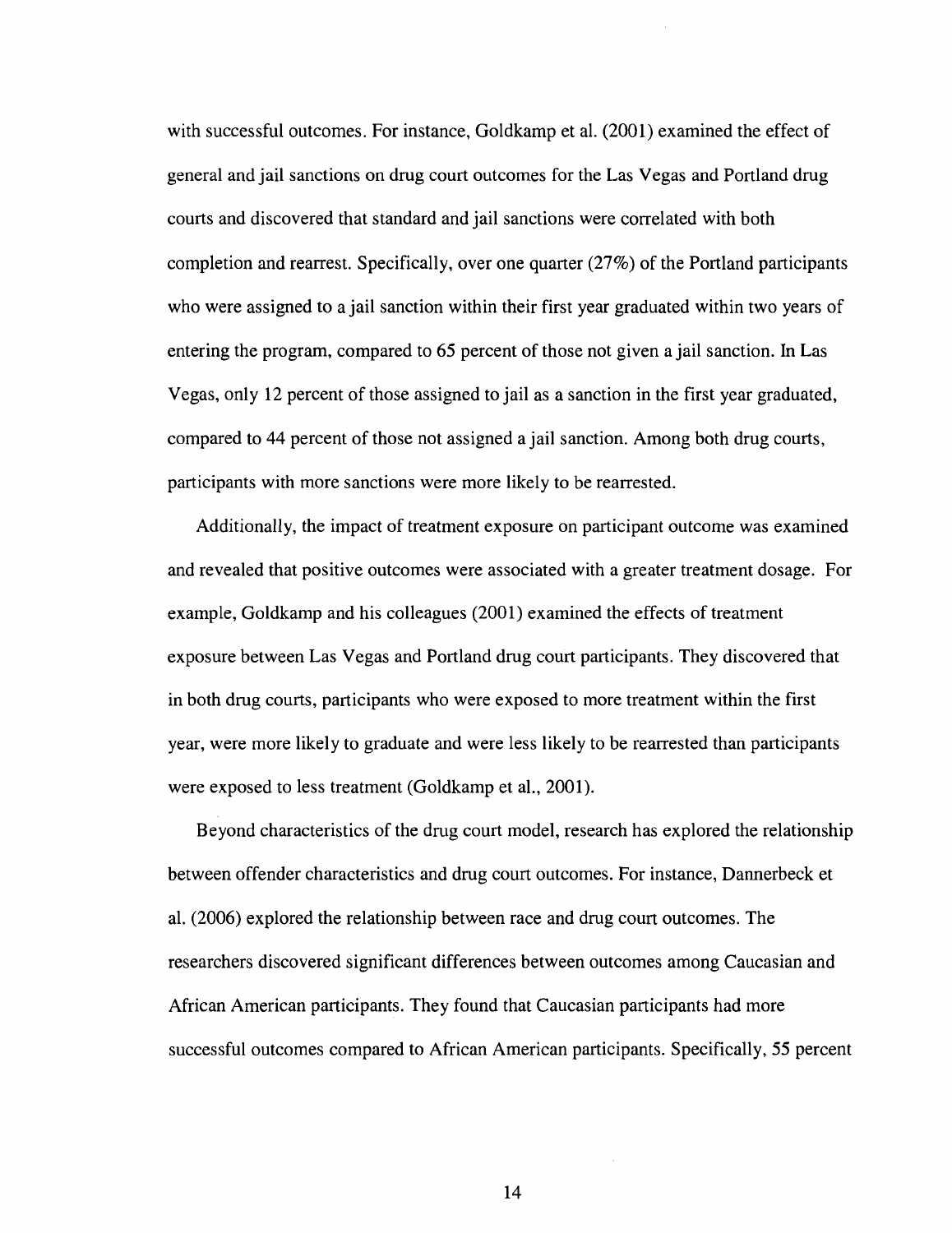of Caucasian participants graduated, compared to 28 percent of African Americans participants (Dannerbeck et al., 2006).

In addition to examining the influence of race, the role of gender in drug courts has also been explored. When comparing the experiences of drug court men to drug court women, research suggests that women have better outcomes. For example, Gray & Saum (2005) found that women were more likely to complete a drug court program compared to men, while Hartman et al. (2007) found that women were significantly less likely to be charged with a new offense than men. The findings have been a bit more mixed when comparing drug court women to probation women. Harrell, Roman, and Sack (2001) examined the impact of drug court on female participants compared to females who were processed traditionally. Although they found no significant differences in official arrest rates between both groups, they did find that the female drug court participants were far less likely to self-report drug use and crime than the females traditionally processed. In contrast, Shaffer, Hartman, and Listwan (In press) found that drug court women were significantly less likely to recidivate compared to probation women.

Apart from the issue of demographics, studies have also examined drug court outcomes across different types of offenders, including methamphetamine users versus other types of drug users. Listwan, Shaffer, and Hartman (2008), for example, compared the outcomes of methamphetamine users and non-methamphetamine users in a drug court setting. Failing to find a significant difference in recidivism, they concluded that drug courts may serve both types of offenders equally well. Similarly, Bouffard and Richardson (2007) found no significant differences in outcomes among methamphetamine involved drug court participants compared to participants using other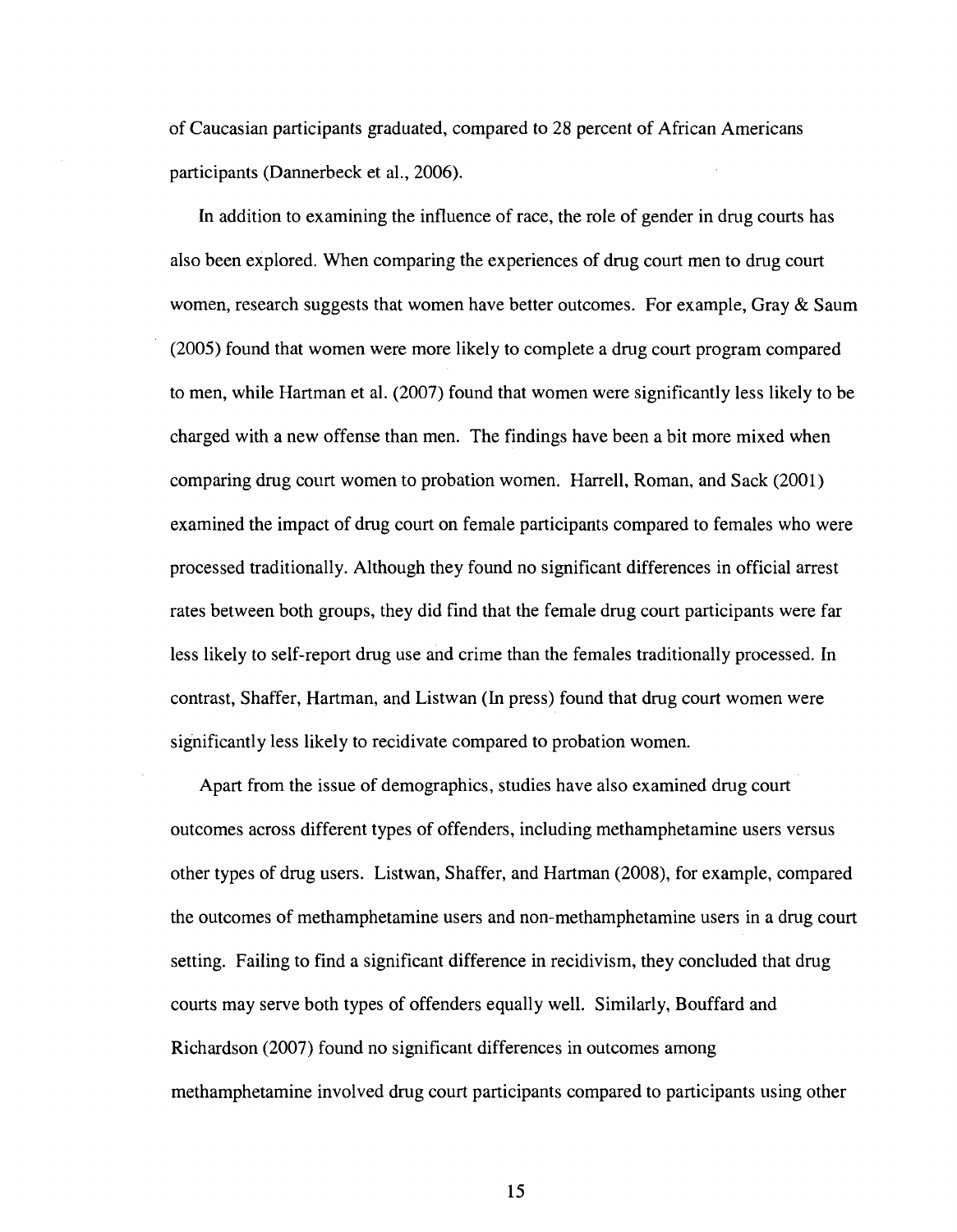types of drugs. However, they found significantly lower recidivism rates among methamphetamine involved drug court participants compared to similar offenders on parole. These studies reveal that drug courts may be an effective form of treatment for different types of offenders.

The role of participant risk level and its relationship to drug court outcomes has also been studied. As noted previously, Lowenkamp et al. (2005) found that drug courts serving higher risk offenders were more effective than those serving lower risk offenders. This finding is consistent with the risk principle which states that the intensity of services should be matched to the risk level of participants. Building on the issue of status hearings previously discussed, Festinger et al. (2002) and Marlowe et al. (2006) further explored this issue by matching offender risk level to intensity of services. Festinger et al. (2002) examined the impact of frequency of judicial status hearings on participant outcome for different types of offenders. Among participants who met the DSM-IV criteria for antisocial personality disorder (APD), those attending more frequent judicial status hearings had longer periods of abstinence compared to those who received fewer hearings. In contrast, fewer hearings were associated with better outcomes among those participants not identified as APD. A follow-up study by Marlowe et al. (2006) had similar findings. Using APD or a history of drug treatment as a measure of risk, Marlowe and his colleagues found that higher risk participants who were matched to services were less likely to return drug-positive urine and were more likely to graduate than higher risk participants who were not matched. These findings suggest that drug courts may be more effective when they match higher risk participants to more intensive services.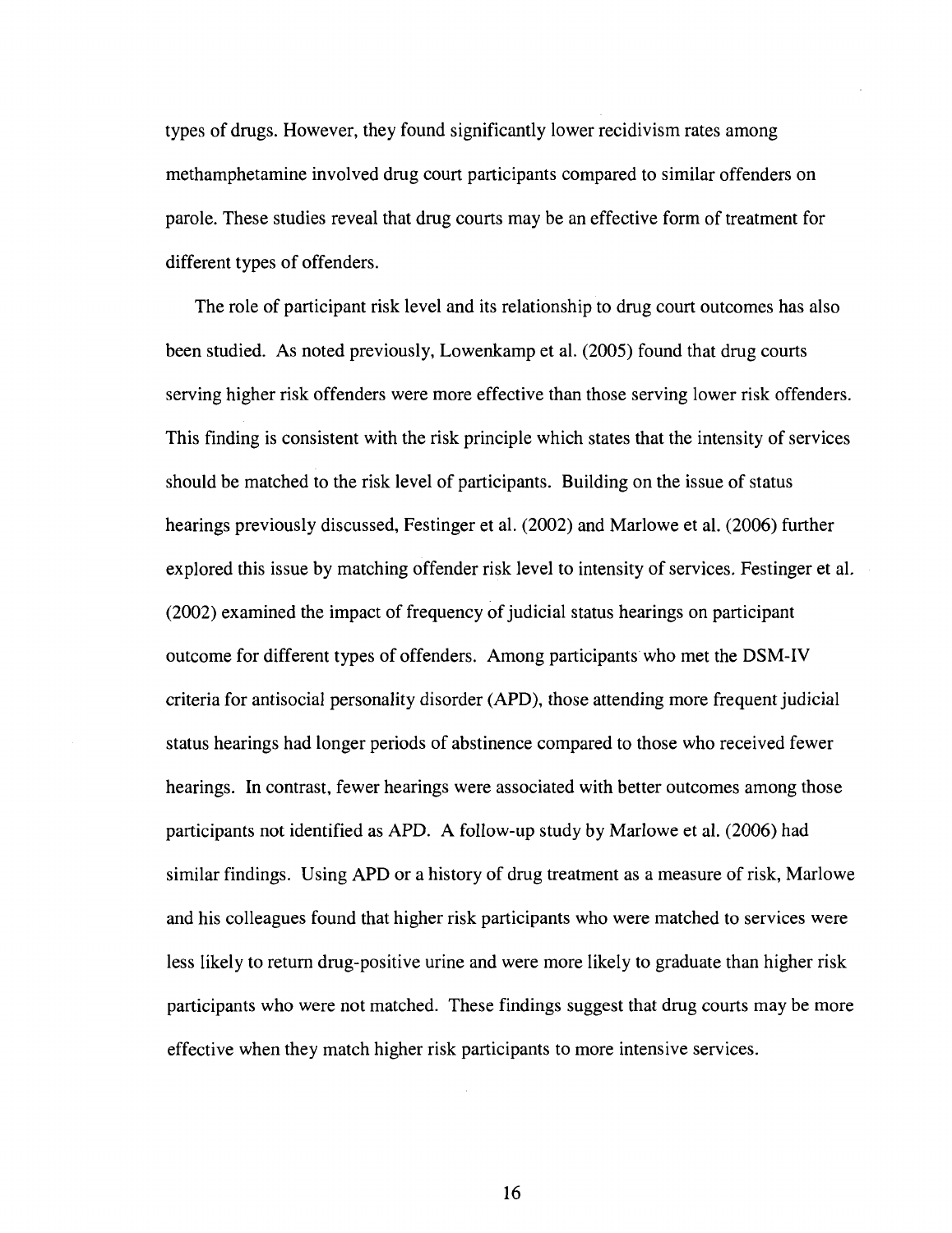The research presented above indicates that drug courts may not be equally effective for all types of offenders. Instead, participants' experiences and outcomes may vary depending on demographic characteristics, substance use severity, and their risk of recidivism. These findings are consistent with the broader literature on effective interventions which suggests that treatment services should be cognizant of offender risk, needs, and responsivity. The importance of offender risk will be further discussed below.

#### Effective Programming and Offender Risk

Gendreau (1996) identified several principles of effective interventions based on his reviews of the literature on offender treatment, meta-analyses, and individual studies. These principles state that treatment services should be both intensive and behavioral in nature, should target the criminogenic needs of offenders, and that offenders should be matched to therapists and programs. The principles also suggest that programs should use contingencies and behavioral strategies in a fair but firm manner, and programs should be designed to disrupt anti-social networks. It is also important that therapists are adequately trained and supervised and able to relate to offenders in an interpersonal way. Finally, the principles contend that relapse prevention strategies should be provided, and high levels of advocacy and brokerage should be attempted.

The three major ideas emerging from the principles of effective interventions are the risk, need, and responsivity principles. The risk principle has two components. First, it states that criminal behavior can be predicted, and second, that the level of treatment services should be matched with the level of offender risk (Andrews & Bonta, 2006). Therefore, the most intensive services should be reserved for the highest risk offenders,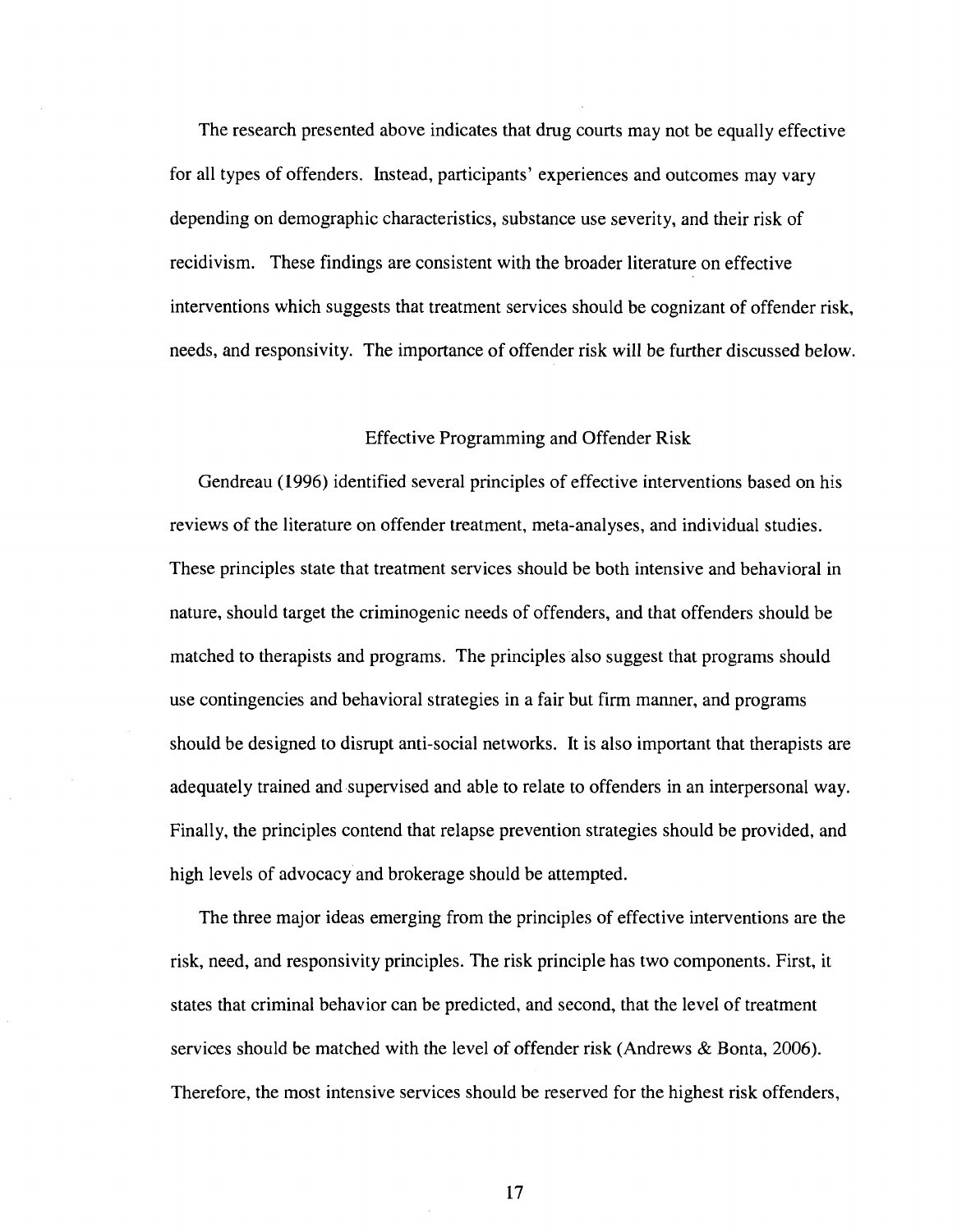while low-risk offenders require minimal services, if any. The needs principle states that programs should use criminogenic needs as treatment targets. For example, programs that target substance abuse or anti-social personality will be more effective than programs that target non-criminogenic needs such as self-esteem or anxiety (Andrews, Bonta, & Hodge, 1990). Finally, the responsivity principle is focused on treatment delivery and states that the style and method of delivery should be geared towards the offenders' learning style. Research suggests that programs following these principles are more effective at reducing recidivism than those that do not (Andrews et al., 1990; Andrews, Bonta and Hodge, 1990; Bonta et al., 2000; Lowenkamp & Latessa, 2005).

In order to correctly identify the risk level of the offender and to match the appropriate services, research has revealed several key risk factors that are predictive of future criminal behavior. In their review of the literature, Andrews and Bonta (2006) specifically identify eight factors predictive of recidivism. These include a history of antisocial behavior, antisocial personality, antisocial cognitions, and antisocial associates. They also include family/martial circumstances, school and work, leisure and recreation, and substance abuse. While all eight of these factors are predictive, meta-analyses indicate that antisocial behavior, antisocial personality, antisocial cognitions, and antisocial associates are consistently the strongest predictors (Bonta, Law, & Hanson, 1998; Gendreau, Little, & Groggin, 1996; Lipsey & Derzon, 1998; Simourd & Andrews, 1994).

The relationship between these risk factors and criminal behavior can be understood within the context of social learning theory (Andrews & Bonta, 2006), which explains how behaviors are acquired, maintained, and extinguished. The theory contends that the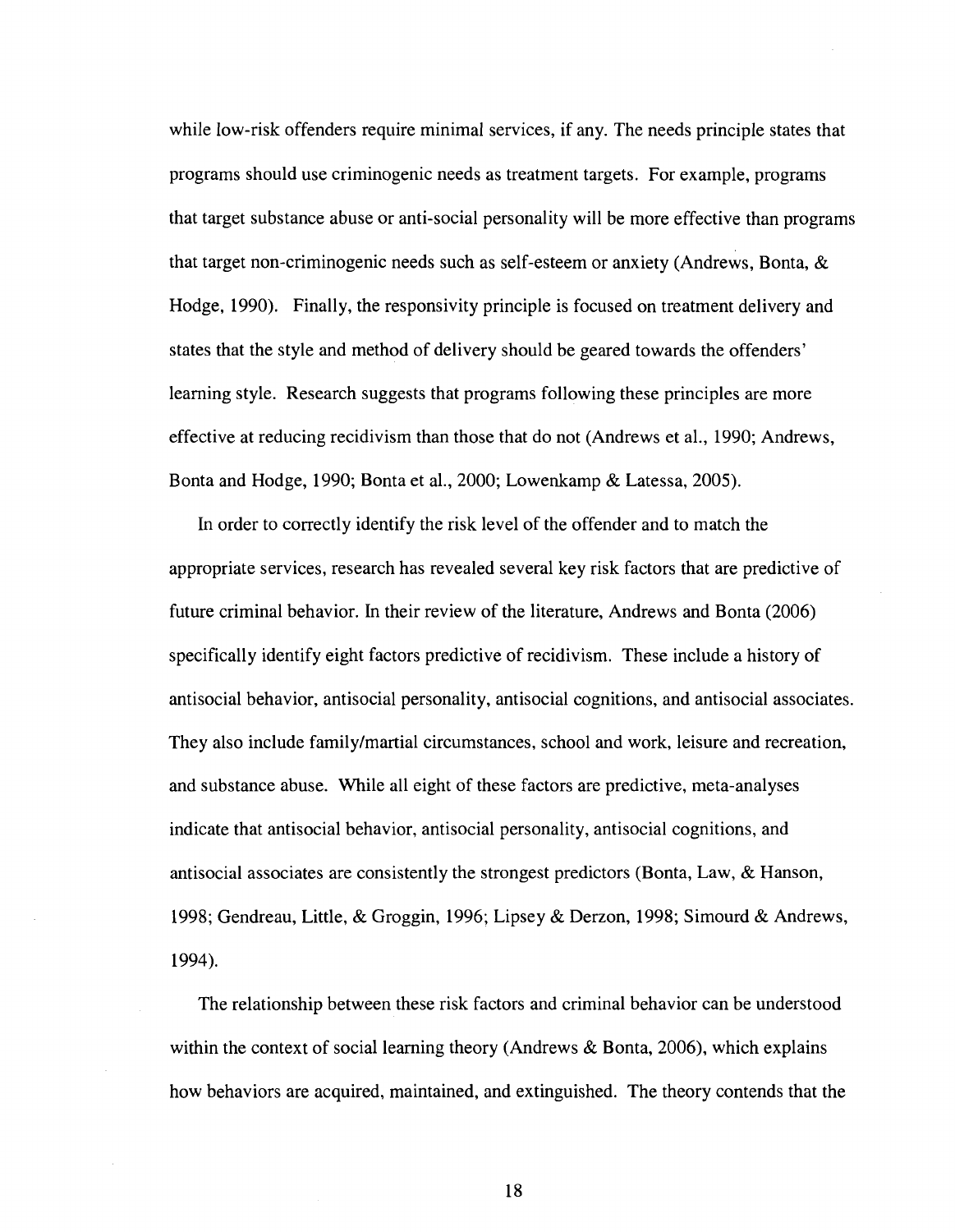learning of any behavior takes place through continuous interaction with one's environment (Bandura, 1977). The basic idea underlying this criminological theory is that the learning of criminal behavior results from same learning process that produces conforming behavior. The distinction in learning deviant or conforming behavior, however, is dependent on the nature of the influences on behavior (Akers & Sellers 2004). In other words, the probability that a person will engage in criminal behavior is dependent on the association with antisocial or prosocial peers, definitions favorable or unfavorable to violating the law, exposure to criminal or anti-criminal models, and the extent to which behavior is either rewarded or punished (Lee, Akers & Borg, 2004).

Social learning theory, then, can explain the relationship between the risk factors identified above and recidivism. For example, having a history of antisocial behavior is predictive of future criminal behavior when its consequences operate as reinforcers. Similarly, antisocial associates provide individuals with models whose values and beliefs are favorable to crime and allow for antisocial behavior to be imitated and reinforced. Antisocial associates may also model and reinforce antisocial attitudes which allow for the rationalization and justification of deviant behaviors. Antisocial personality traits like "weak self-control and anger management skills and poor problem solving skills," often work in conjunction with these other factors (Andrews & Bonta, 2006, p. 68). Finally, prosocial or antisocial models, as well as reinforcement of prosocial or antisocial behaviors, can be provided through family and marital circumstances, school, work, leisure and recreation activities.

Drawing on a social learning perspective to explain the relationship between each of the risk factors and recidivism has implications for treatment decisions that are consistent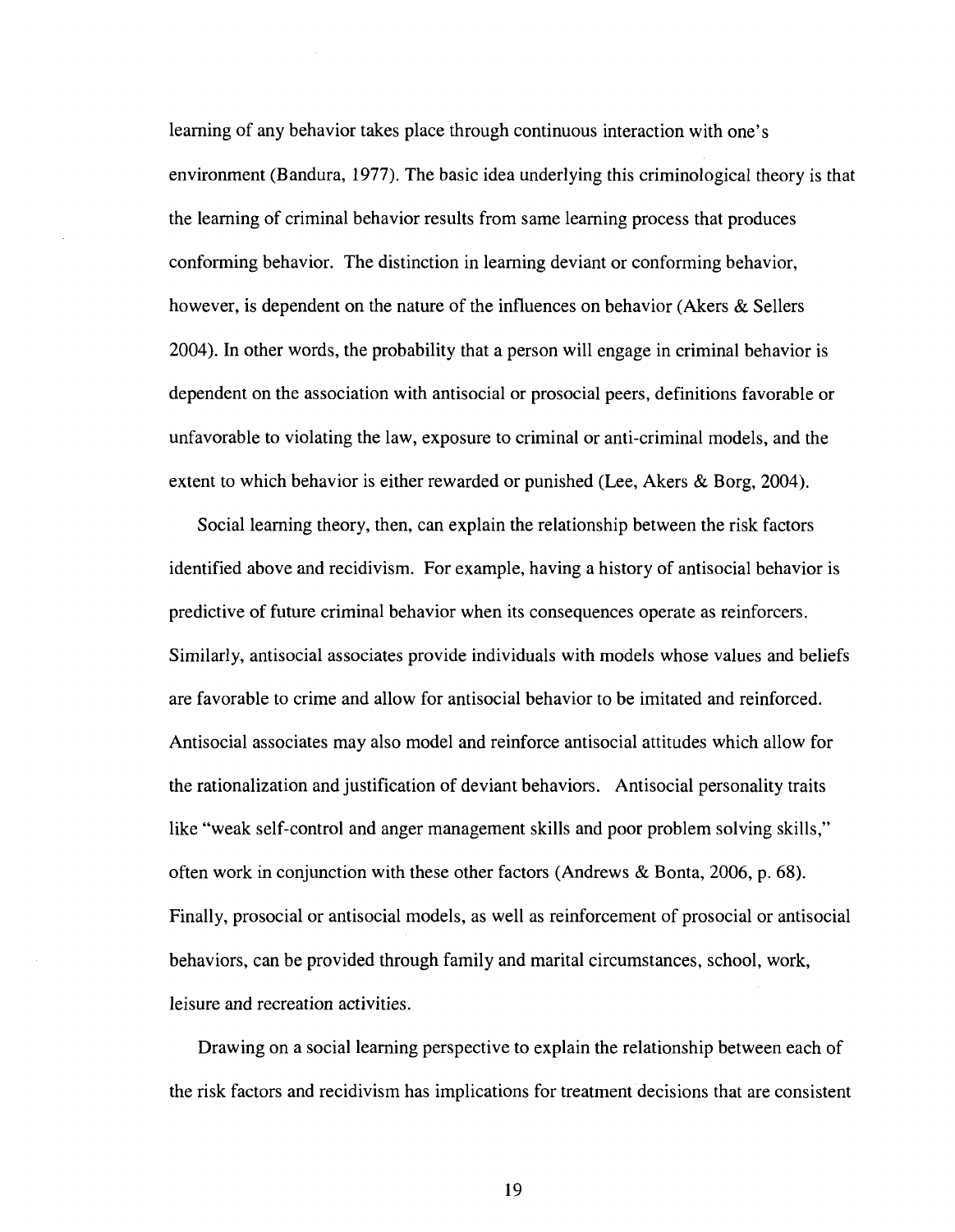with the risk principle. Individuals identified as low risk should, by definition, be engaged in a number of prosocial activities and have positive models in their lives. Subjecting these individuals to intensive treatment services may result in removing them from the very environment and activities that keep them at low risk for recidivism. Placing a low risk offender into an intensive treatment program, such as a drug court, may result in limited exposure to prosocial models who provide anti-criminal values and beliefs and reinforcement of prosocial behaviors while actually increasing their exposure to antisocial models and behaviors. This increased exposure to antisocial others may increase their propensity towards recidivism. In contrast, high risk offenders are presumed to have limited accessibility to prosocial influences. Providing intensive services to these individuals may limit their exposure to antisocial others while providing opportunities to learn and be reinforced for prosocial behaviors. For example, intensive programs such as drug courts may provide the treatment and skills needed to maintain employment, a sober living environment, and prevent subsequent criminal behavior.

Research has been supportive of the risk principle (Andrews & Bonta, 1998; Andrews & Dowden, 2006; Lovins, Lowenkamp, Latessa, & Smith, 2007; Marlowe et al., 2006). For instance, Bonta et al. (2000) evaluated the effectiveness of a cognitive behavioral program compared to prison and found that high-risk offenders receiving treatment had lower recidivism rates than their prison counterparts. At the same time, they found lower risk offenders receiving treatment recidivated at a higher rate than high-risk treatment participants. Similarly, Lowenkamp and Latessa (2005) found that residential programs treating low risk offenders increased recidivism by up to 29 percent while decreasing recidivism among high risk offenders. A meta-analysis by Andrews and Dowden (2006)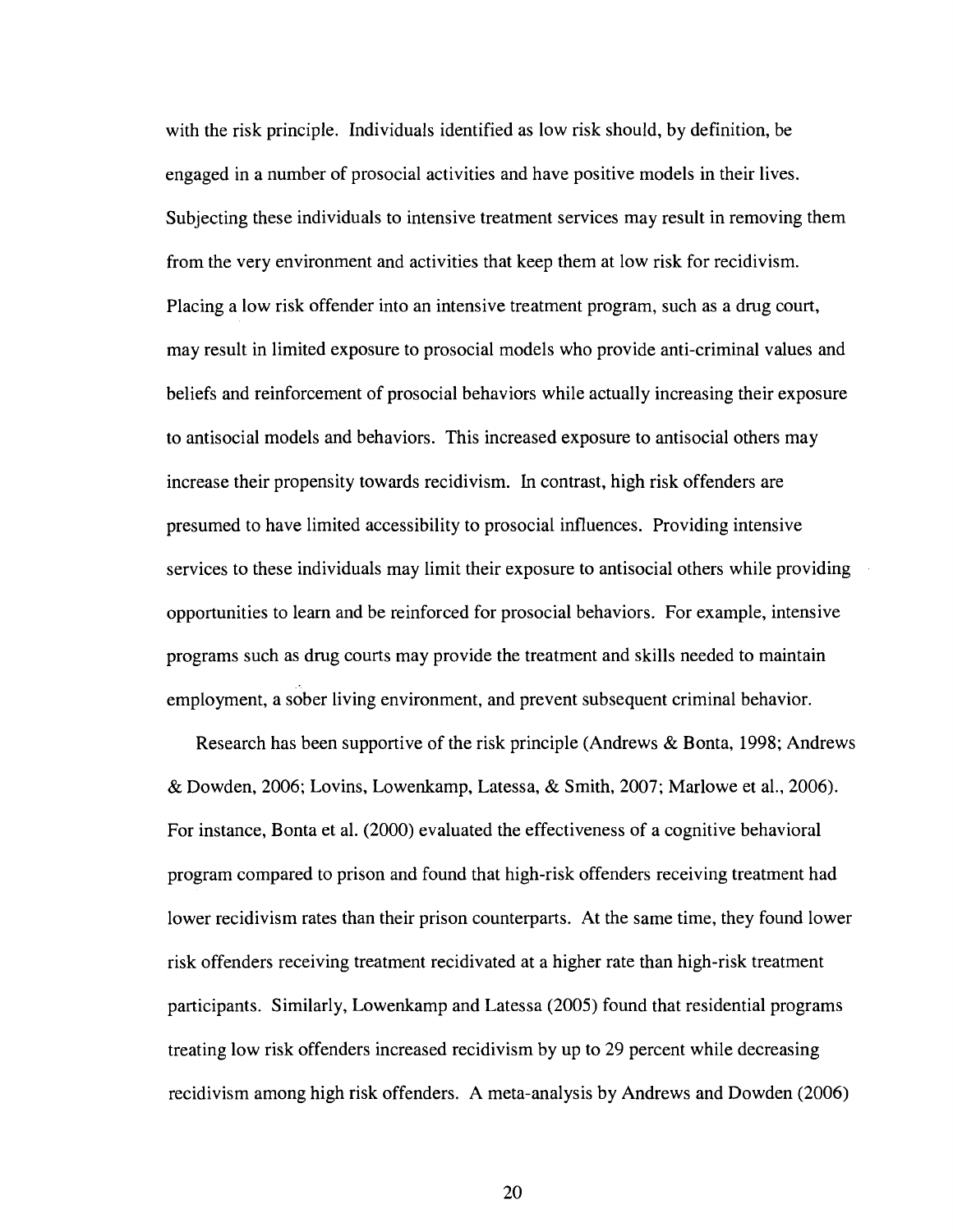of over 300 studies revealed "solid support for the risk principle," with a modest treatment effect for the higher risk offenders and little to no effect for those who were low risk (p. 96).

#### Current Study

The risk principle may help explain why drug courts have relatively small effects on recidivism (Aos et al., 2001; Lowenkamp et al., 2005; Wilson et al.,2006). Originally designed to divert offenders from prison, drug courts generally provide more intensive services than standard probation. However, there is some concern that drug courts may simply be engaging in net-widening by serving offenders who would otherwise be on probation rather than actually diverting offenders from prison (Banks & Gottfredson, 2002; Hoffman, 2002). In part, this may be the result of concerns about treating higher risk offenders in the community and may lead to drug courts violating the risk principle.

Relatively limited research exists on the effectiveness of drug courts across low, moderate, and high risk offenders. Prior research in this area suggests that drug courts may be more effective for higher risk participants (see Lowenkamp et al., 2005; Marlowe et al., 2006). However, these studies are limited by not using a comprehensive measure of risk. As previously indicated, Marlowe et al. measured risk as meeting the DSM-IV criteria for antisocial personality disorder or having prior treatment history, while Lowenkamp et al. measured risk as having a criminal history. Neither of these measures fully encompass the risk factors identified by the meta-analyses (Bonta, Law, & Hanson, 1998; Gendreau, Little, & Groggin, 1996; Lipsey & Derzon, 1998; Simourd & Andrews, 1994).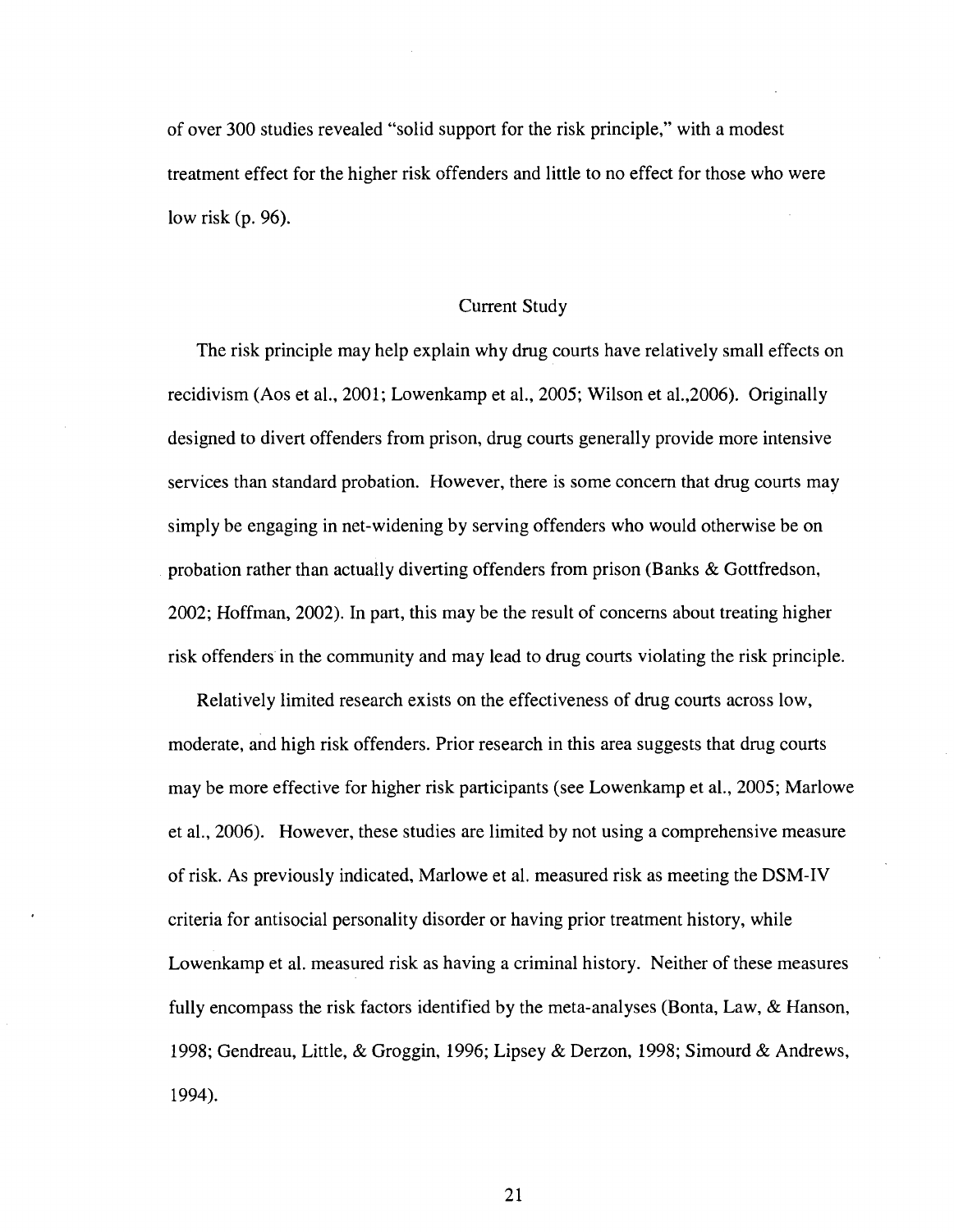The current study will build on past research by examining the relationship between offender risk and drug court effectiveness by using the Level of Service Inventory-Revised (LSI-R; Andrews & Bonta, 1995) as a measure of risk. The LSI-R is an empirically validated risk assessment tool that includes risk factors across several domains including criminal history, education and employment, financial circumstances, family and marital situation, accommodations or housing, leisure and recreation, companions, drug and alcohol abuse, emotional and personal characteristics, and attitudes and orientations (Flores et al., 2006; Kelly & Welsh, 2008). Using this comprehensive measure of risk, the current study seeks to answer the following research questions:

- /. *Do drug court participants have lower rates of recidivism than probationers?*
- *2. Does the impact of drug court participation vary across offender risk levels?*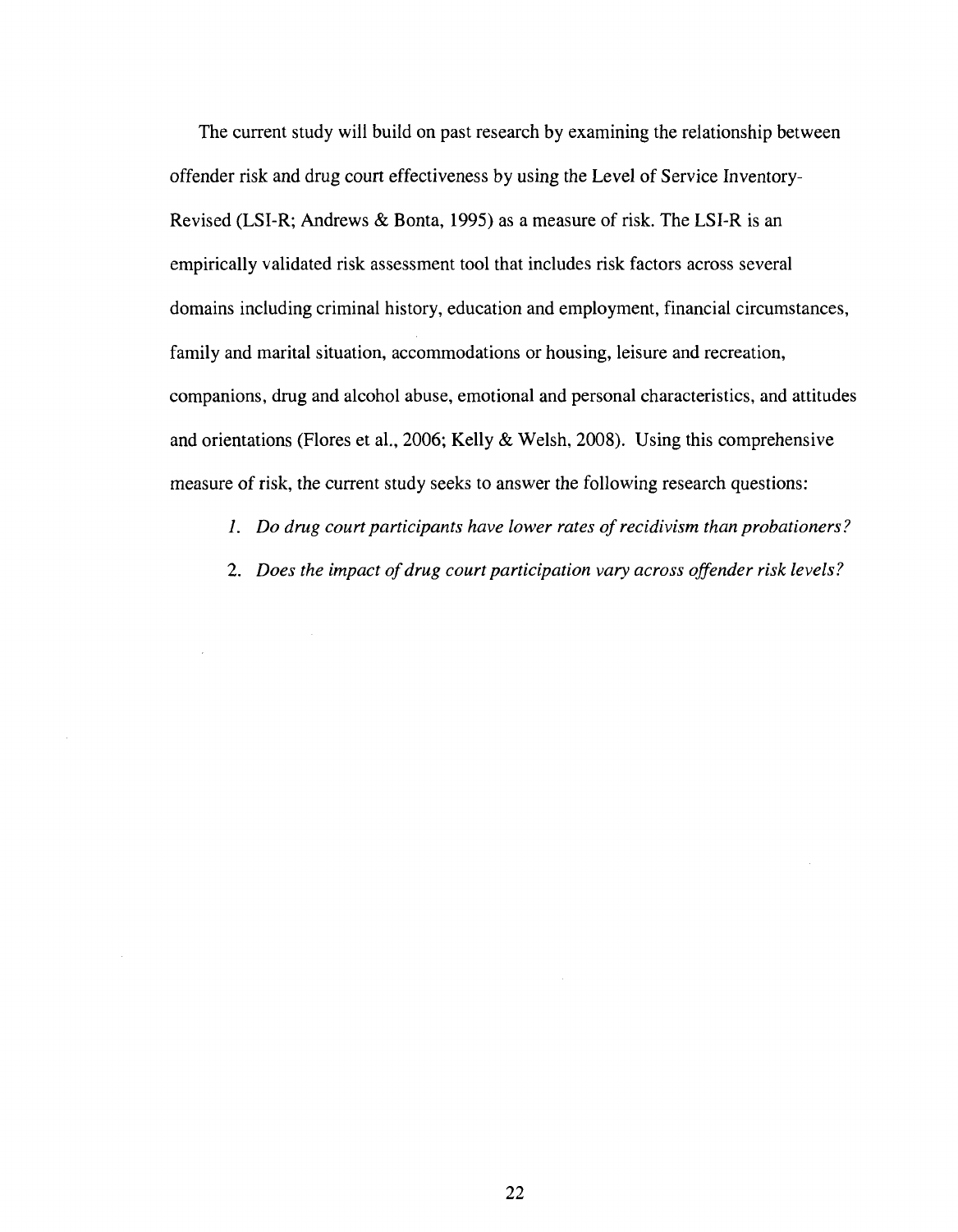#### CHAPTER 3

#### METHODS AND DATA

Using a secondary dataset, this study explored whether the impact of drug court participation varied across risk levels. Based on previous research, it was hypothesized that drug court participants would have lower rates of recidivism than probationers. It was also hypothesized that drug court participation would have a greater impact for high risk participants than moderate risk participants. The methods used to test these hypotheses are described below.

#### Research Design

The current study utilized a quasi-experimental design to assess the impact of drug court participation. Experimental designs are ideal for social science research because they allow for adequate control of factors that can affect the internal validity in studies (Hagan, 2006). Using experimental designs helps control for rival causal factors that may influence the effect of treatment by utilizing randomization techniques to distribute the sample between treatment and control groups. However, while randomization is preferred, it is rarely feasible in evaluation research and quasi-experimental designs are often utilized instead. The current study used a non-equivalent matched comparison group to help ensure the groups are similar in an effort to avoid the influence of rival causal factors on the effect of treatment (Campbell & Stanley, 1963).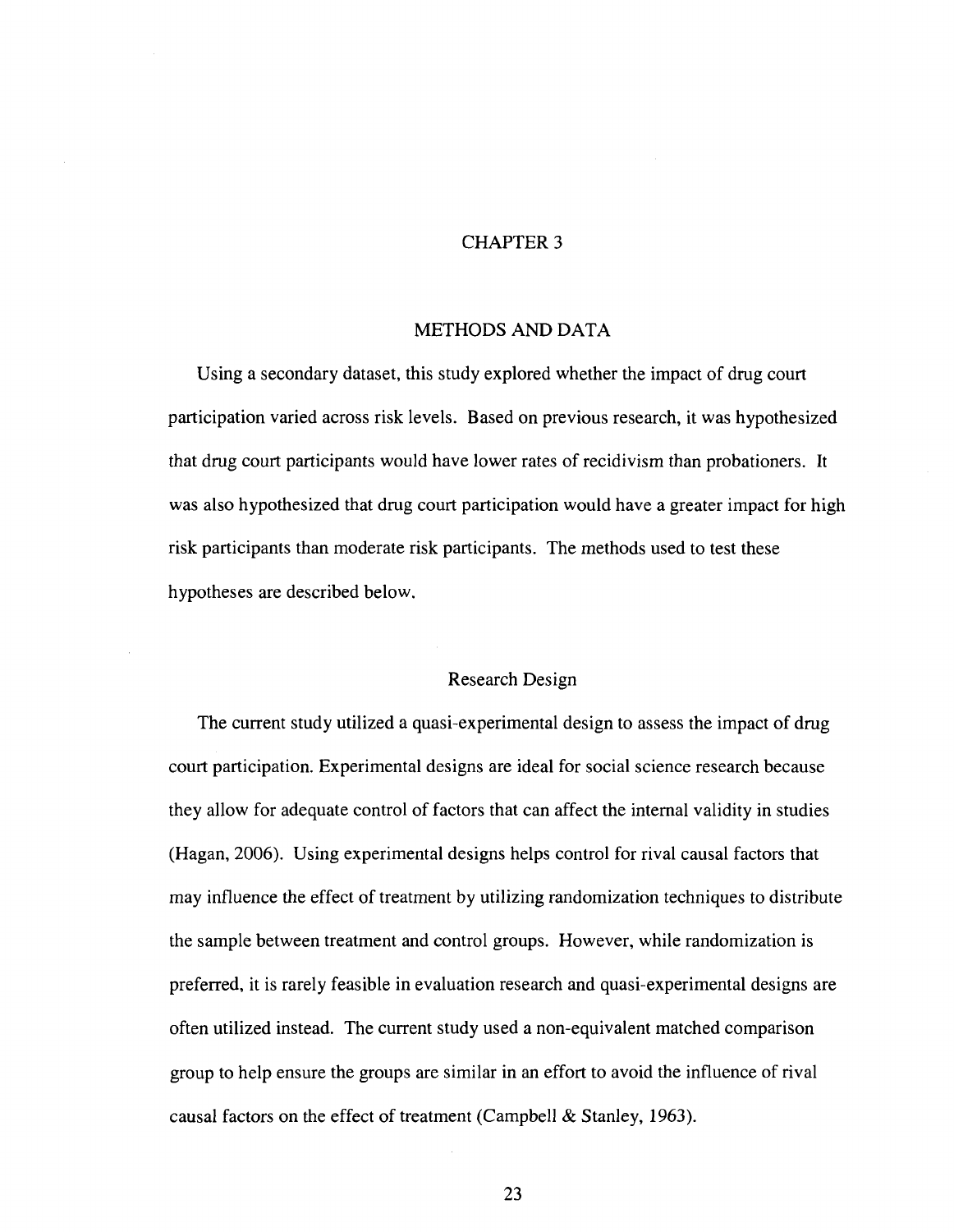Sample

The sample was selected from a larger statewide evaluation of drug courts in Idaho and consisted of a total of 480 offenders.<sup>1</sup> The treatment group ( $N=228$ ) included individuals who entered the Ada County, Idaho drug court between July of 2002 and July of 2005. The comparison group  $(N=252)$  was comprised of a matched sample of probationers in the same county. The comparison group consisted of men and women who were eligible for the drug court, but did not receive its services. The comparison group was matched to the drug court group on the basis of LSI-R and substance abuse assessment scores (Listwan, Borowaik & Latessa, 2008).

#### Program Setting

The Ada County drug court, located in Boise, Idaho, is a post-adjudication, comprehensive outpatient, court-supervised program (Listwan & Latessa, 2003; Listwan et al., 2008; Shaffer et al., In press). The program began accepting clients in January 1999 and has since serviced 782 participants. To be eligible for this program, offenders must have been charged with a felony offense, but cannot have more than one prior conviction for a felony possession charge (Listwan et al., 2008). Offenders who have been convicted of sex or dealing offenses, a history of violent crime, not accepting of guilt, identified as being too low risk, or residing outside of the county are ineligible for the program.

The program, designed to last a minimum of one year, consists of four phases. Within each phase, offenders are subjected to weekly urinalysis, participate in individual and

<sup>&#</sup>x27; Originally, the sample was comprised of 517 offenders. However, data on the key independent variables were missing for 37 cases; these cases were dropped from the analyses.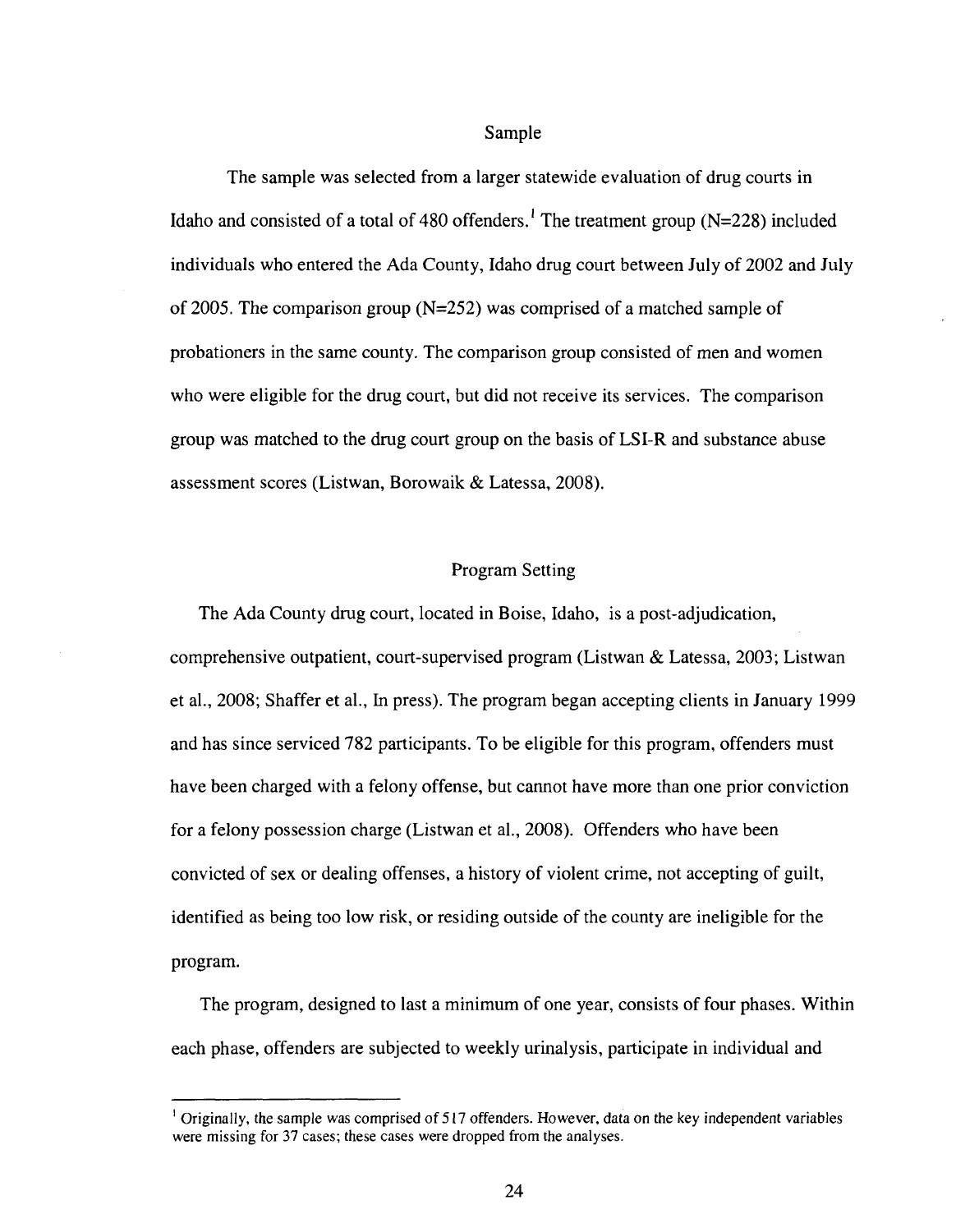group sessions, attend substance abuse education, and engage in other rehabilitative activities. Each phase lasts approximately three months. Phase one consists of at least two weekly urinalyses and participation in cognitive self-change, substance abuse education, and process groups. In phase two, offenders are drug tested at least once a week, participate in individual counseling sessions, and complete cognitive and substance abuse relapse packets. Phase three consists of at least one weekly urinalysis and individualized treatment concentrated on living and recovery. The final phase (Phase four) requires the completion of the treatment plan, which is focused on using program tools geared towards long-term recovery and at least one weekly urinalysis.

Graduation requirements from the drug court include the completion of all treatment requirements and 6 months of clean drug tests. Participants lacking a high school education are required to obtain a GED or demonstrate they are taking the steps towards obtaining it (by taking classes and exams). Finally, participants must have full-time employment or be enrolled in school full-time, and have fully paid any restitution owed. Previous research has indicated the Ada County Drug Court has a 42 percent graduation rate (Listwan & Latessa, 2003).

#### Measures

#### *Independent Variable*

The independent variables for this study were drug court participation (group membership) and risk of recidivism. Group membership  $(0=$ probation; $1=$ drug court) was explored to determine whether drug court participation reduced recidivism. The risk level was measured by the Level of Service Inventory-Revised (LSI-R). As previously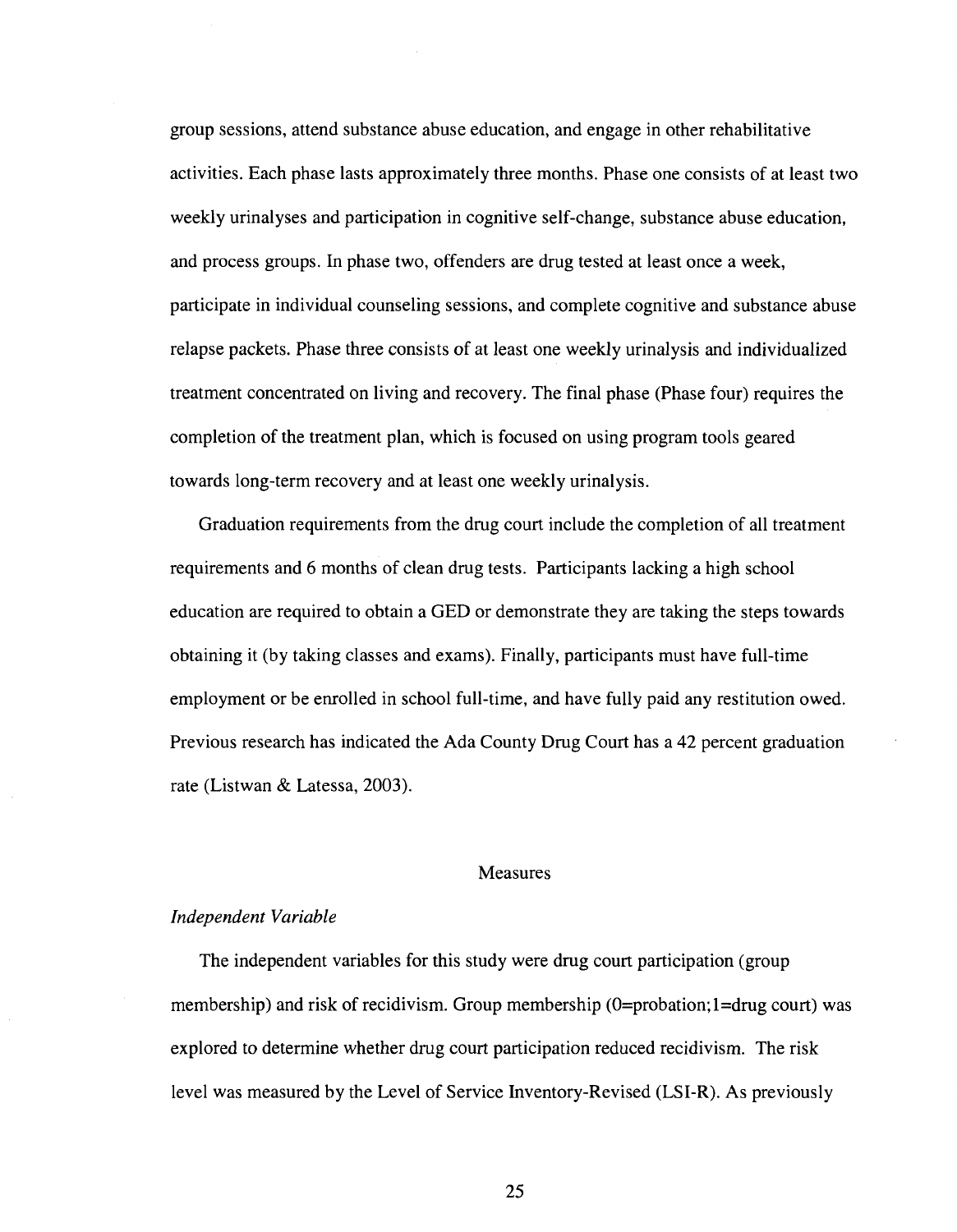noted, the LSI-R is a 54 item risk and needs assessment that measures factors across ten different criminogenic domains including criminal history, education and employment, financial circumstances, family and marital situation, accommodations or housing, leisure and recreation, companions, drug and alcohol abuse, emotional and personal characteristics, and attitudes and orientations (Flores et al., 2006; Kelly & Welsh, 2008). Scores on the assessment range from 0 to 54 with higher scores representing an increased likelihood of recidivism. The LSI-R has been found to be a valid predictor of recidivism (Andrews & Bonta, 1995; Gendreau, Little & Groggin, 1996; Flores et al., 2006) across gender<sup>2</sup> (Lowenkamp, Holsinger & Latessa, 2001), and race and ethnicity (Holsinger, Lowenkamp & Latessa, 2004; Schlager & Simourd, 2007). It has also been validated for violent offenders (Simourd & Malcom, 1998) and drug offenders (Kelly & Welsh, 2008).

Statewide LSI-R guidelines were used when selecting offenders for the program. Those scoring between 25 and 41 points were targeted for participation in the drug court, while discretion was used for those scoring outside that range (Listwan et al., 2008).<sup>3</sup> The LSI-R scores for this study were broken down into two categories (Moderate=0; High=1).<sup>4</sup> The cutoff score for the moderate group was 33 and those scoring 34 and above were considered high risk. The use of these cutoff points were supported by the statewide evaluation which found a significant increase in recidivism among offenders scoring 34 and above when compared to those scoring below a 34 (Listwan et al., 2008).

 $\overline{\phantom{a}}$ 

 $2$  Though there is empirical evidence suggesting the LSI-R is valid for women offenders, Holfreter and Cupp (2007) suggest a need for continued research on its use with female offenders.

 $3$  Offenders scoring below 14 were systematically excluded from the drug court.

<sup>&</sup>lt;sup>4</sup> The developers of the LSI-R break categories down into low, medium and higher risk (Andrews & Bonta, 1995). However, due to the relatively small sample size and the distribution of the data, only two categories (Moderate and High) will be used in this study.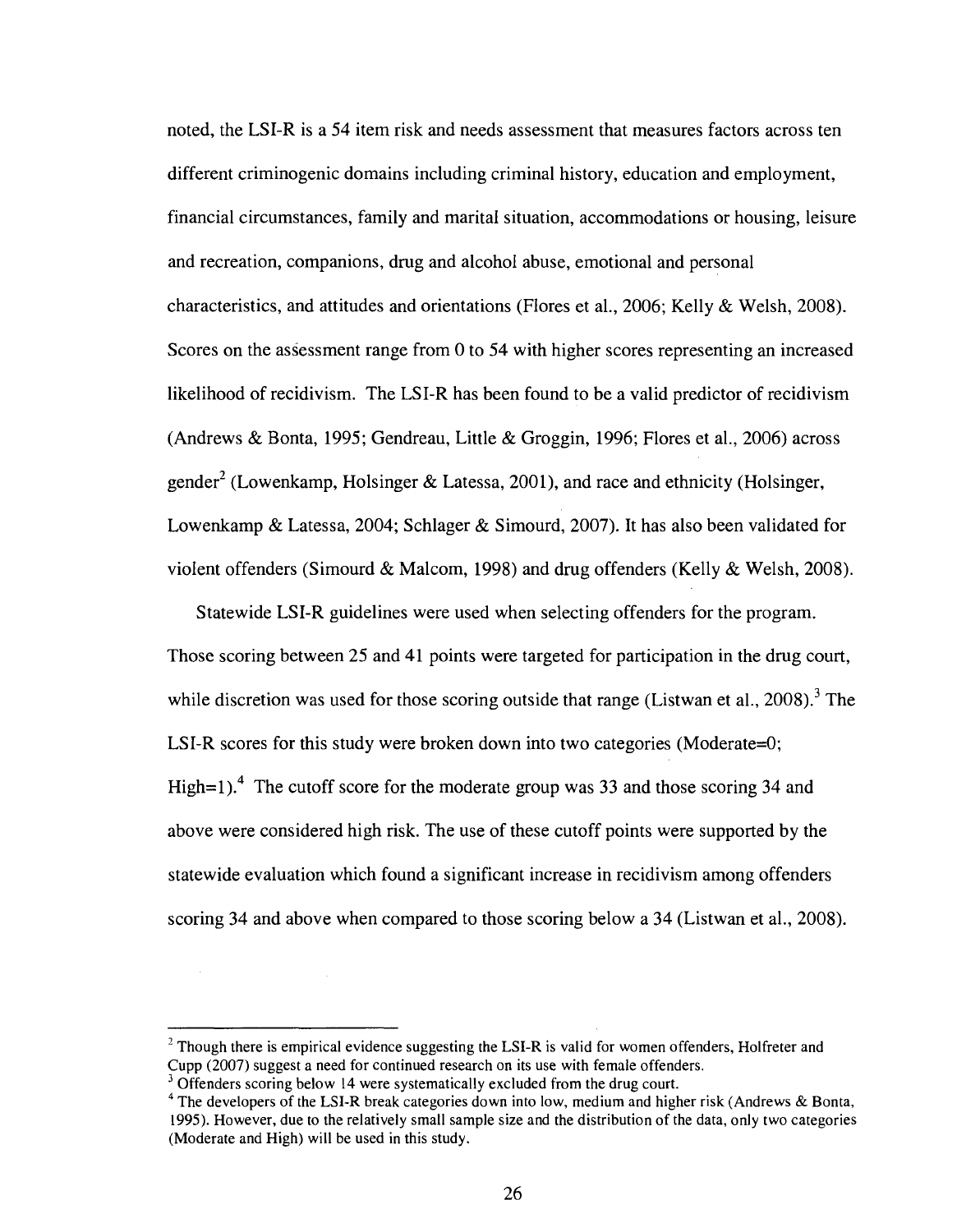#### *Dependent Variable*

The dependent variable for this study was recidivism. Recidivism was measured by court filing post-intake. This was defined as all new charges presented to the court by the prosecutor for processing  $(0=no; 1=yes)$ . Because a court filing requires prosecutorial action, it provides a more conservative measure of recidivism than arrest and may help minimize false positives (Listwan et al., 2008). Offenders were followed for an average of 879 days, with a range from 354 days to 1458 days.

#### *Control Variables*

Since this study employed a quasi-experimental design, it was also important to control for several demographic factors including gender, age, race, education, and marital status that may predict recidivism. Previous research has shown that gender (Belknap & Holsinger, 2006; Butzin, Saum, & Scarpitti, 2002; Steffensmeier & Allan, 1996; Wolfe et al., 2002) and age are significant factors in predicting recidivism (Butzin et al., 2002; Farrington, 1986; Steffensmeier, Allan, Harer, & Streifel, 1989). Gender was coded as  $1=$  male and  $0=$  female. Age was treated as a dichotomous variable and the cases were split based on the mean age of 30 (0=below 31;  $1=31$  and above). Prior research has also found that race is predictive of recidivism, with white offenders less likely to recidivate compared to other offenders (Brewster, 2001; Hawkins, Laub Lauritsten, & Cothern, 2000; Laub, 1983; Miethe et al., 2001). Race was collapsed into two categories (0= white; l=non-white) because the distribution across categories of race was minimal.

Prior research has found that participants with at least a high school degree are more likely to graduate from a drug court than those who do not have a high school degree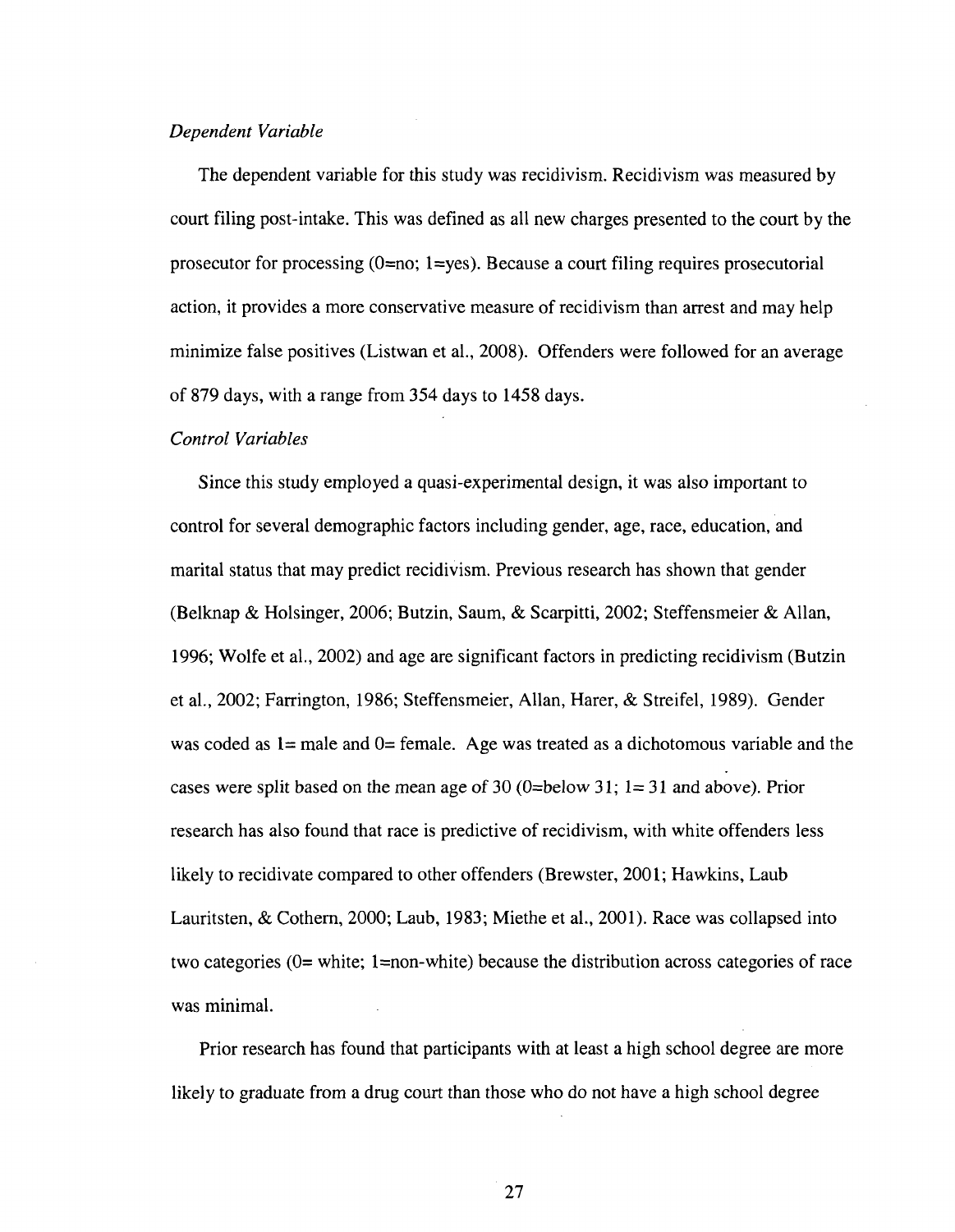(Hartley & Phillips, 2001). Education was measured by whether or not a participant graduated high school ( $0 = yes$ ; 1=no). Also, individuals who are married have been found to be more likely to complete the program than participants who are not married (Mateyoke-Scrivner, Webster, Stanton, & Leukefeld, 2004). Marital status was measured by whether or not a participant is married (0=married; l=not married). Finally, time at risk was controlled for because the length of follow up varied. Participants with longer follow up periods have a greater likelihood of recidivating (Banks & Gottfredson, 2004; Listwan et al., 2003). Time at risk was a continuous variable defined as the number of days between date of intake and the records check.

#### Analytical Procedures

The analysis for this study was comprised of several steps. First, a bivariate analysis was conducted to gain an initial assessment of the distributions for each variable across groups (Drug court and Probation). Chi-square tests were performed to test for significant differences between the groups. Next, the relationship between group membership and recidivism was assessed for three different groups: (1) the total sample, (2) moderate risk offenders, and (3) high risk offenders. The chi-square test for independence was computed to analyze the influence of group membership on recidivism. Because the independent and dependent variables were dichotomous in nature, Cramer's phicoefficient was used to determine the effect size, or the magnitude of the association (Rosenthal, 1996). To ease interpretation, the Binomial Effect Size Display (BESD) was computed to more clearly describe the meaning of the effect size (Rosenthal & Rubin, 1982). The BESD presents the effect size as the "difference in outcome rates" between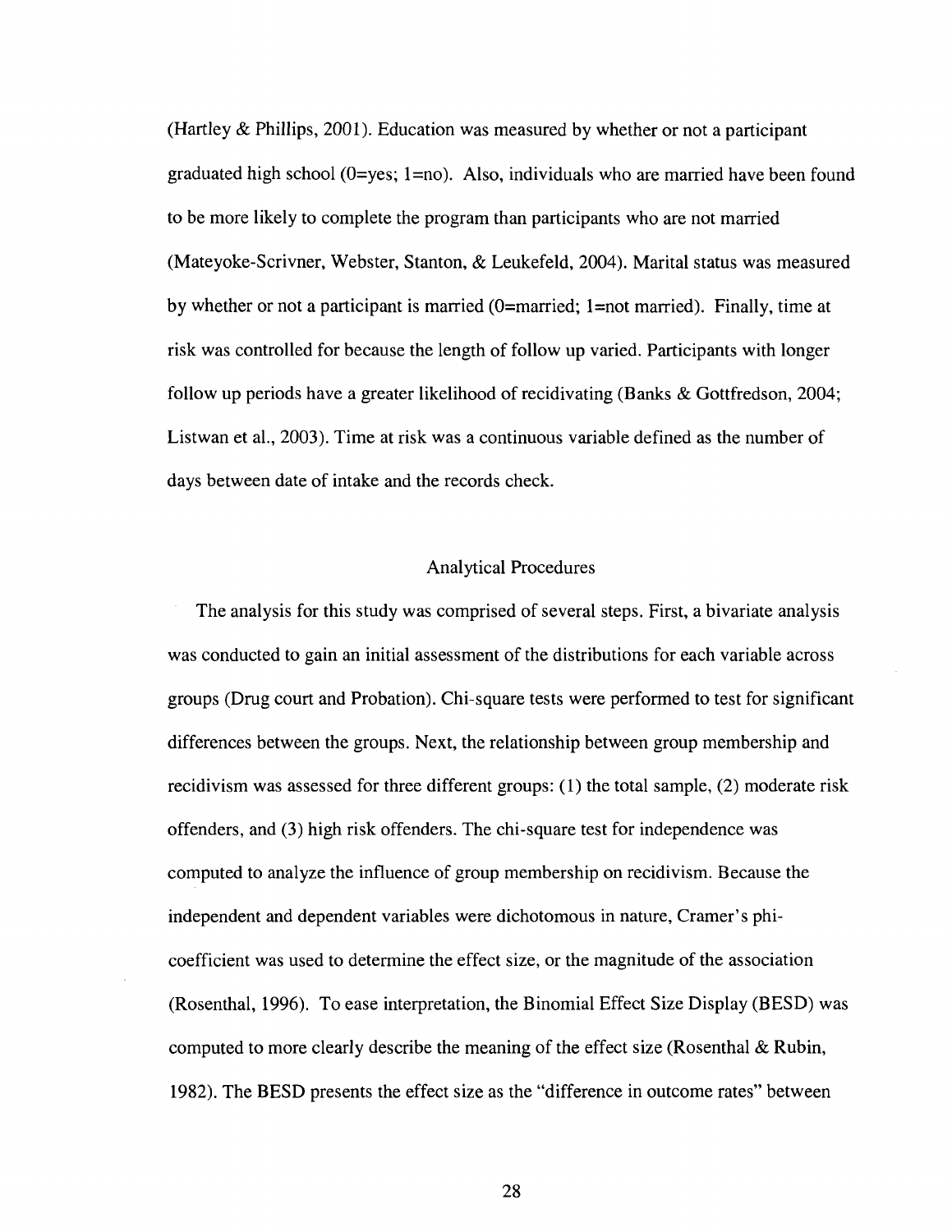the treatment and comparison groups assuming a base rate of 50 (Randolph  $\&$ Edmondson, 2005, p. 2).<sup>5</sup> The following formula was used to calculate the BESD:

$$
BESD = 50 \pm (\phi/2)
$$

To test for significant differences between groups, confidence intervals for each group were calculated around the phi coefficient. The following formula was used to calculate 95 percent confidence intervals (CI):

CI = 
$$
\phi \pm (1.96) (\frac{1}{\sqrt{n-3}})
$$

The final analytic technique used in this study was a multivariate logistic regression. This technique was used to control for age, race, gender, marital status, education, and time at risk. The multivariate logistic regression was calculated for three different groups: (1) the total sample, (2) the moderate risk group, and (3) the higher risk group. To better illustrate the influence of each predictor, the regression equation from each model was used to calculate the probabilities of recidivism for the typical case. Specifically, beta coefficients were converted into log-odds probabilities for each significant variable.<sup>6</sup> Probabilities were calculated for significant variables in each model. The remaining variables were estimated at the mean value of the independent variable for each equation. The results of these analyses will be discussed in the next chapter.

 $<sup>5</sup>$  For the current study, a base rate of 50% recidivism was assumed.</sup>

Means were used to represent the typical case.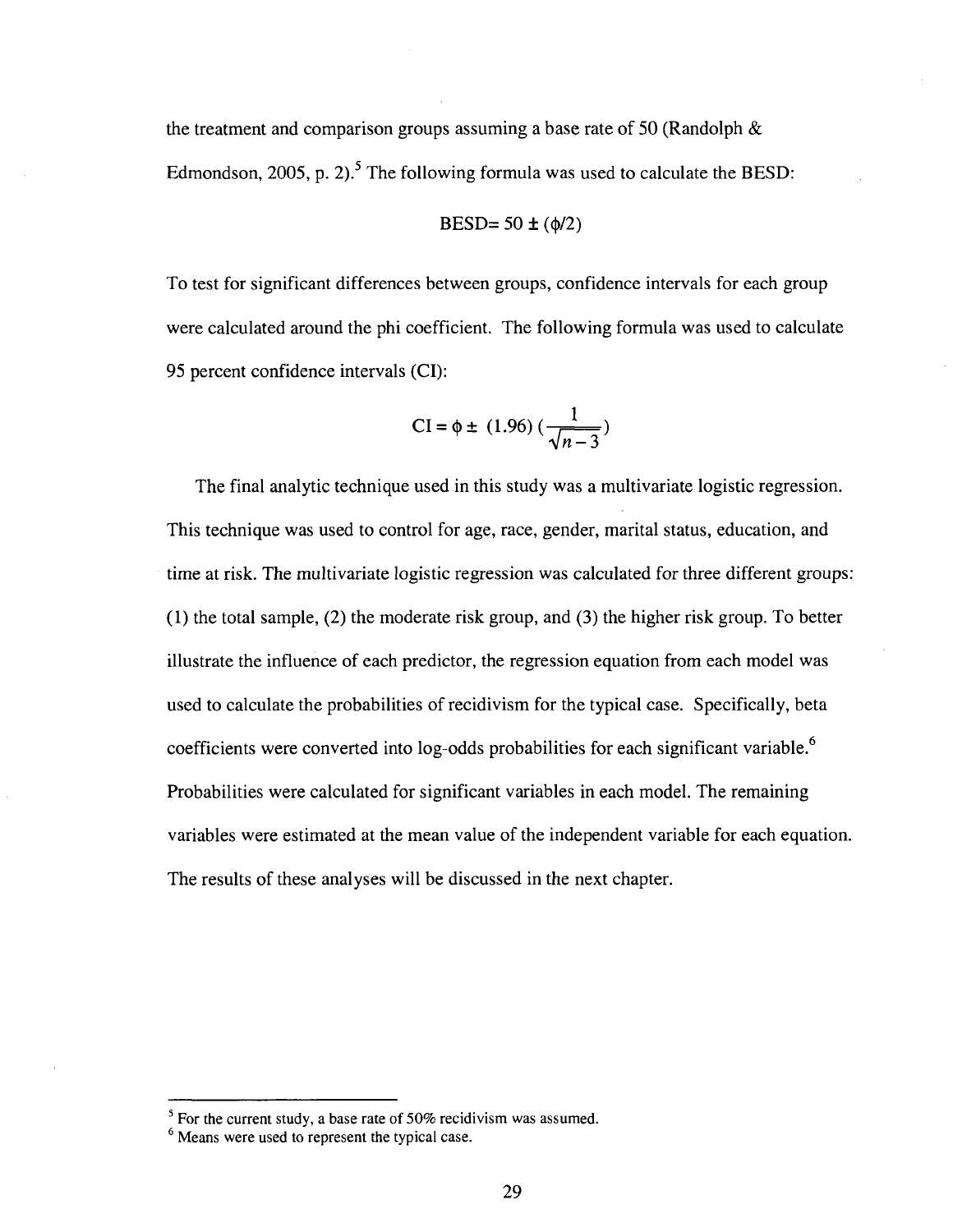#### CHAPTER 4

#### RESULTS

#### Sample Characteristics

Table 1 describes the characteristics of the sample by group. As illustrated in table 1, slightly more than half of the treatment group (52.6%) and a vast majority (68.3%) of the comparison group consisted of males. Sex was statistically significant, with a chi-square value of 12.26. More than half of the sample in both groups were younger (30 or below) and the vast majority across both groups were white. While age was not statistically significant, race was with a chi-square value of 23.54. Among the drug court participants, 77.4 percent were not married, compared to 91.3 percent of the comparison group. Drug court participants were more likely to report having graduated high school (75.4%) compared to probationers (64.3%). Both marital status and education were statistically significant. A vast majority of drug court participants were moderate risk (68.4%), compared to three quarters of the comparison group (75.8%). The average length of follow up for the drug court participants was 888 days and 861 days for probationers.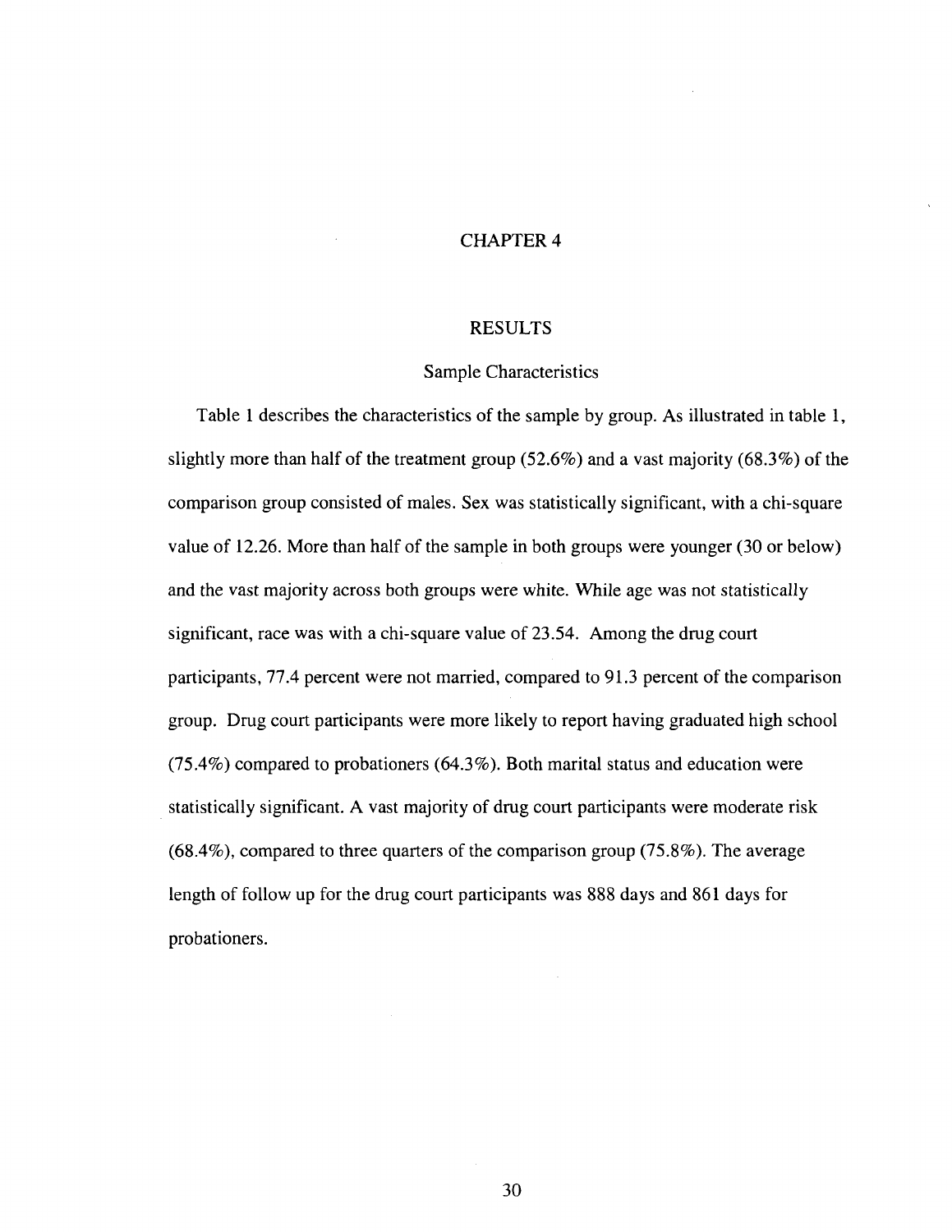#### Table 1

|                       |       | <b>Treatment Group</b> |       | <b>Comparison Group</b> |
|-----------------------|-------|------------------------|-------|-------------------------|
|                       | N     | (%)                    | N     | $(\%)$                  |
| Gender*               |       |                        |       |                         |
| Male                  | 120   | (52.6)                 | 172   | (68.3)                  |
| Female                | 108   | (39.2)                 | 80    | (31.7)                  |
| $\chi^2$ =12.26       |       |                        |       |                         |
| Age                   |       |                        |       |                         |
| Young                 | 128   | (56.1)                 | 146   | (58.4)                  |
| Old                   | 100   | (43.9)                 | 104   | (41.6)                  |
| Race*                 |       |                        |       |                         |
| White                 | 192   | (96.0)                 | 210   | (83.3)                  |
| Non-White             | 8     | (4.0)                  | 44    | (16.7)                  |
| $\chi^2$ =18.18       |       |                        |       |                         |
| Married*              |       |                        |       |                         |
| Yes                   | 48    | (22.6)                 | 22    | (8.7)                   |
| No                    | 164   | (77.4)                 | 230   | (91.3)                  |
| $\chi^2$ =17.39       |       |                        |       |                         |
| High school Graduate* |       |                        |       |                         |
| Yes                   | 172   | (75.4)                 | 162   | (64.3)                  |
| No                    | 56    | (24.6)                 | 95    | (35.7)                  |
| $\chi^2$ =7.04        |       |                        |       |                         |
| <b>LSI-R Score</b>    |       |                        |       |                         |
| Moderate              | 156   | (68.4)                 | 191   | (75.8)                  |
| High                  | 72    | (31.6)                 | 61    | (24.2)                  |
| Mean Time at Risk     | 888.1 |                        | 860.5 |                         |

*Descriptive Statistics of Treatment and Comparison Groups* 

 $\frac{}{\cdot \, \cdot \, 05}$ 

 $\pm$ 

#### Bivariate Analyses

Of primary interest in this study was whether the relationship between drug court participation and recidivism varied by offender risk level. As can be seen in table 2, statistically significant differences were found between the treatment and comparison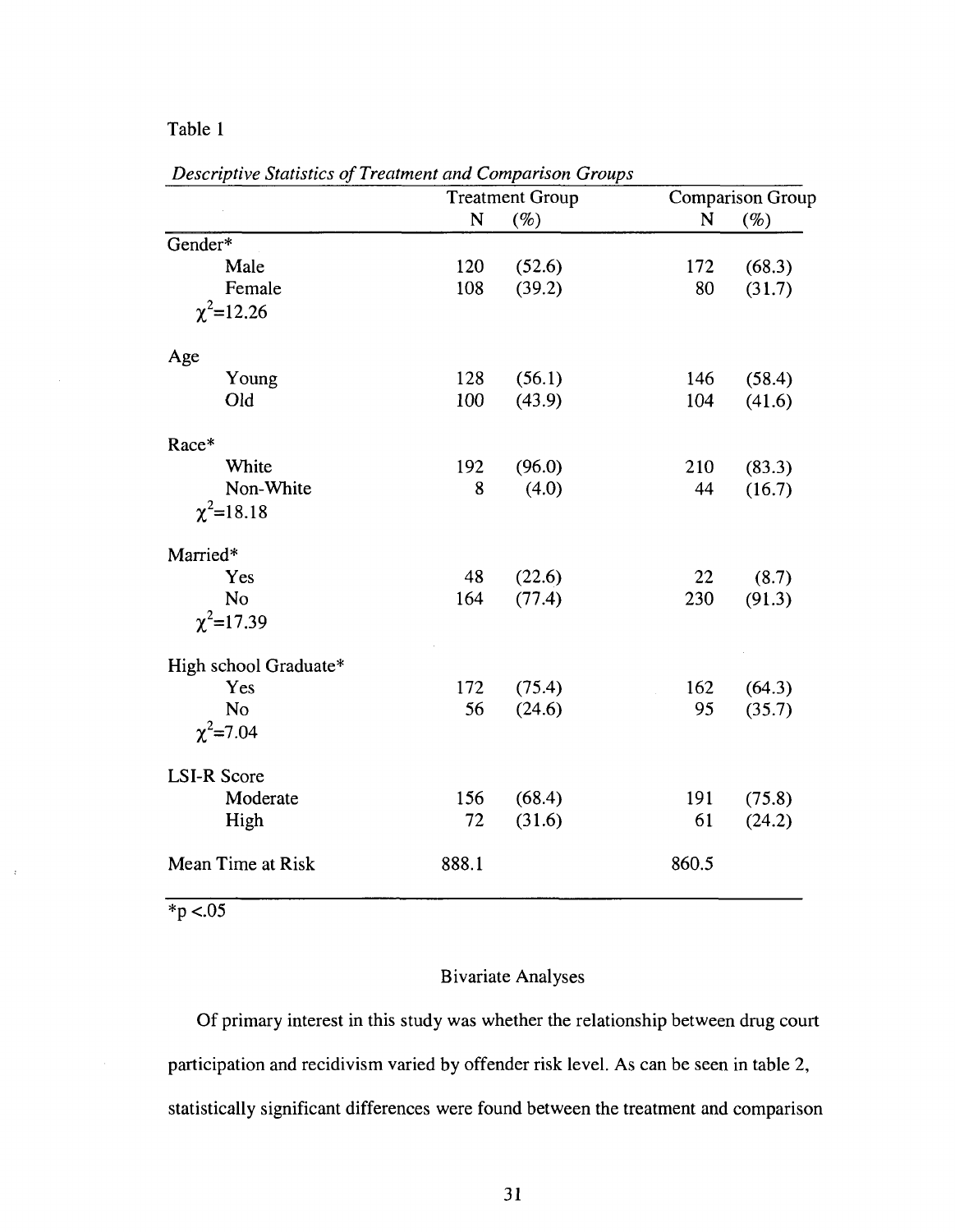groups. Specifically, for the total sample, 33 percent of the drug court participants compared to nearly 60 percent of the comparison group received a new court filing. The model was statistically significant with a chi-square value of 32.38.

#### Table 2

|                     |     | Treatment |     | Comparison |  |
|---------------------|-----|-----------|-----|------------|--|
|                     | N   | $(\%)$    | N   | $(\%)$     |  |
| <b>Total Sample</b> |     |           |     |            |  |
| Court filing*       |     |           |     |            |  |
| Yes                 | 74  | (32.6)    | 136 | (59.1)     |  |
| N <sub>o</sub>      | 153 | (67.4)    | 94  | (40.9)     |  |
| $\chi^2$ =32.38     |     |           |     |            |  |
| Moderate risk       |     |           |     |            |  |
| Court filing*       |     |           |     |            |  |
| Yes                 | 41  | (26.5)    | 94  | (53.4)     |  |
| N <sub>0</sub>      | 114 | (73.5)    | 82  | (46.6)     |  |
| $\chi^2$ =24.80     |     |           |     |            |  |
| Higher risk         |     |           |     |            |  |
| Court filing*       |     |           |     |            |  |
| Yes                 | 33  | (45.8)    | 42  | (77.8)     |  |
| <b>No</b>           | 39  | (54.2)    | 12  | (22.2)     |  |
| $\gamma^2$ =13.07   |     |           |     |            |  |

*Bivariate Analysis: Group Membership and Recidivism by Risk Level* 

*\*p* <.05

When exploring drug court effectiveness by risk level, statistically significant differences were found for both the moderate risk and high groups. More specifically, 27 percent of moderate risk drug court clients, compared to 53 percent of probationers were charged with a new offense (see Table 2). For the high risk group, drug court clients were far less likely to be charged with a new offense than probationers (46% vs. 78%).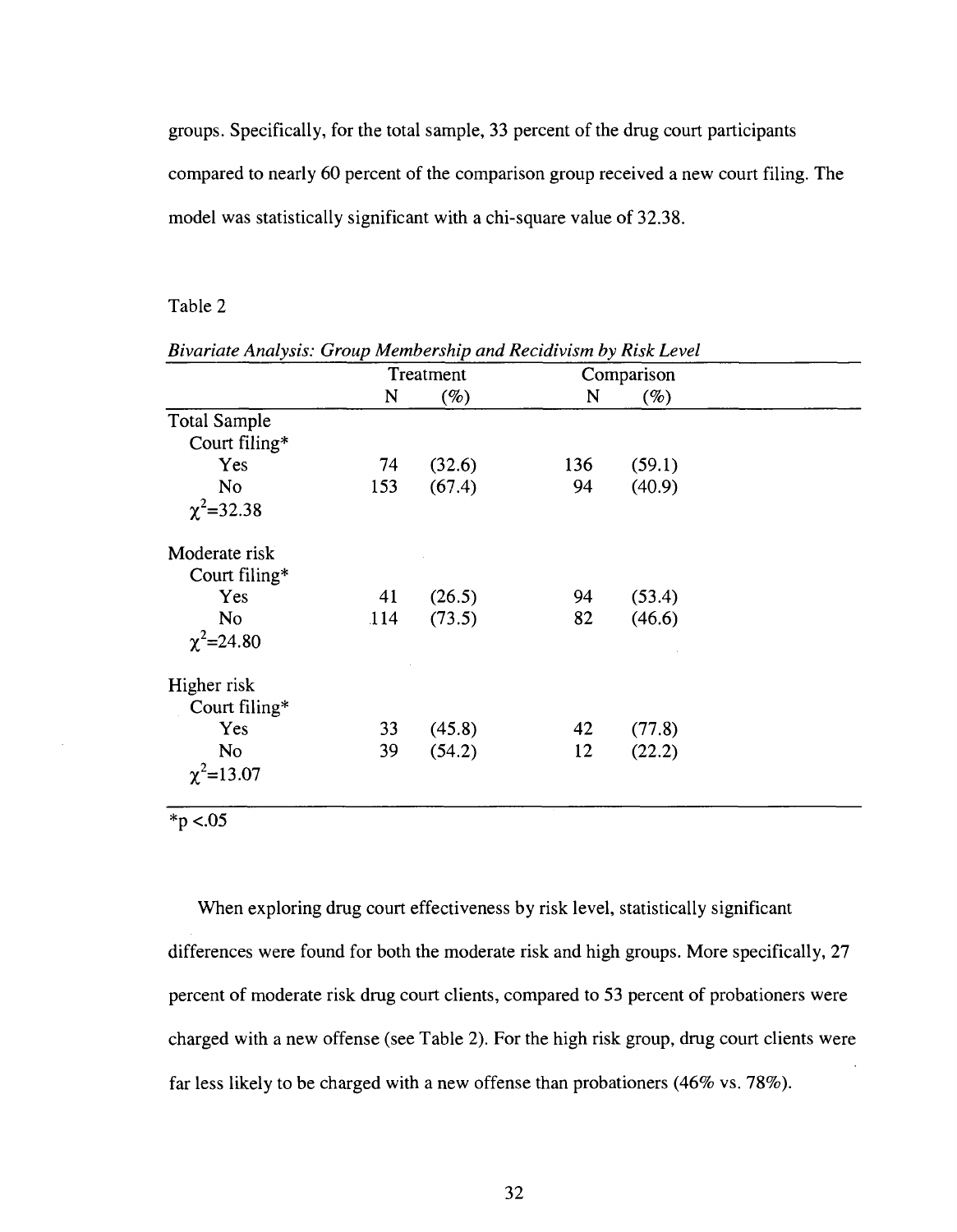Phi coefficients were calculated for each group as a measure of association between group membership and recidivism. As illustrated in Table 3, a statistically significant phi coefficient of .266 was calculated for the total sample. A statistically significant phi coefficient of .274 for the moderate risk group was calculated. Finally, for the high risk group, a statistically significant effect size of .322 was calculated.

#### Table 3

|                     | Φ       |       | 95% C.I.         |  |
|---------------------|---------|-------|------------------|--|
|                     |         | Lower | Upper<br>$\cdot$ |  |
| <b>Total Sample</b> | $.266*$ | .174  | .358             |  |
| Moderate risk       | $.274*$ | .171  | .371             |  |
| Higher risk         | $.322*$ | .157  | .470             |  |

*Confidence Intervals Around Phi* 

 $*_{p<.05}$ 

To test for significant differences between the total sample, moderate, and high risk groups, confidence intervals around the effect sizes were calculated. The confidence intervals for the three effect sizes overlapped, indicating no significant difference between the groups (see table 3). The findings suggest no significant differences in the impact of the drug court across the groups.

The BESD is used to better illustrate the impact of the drug court for each group (see Table 4).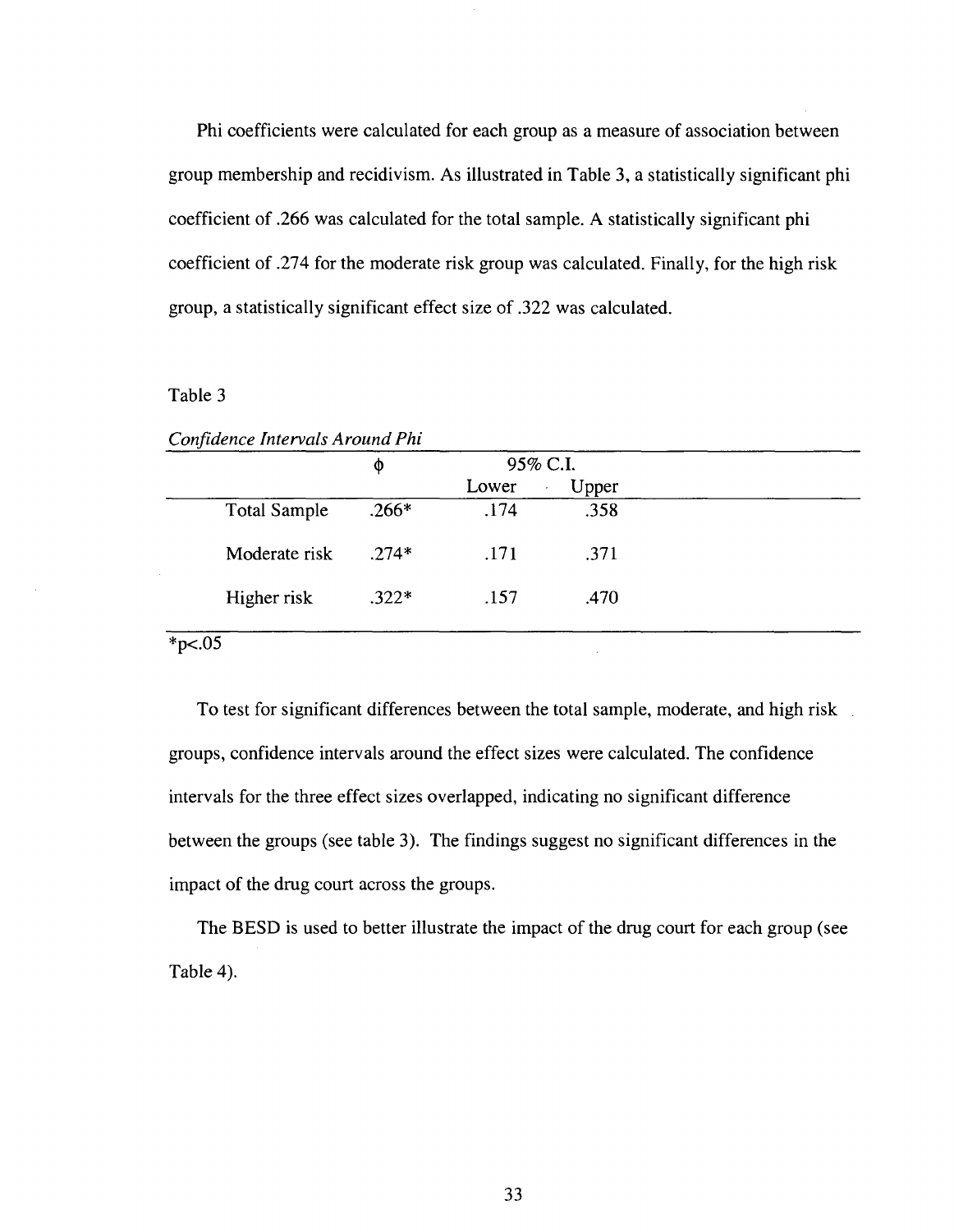#### Table 4

*Binomial Effect Size Display* 

|                     | Drug Court Probation |      |  |
|---------------------|----------------------|------|--|
| <b>Total Sample</b> | 36.7                 | 63.3 |  |
| Moderate risk       | 36.3                 | 63.7 |  |
| <b>Higher Risk</b>  | 33.9                 | 66.1 |  |
|                     |                      |      |  |

The BESD calculation reveals, for the total sample, that the drug court group would have a 36.7 percent recidivism rate and the comparison group would have a 63.3 percent recidivism rate, assuming a 50 percent base rate. Similar to the total sample, the BESD indicated a 36.3 percent recidivism rate for moderate risk drug court participants and a 63.7 percent recidivism rate for moderate risk probationers. Finally, for the high risk group, the drug court participants would have a 33.9 percent recidivism rate while the comparison group would have a 66.1 percent recidivism rate.

#### Multivariate Logistic Regression

While the bivariate analyses indicate that drug court participation is related to a reduced recidivism rates, it is important to control for other factors also associated with recidivism. In order to control for factors, multivariate logistic regression analyses were performed for all three groups (total sample, moderate risk, and higher risk).<sup>7</sup> The results of each regression model were used to calculate the probabilities of recidivism. The results for the total sample are discussed first.

The results reported here do not include a measure of substance abuse severity. There was a lack of variation on the measure and subsequent analyses indicated its inclusion did not improve the regression models.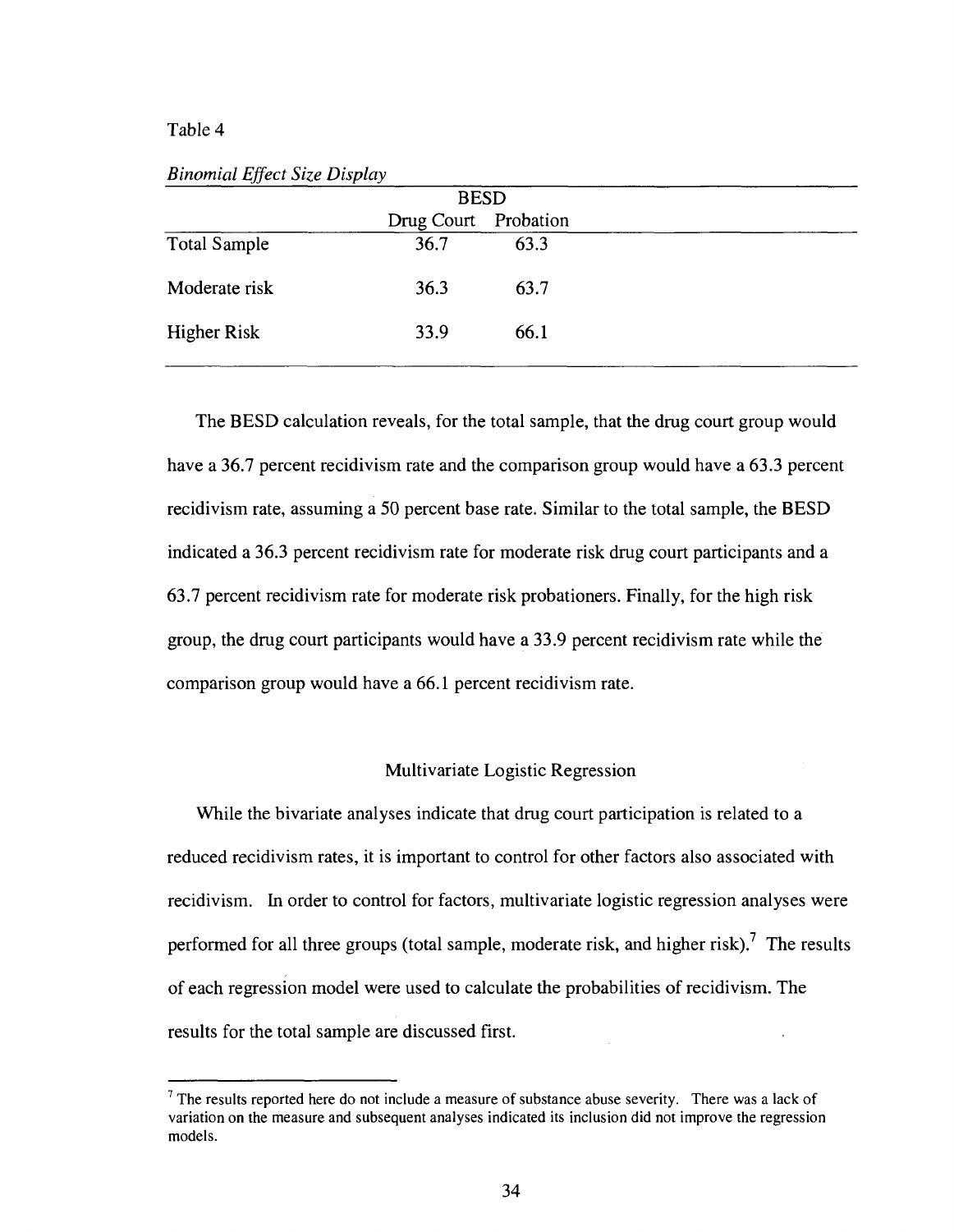As illustrated in table 5, treatment group, age, sex, risk level, and time at risk were significant predictors of recidivism. More specifically, the model showed that the odds of a comparison group member recidivating were 82 percent higher than the odds of a drug court participant recidivating. Also, being young (below the age of 30) increased the odds of recidivism by 44 percent and being male increased the odds by nearly 70 percent. Higher risk offenders were nearly three times more likely to recidivate, and the odds of recidivism increased by .2 percent for every unit increase in length of follow-up.<sup>8</sup> The model was statistically significantly with a chi-square value of 87.27.

#### Table 5

| _ v<br>ັ      |          |      |        |    |      |        |  |
|---------------|----------|------|--------|----|------|--------|--|
|               | B        | S.E. | Wald   | DF | Sig. | Exp(B) |  |
| Tx Group*     | $-1.738$ | .265 | 42.925 |    | .000 | .176   |  |
| Age*          | $-.584$  | .221 | 6.975  |    | .008 | .558   |  |
| $Sex*$        | .515     | .233 | 4.869  |    | .027 | 1.674  |  |
| Race          | .046     | .352 | .017   |    | .895 | 1.048  |  |
| High School   | .118     | .246 | .232   |    | .630 | 1.126  |  |
| Marriage      | $-.378$  | .311 | 1.477  |    | .224 | .685   |  |
| Risk Level*   | .996     | .255 | 15.280 |    | .000 | 2.707  |  |
| Time at Risk* | .002     | .000 | 30.442 |    | .000 | 1.002  |  |
| $Constant*$   | $-1.382$ | .468 | 8.711  |    | .003 | .251   |  |
|               |          |      |        |    |      |        |  |

*Logistic Regression for Total Sample* 

 $*_{p<.05}$ 

Note: Model  $\chi^2$  = 87.24\*; Log Likelihood= 504.516

The influence of risk on recidivism in the general model provides further evidence for the need to consider the impact of drug court participation among moderate and high risk offenders separately. The logistic regression model for the moderate risk group was

<sup>&</sup>lt;sup>8</sup> One unit increase in length of follow up is equivalent to one day.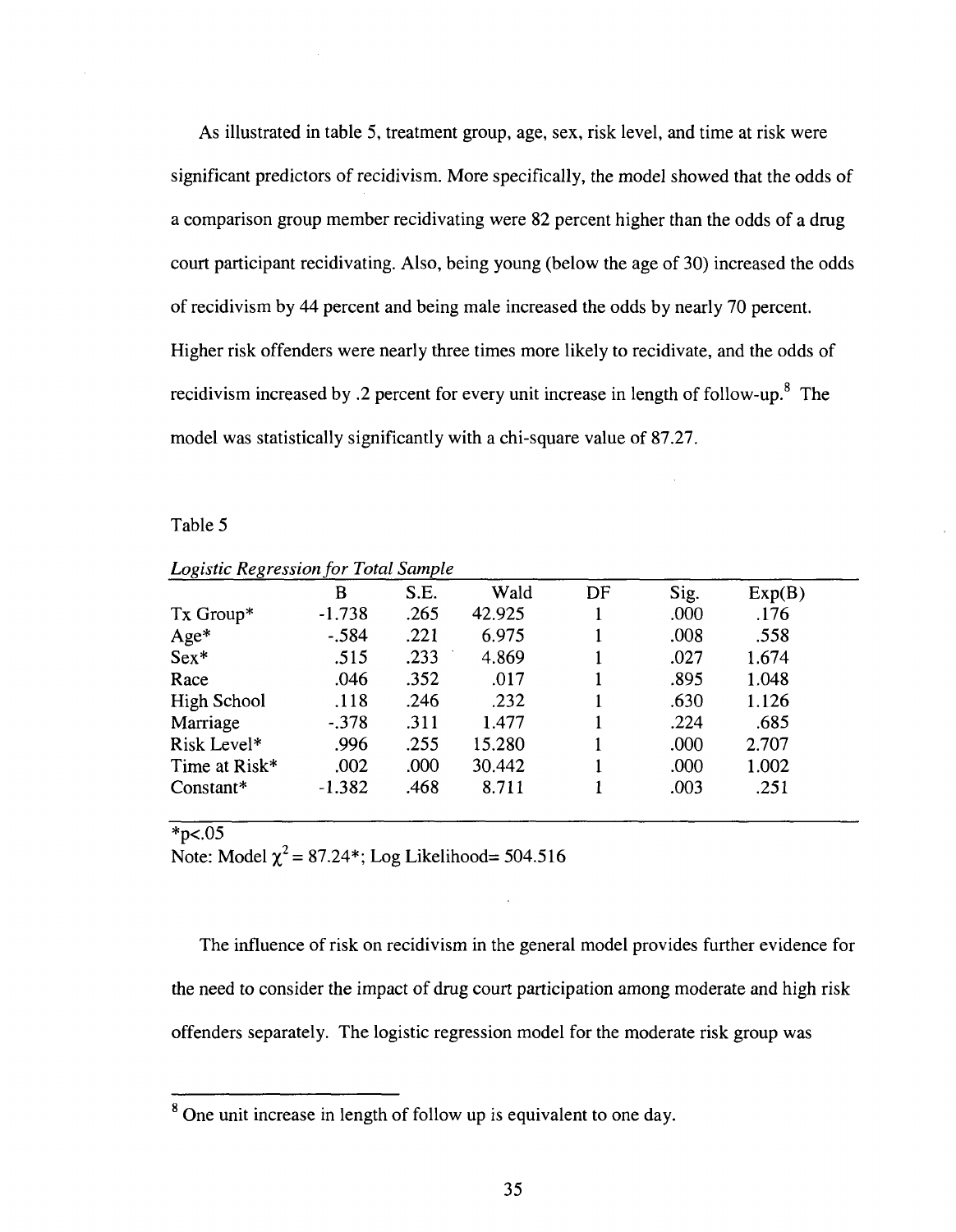statistically significant with a chi-square value of 61.34. In this model, group membership, age, and time at risk were statistically significant predictors (see Table 6) of recidivism. The odds of recidivating for all three variables are almost identical to those in the total sample model. Being a comparison group member increases the odds of recidivating by 83 percent, being younger increases the odds by 46 percent, and the odds of recidivism increase by .3 percent for every unit increase in the length of follow up.

#### Table 6

|                    | B        | S.E. | Wald   | DF | Sig. | Exp(B) |
|--------------------|----------|------|--------|----|------|--------|
| Tx Group*          | $-1.772$ | .325 | 29.664 |    | .000 | .170   |
| $Age*$             | $-.621$  | .264 | 5.544  |    | .019 | .537   |
| <b>Sex</b>         | .503     | .281 | 3.212  |    | .073 | 1.654  |
| Race               | $-.086$  | .426 | .040   |    | .841 | .918   |
| <b>High School</b> | .250     | .311 | .648   |    | .421 | 1.284  |
| Marriage           | $-.365$  | .374 | .949   |    | .330 | .694   |
| Time at Risk*      | .003     | .001 | 29.500 |    | .000 | 1.003  |
| $Constant*$        | $-1.766$ | .560 | 9.945  |    | .002 | .171   |

| <b>Logistic Regression for Moderate Risk</b> |  |  |  |
|----------------------------------------------|--|--|--|
|----------------------------------------------|--|--|--|

#### $*_{p<.05}$

Note: Model  $\chi^2$  = 61.34\*; Log Likelihood= 358.125

As with the previous analyses, the logistic regression model for the high risk group was statistically significant with a chi square value of 19.66. However, in contrast to those models, only a single variable, group membership, was significantly related to recidivism (see Table 7). The change in these odds were almost identical (81%) to those in the total sample model.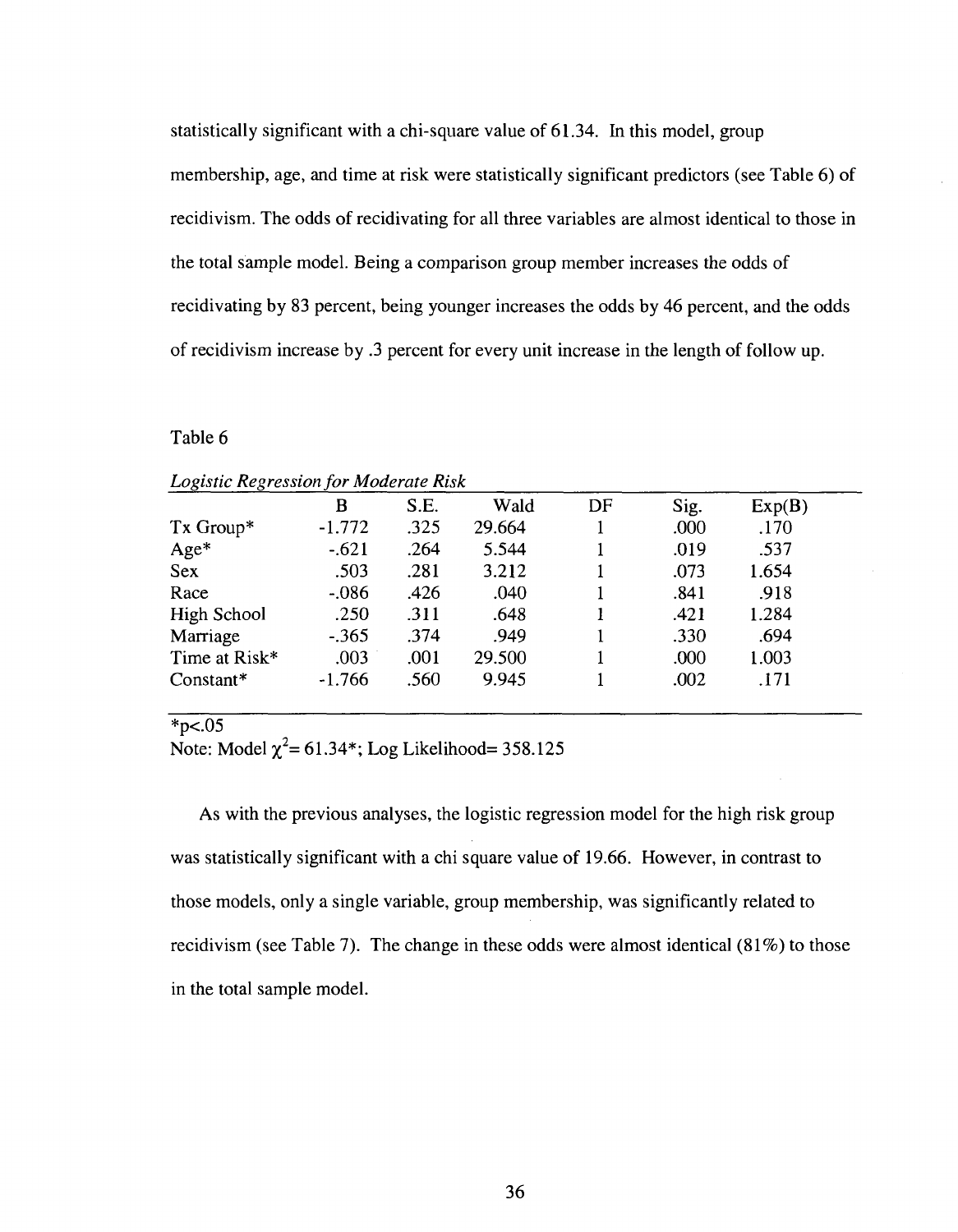#### Table 7

|                    | B        | S.E. | Wald   | DF | Sig. | Exp(B) |
|--------------------|----------|------|--------|----|------|--------|
| Tx Group*          | $-1.670$ | .479 | 12.177 |    | .000 | .188   |
| Age                | $-.551$  | .421 | 1.714  |    | .190 | .576   |
| <b>Sex</b>         | .553     | .435 | 1.616  |    | .204 | 1.738  |
| Race               | .140     | .693 | .041   |    | .840 | 1.150  |
| <b>High School</b> | .029     | .419 | .005   |    | .945 | 1.029  |
| Marriage           | $-.491$  | .567 | .750   |    | .386 | .612   |
| Time at Risk       | .001     | .001 | 2.501  |    | .114 | 1.001  |
| Constant           | .650     | .881 | .544   |    | .461 | 1.915  |

*Logistic Regression for High Risk* 

#### $*p<.05$

Note: Model  $\chi^2$ =19.66\*; Log Likelihood= 142.642

The probabilities of recidivism were calculated for the significant variables in each logistic regression model. For the overall sample, those who are in the comparison group, those who were male, younger, higher risk and remained at risk longer had a higher probability of receiving a new court filing (See Figure 1). Specifically, probationers had a 61 percent probability of recidivating compared to a 21 percent probability for drug court participants. Offenders below the age of 31 and those who were males had about a 45 percent probability for recidivism compared to offenders who were females and over 31 (32%). High risk offenders had a 50 percent probability of recidivism compared to a 27 percent probability for moderate risk offenders in the sample. Offenders who were at risk for 3 years had a much larger probability of recidivism (50%) compared to offenders who were followed for only one year (18%).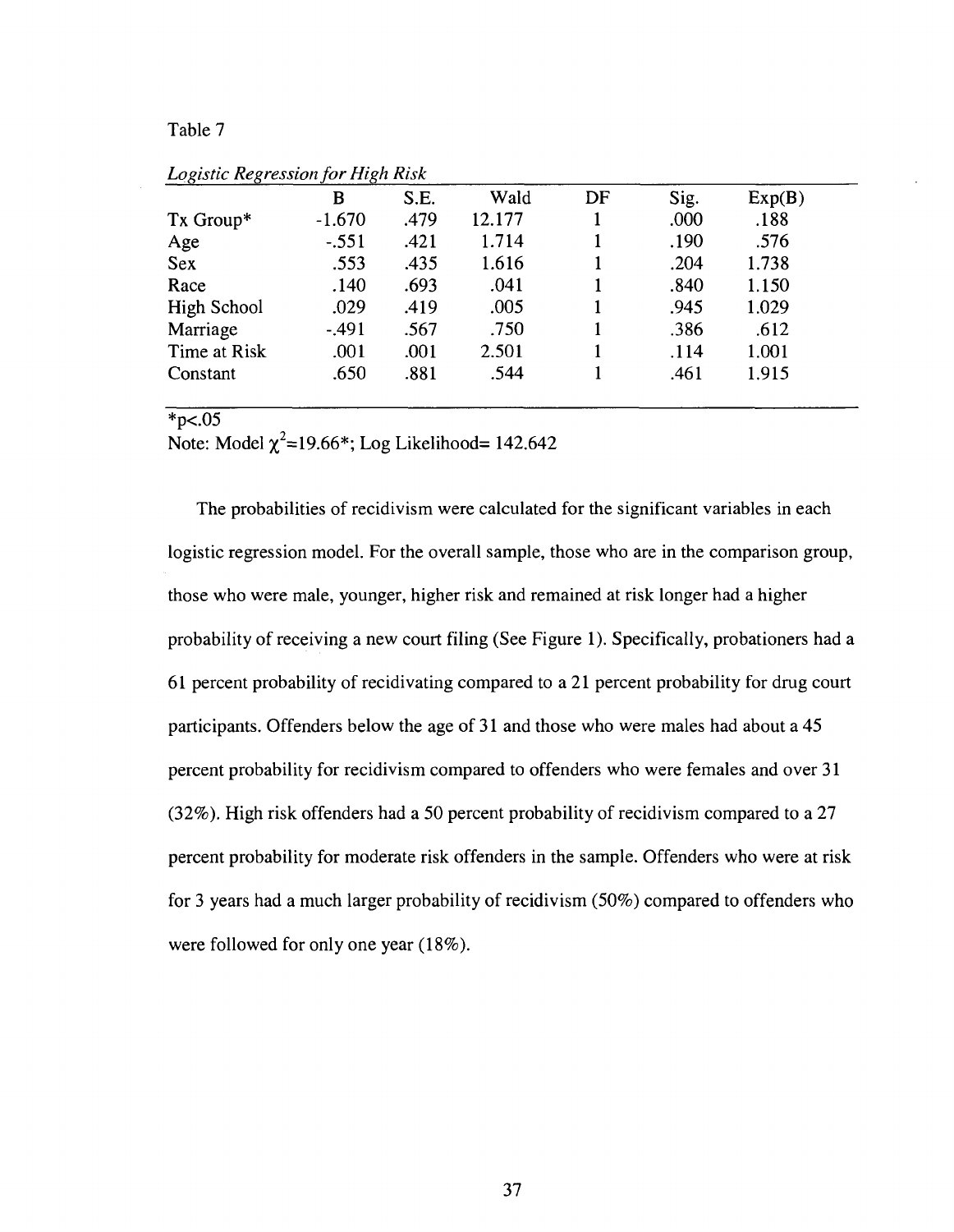

*Figure 1.* Estimated Probabilities of Recidivism for the Total Sample

For the moderate risk model, those in the comparison group, those who were young, and those who remained at risk longer had a higher probability of receiving a new court filing (See Figure 2). Those who were on probation had a 65 percent probability of recidivating, compared to a 24 percent probability for those in the drug court. Also, the probability for recidivism significantly increased when comparing a one year follow-up period (16%) to a three year follow-up period (63%).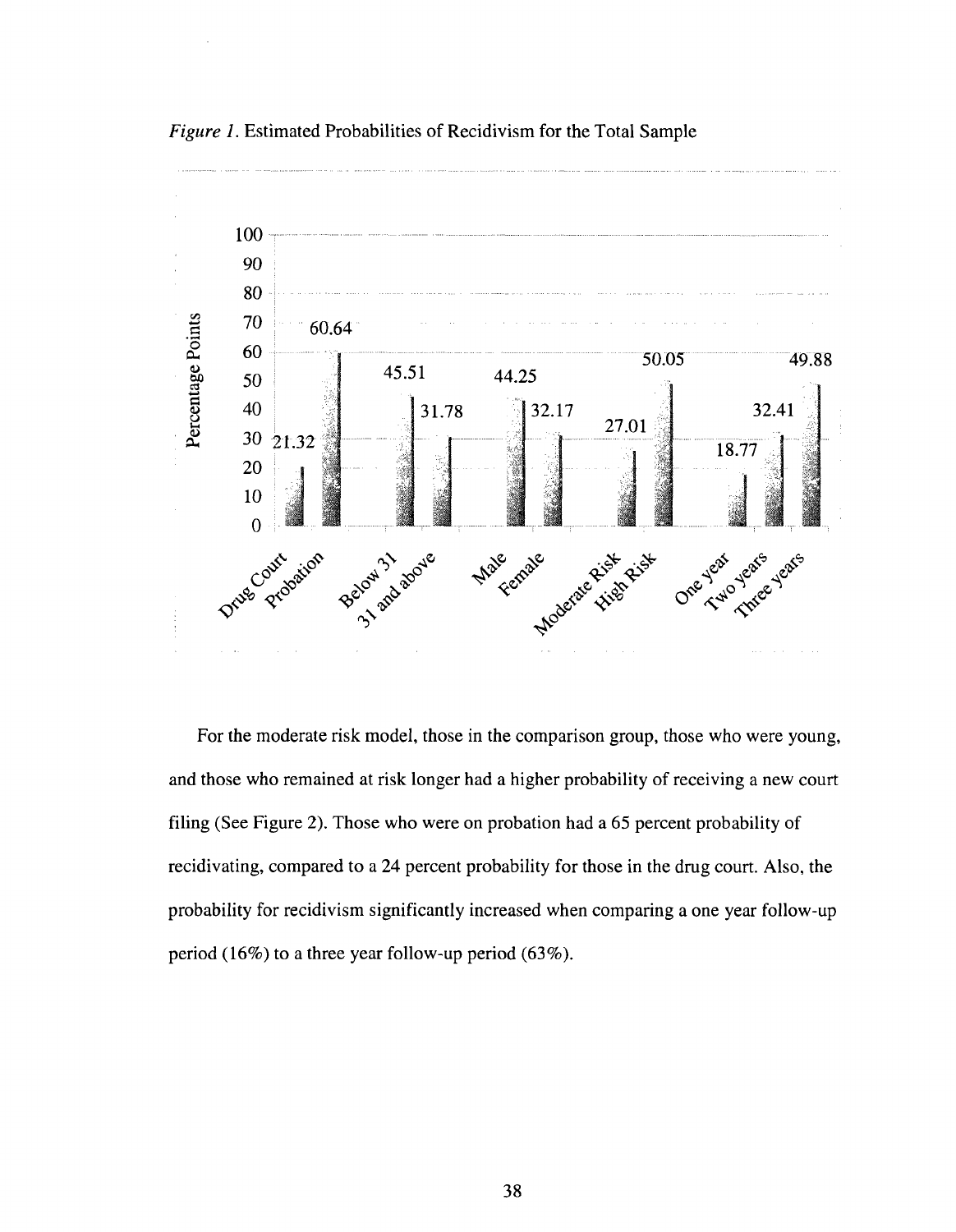

*Figure 2.* Estimated Probabilities of Recidivism for Moderate Risk Offenders

For the higher risk model, treatment group remained the only significant variable for predicting recidivism. The probability of a higher risk drug court participant recidivating (39%) was far less likely than the probability of a comparison group member recidivating (77%) (See Figure 3).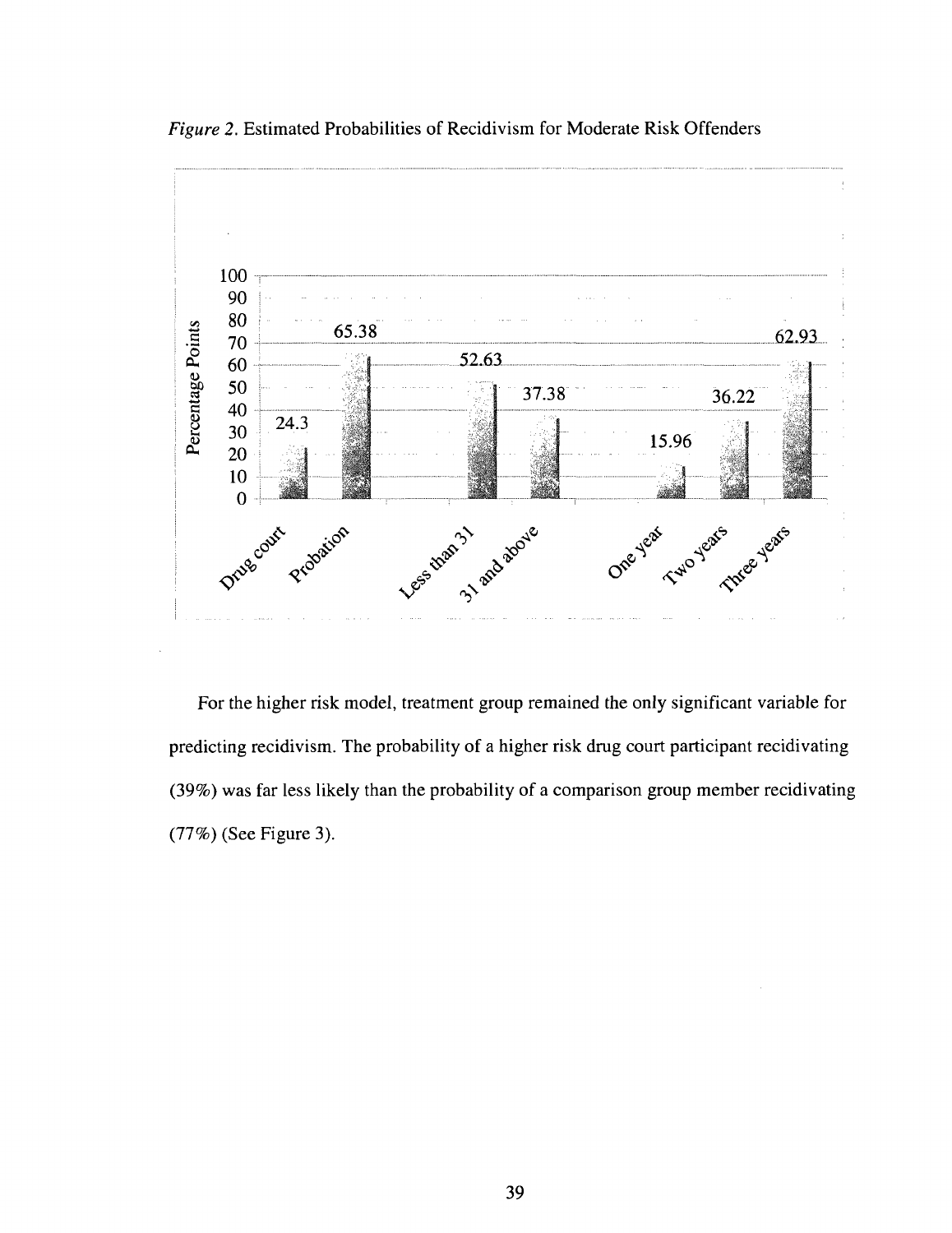*Figure 3.* Estimated Probabilities for High Risk Offenders



In sum, it was found that drug court participation significantly reduced the likelihood of recidivism compared to probation for both moderate and high risk offenders. Statistically significant phi coefficients were found for both the moderate and high risk groups, and the BESD calculations revealed lower recidivism rates for drug court participants compared to probationers. The calculation of confidence intervals revealed no significant differences in the impact of drug court across the groups. The models for the logistic regression revealed that several factors were predictive of recidivism, however, treatment group was the only significant predictor across all three models. The implications of these results as well as limitations of the study will be discussed in the next chapter.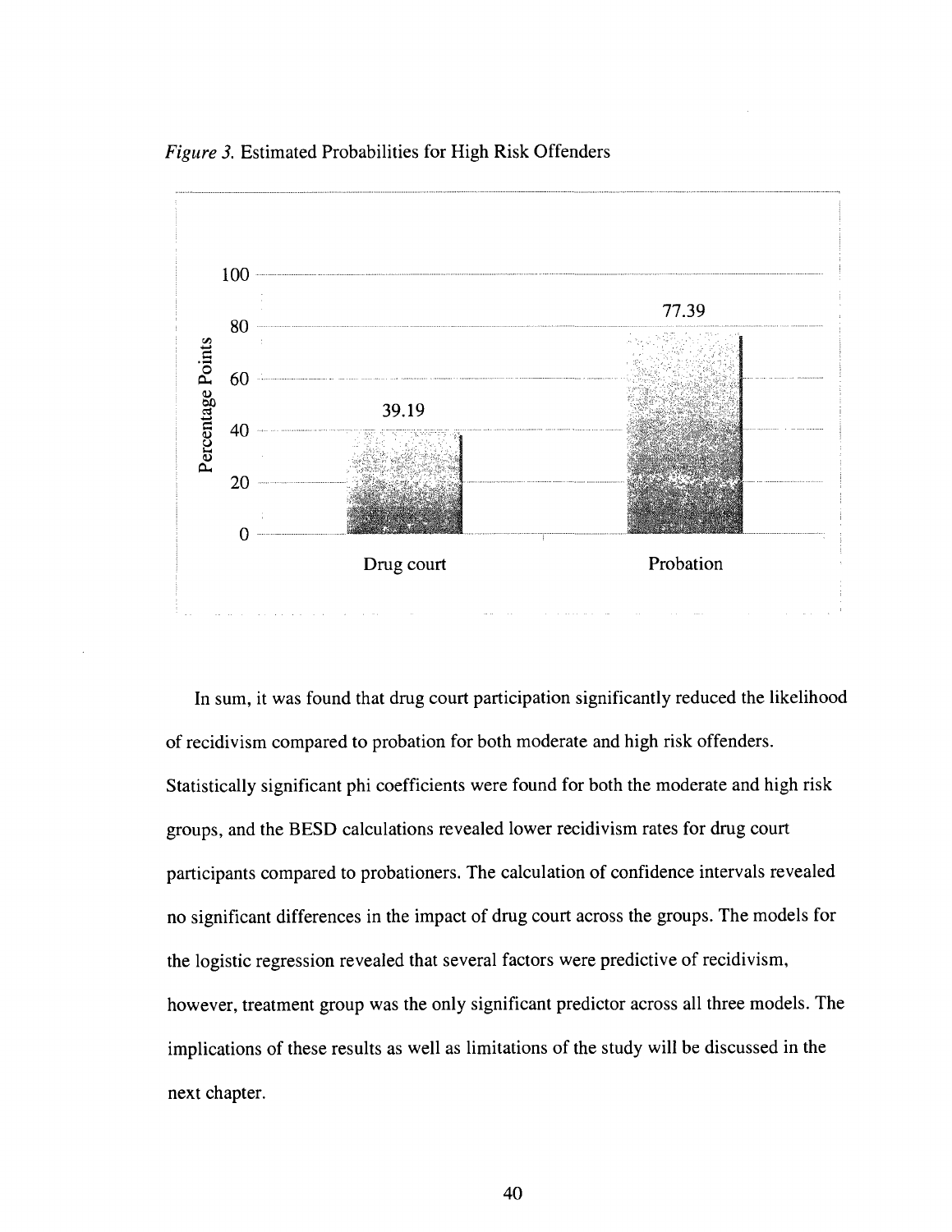#### CHAPTER 5

#### DISCUSSION

Previous research has shown support for drug courts and their ability to reduce recidivism among participants and graduates. While studies have found that intensive programs, such as drug courts, are more effective when focusing their services to high risk offenders, few studies, have examined the relationship between the risk level of offender and drug court effectiveness. The primary purpose of this study was to examine whether the impact of drug court participation varies across different risk levels of offenders. Specifically, this study examined recidivism among drug court participants and probationers. It was expected that drug court participants would have lower recidivism rates than probationers. It was also hypothesized that the impact of drug court on recidivism would be greater among higher risk offenders than for moderate risk offenders. A discussion of this study's findings and its implications is presented in detail below.

#### Summary of Findings

Consistent with prior research and the hypothesis, the bivariate analysis for the total sample showed that drug court participants were less likely to recidivate than those receiving standard probation (Banks & Gottfredson, 2004; Belenko, 2002; Brewster, 2001; Goldkamp & Weiland, 1993; Gottfredson, Kearly, Najaka, & Rocha, 2005;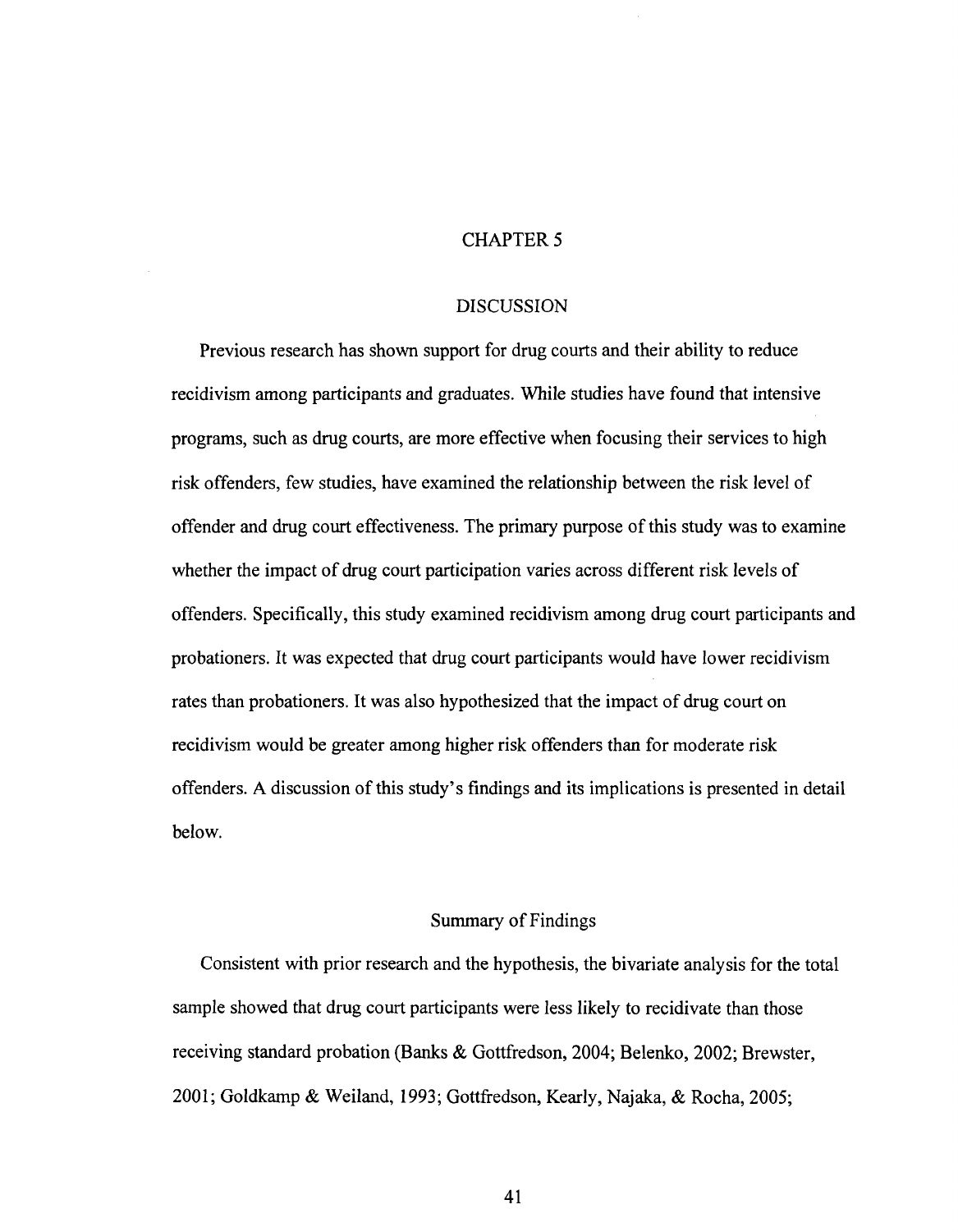Listwan et al., 2003). As expected, roughly 60 percent of the comparison group had a new charge filed, compared to only 33 percent of the drug court participants having a new charge filed. A phi coefficient of .266 was calculated, indicating a moderate treatment effect (see Rea & Parker, 1992). The BESD calculations indicated a 36.7 percent recidivism rate for the drug court and a 63.3 percent recidivism rate for the comparison group. These findings provide support for the hypothesis and provide further evidence of the ability of drug court to reduce recidivism.

The bivariate analyses for the moderate risk and higher risk samples yielded interesting findings. The results showed that for both levels of risk, drug court participants are far less likely to recidivate than probationers. Moderate risk drug court participants were far less likely (27%) than probationers (53%) to recidivate. High risk drug court participants were also significantly less likely to recidivate (46%) than their high risk probation counterparts (78%). Consistent with prior studies, this suggests that the substance abuse treatment and intensive supervision provided by the drug court is effective at preventing or delaying future criminal behavior among higher risk offenders (Lowenkamp, Holsinger, & Latessa, 2005; Marlowe et al., 2006). Cramer's Phi was calculated to assess the magnitude of association between drug court participation and recidivism. A statistically significant treatment effect of .274 was found for the moderate risk sample while a significant effect size of .322 was found for the high risk sample. The BESD calculations for both groups showed higher recidivism rates among probationers compared to drug court participants.

It was initially expected that drug court participation would have the greatest effect for higher risk offenders. To test this, confidence intervals around the effect sizes were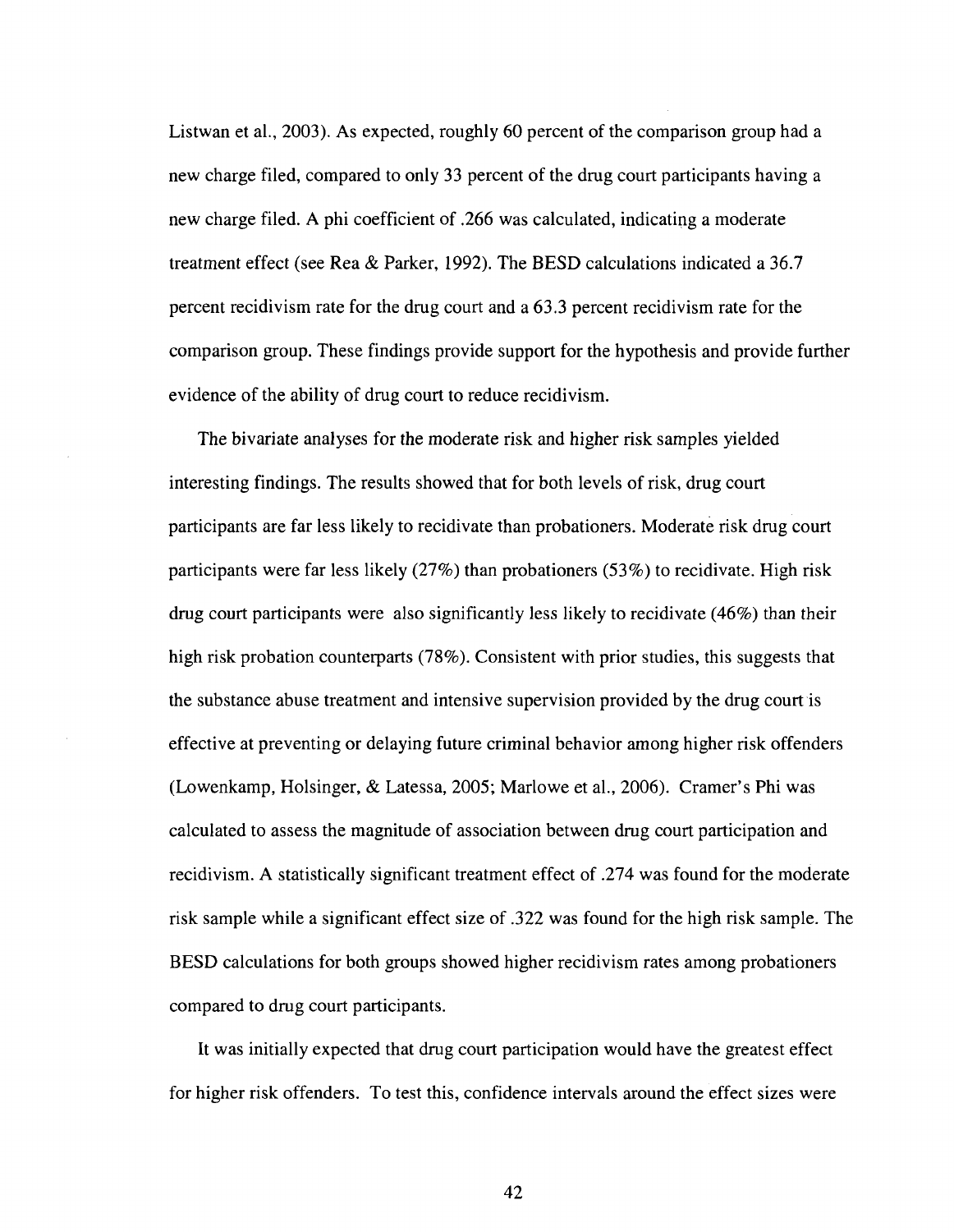calculated. The confidence intervals around the effect sizes overlapped, indicating no significant differences in the impact of the drug court across moderate and high risk participants. This finding is somewhat contradictory to prior findings which suggest drug courts are more effective for high risk participants. In part, this finding could be due to the fact that the drug court did not serve any low risk offenders. Instead, the drug court targeted moderate and high risk offenders. The failure to find a significant difference in its impact may also indicate that the drug court is in fact providing the appropriate level of service to the risk level of the offender. It can also be speculated that the failure to find significant differences is the result of a relatively small sample size. Once the sample was split into moderate and high risk groups, the sample distribution among the different categories was relatively small. Finally, this finding could also be due to the fact that other variables not captured in the bivariate analyses may have an influence on the effect of treatment. It is important to note that although the confidence intervals overlapped, a rather substantial effect size was achieved for each group indicating the drug court is effective.

The logistic regression findings provide further evidence of the drug court's impact on recidivism. The regression models controlled for group membership, several demographic variables, and for time at risk. These analyses revealed that several factors were significantly associated with recidivism. More specifically, in the overall sample, treatment group, age, gender, risk level, and time at risk were correlated with recidivism, which is consistent with past research (Banks & Gottfredson, 2004; Brewster, 2001; Dannerbeck et al., 2006; Listwan et al., 2003; Miethe et al., 2000; Peters & Murrin, 2000; Truitt et al., 2002). Since these variables were significant predictors of recidivism, drug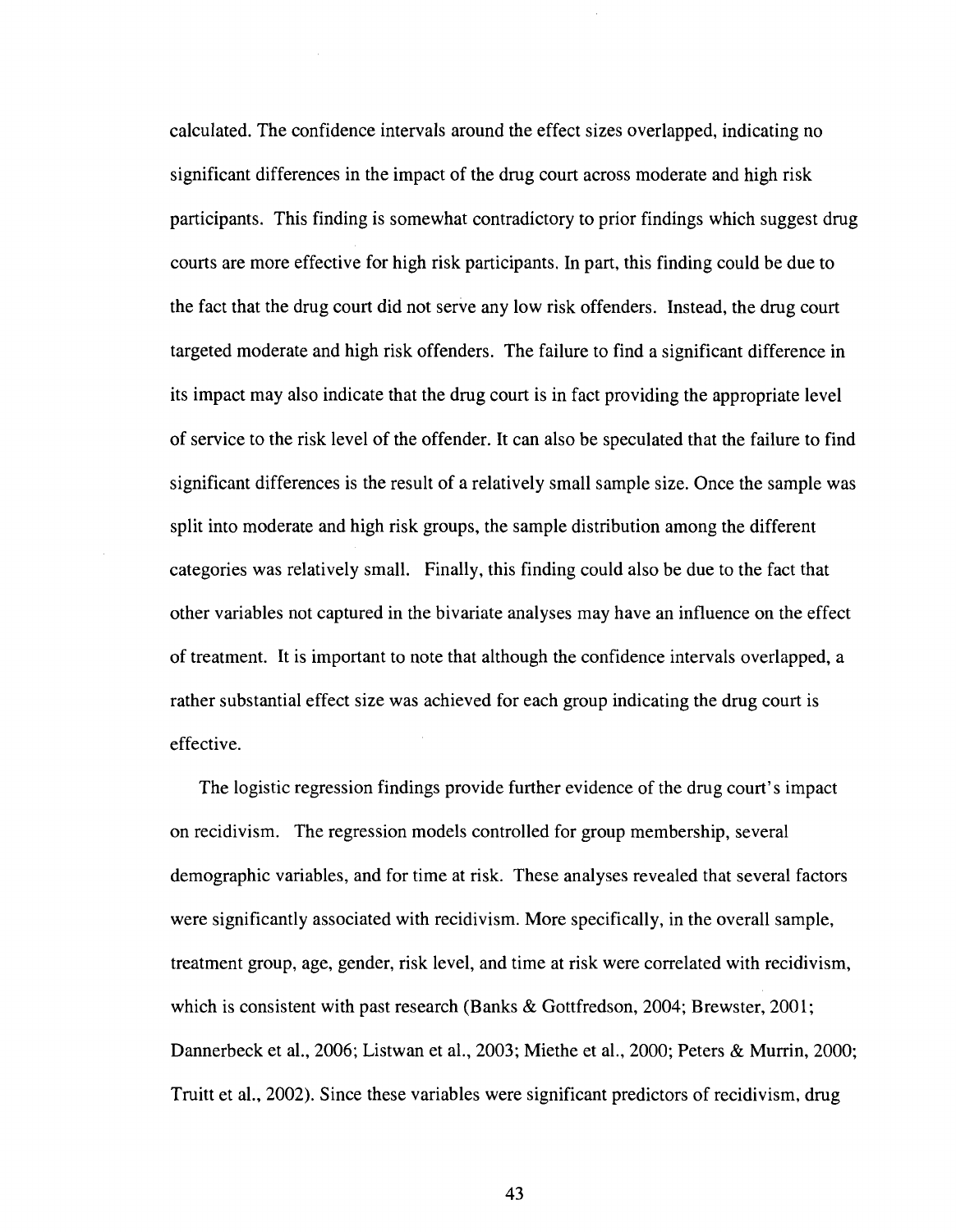courts should consider these factors when developing treatment plans for participants in order to reduce the likelihood of future criminal behavior.

When looking at the logistic regression performed for the moderate risk group, the variables treatment group, age, and time at risk were still associated with recidivism. In examining the analysis for the higher risk sample, only the treatment group was significant variable associated with recidivism. It can be speculated that this may be due to the fact that the variables controlled for in this analysis are the very factors that put these offenders at a high risk for recidivating. Since these variables are already characteristics of these high risk offenders, it is possible that treatment plays the most significant role in high risk offenders recidivating. In sum, it was found that when controlling for all other factors, treatment group was the only variable that was consistently significant across the three models. This finding further suggests that treatment matters, especially for higher risk offenders.

#### Limitations

There are several limitations to be noted with this study. Since random assignment to treatment and control groups was not possible, the study employed a quasiexperimental design. Although offenders in the treatment and comparison groups were matched based on LSI-R and substance abuse scores, it was not possible to match on all variables. As a result there are significant differences between the groups in terms of demographics. While these differences were statistically controlled in the multivariate analyses, it is likely that there are other differences that were not controlled, one potential difference involves the issue of motivation. Given the voluntary nature of the drug court,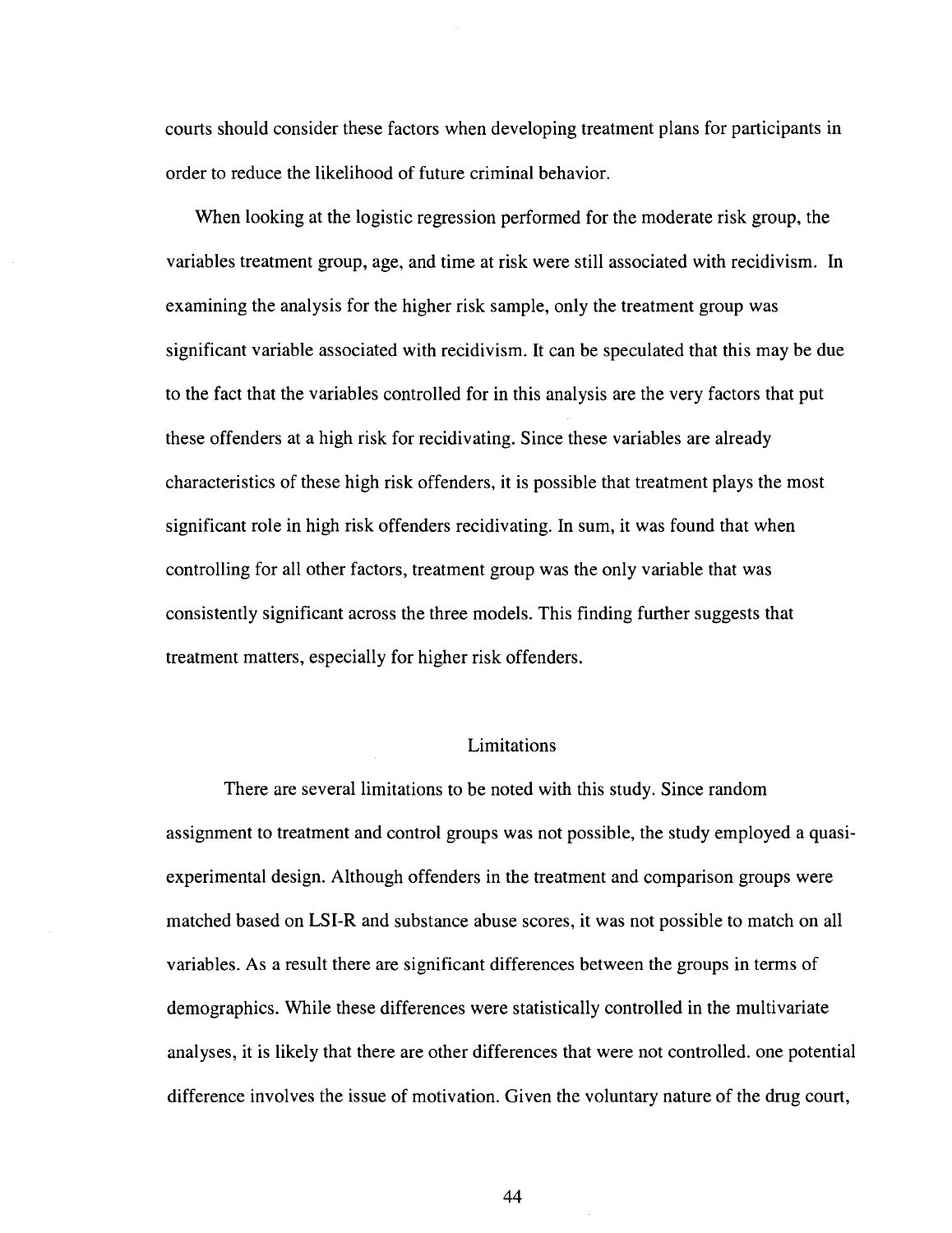it is possible that drug court participants were more motivated to change behavior than the probationers. Without a measure of motivation, it is difficult to assess whether this variable had an influence on the outcome.

The use of secondary data for this study is an important limitation to note. Because the data were originally collected for another purpose, only the variables included in that study could be utilized. The issue of representativeness of the sample must also be considered. The state of Idaho is mostly rural and the sample consisted of mostly white individuals, which may limit the generalizability of the results.

Another limitation of this study is the risk level of offenders. Since the Ada County drug court excludes offenders who are considered low risk based on the LSI-R, this study was not able to compare the impact of the drug court across low and high risk participants. Rather, the participants in the study were considered moderate and higher risk. This makes it difficult to truly test the risk principle with regards to low risk offenders in drug court. The failure to find a significant difference in the impact of drug court across different risk offenders may be a result of the limited range of risk level in the sample. Related to this issue, data on treatment dosage were unavailable limiting the ability to assess the level of services provided and whether they were matched to the offenders' risk level.

A final limitation lies in the measurement of the intensity of services provided by drug courts. While research assumes that drug courts provide more intensive services than other forms of community-based interventions, this study had no true measure of the actual level of intensity of the services provided to the drug court clients. Therefore, the impact of treatment intensity on the outcome cannot specifically be examined.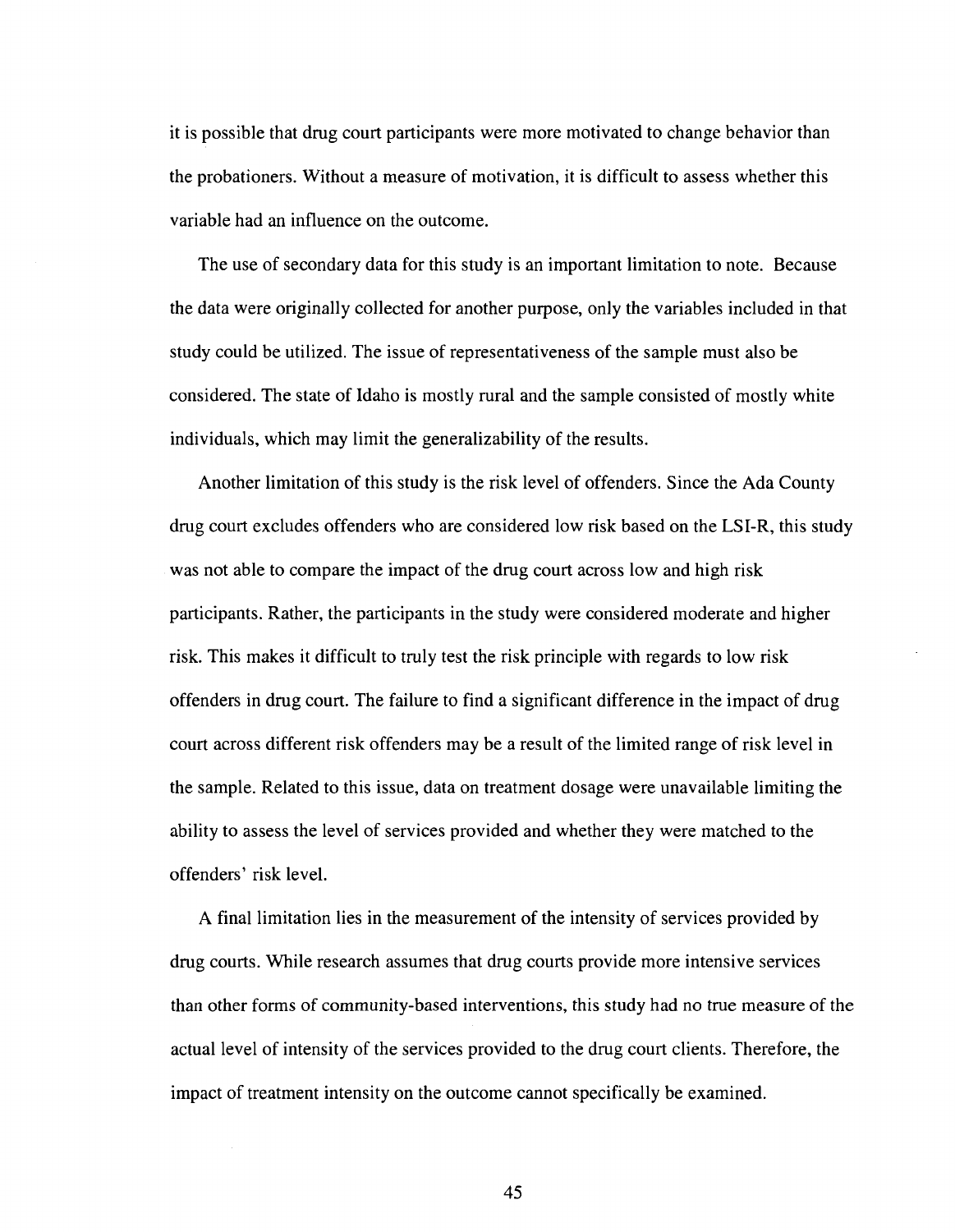#### Conclusions and Implications

Despite these limitations, the findings from this study provide further support for the effectiveness of drug courts and their ability to reduce recidivism. As a whole, participants in the drug court were far less likely to recidivate than a matched group of probationers. Although the results did not support the hypothesis related to offender risk level, the results suggest that drug court treatment matters, especially for higher risk offenders. These findings may also provide Ada County with some assurance that the program is indeed able to serve both moderate and high risk offenders effectively.

Future research should continue to explore the issue of risk level and drug court effectiveness. Although the results of this study are promising regarding the effectiveness of the drug court model, the overlapping confidence intervals warrants more research in exploring the impact of drug courts on different types of offenders. While previous research has found a link between the risk principle and program effectiveness, limited research exists on the risk principle as it relates to drug court services. Continued research related to offender risk level and drug court outcomes would provide further insight into the specific offender characteristics that are related to successful outcomes in drug court.

Research should also continue to explore other offender characteristics predictive of success in drug courts. Consistent with prior research, the findings of this study showed that drug court participants over the age of 31 and female participants were more likely to be successful. Research should further examine these factors and why these differences exist to effectively treat offenders with differing needs. By identifying offender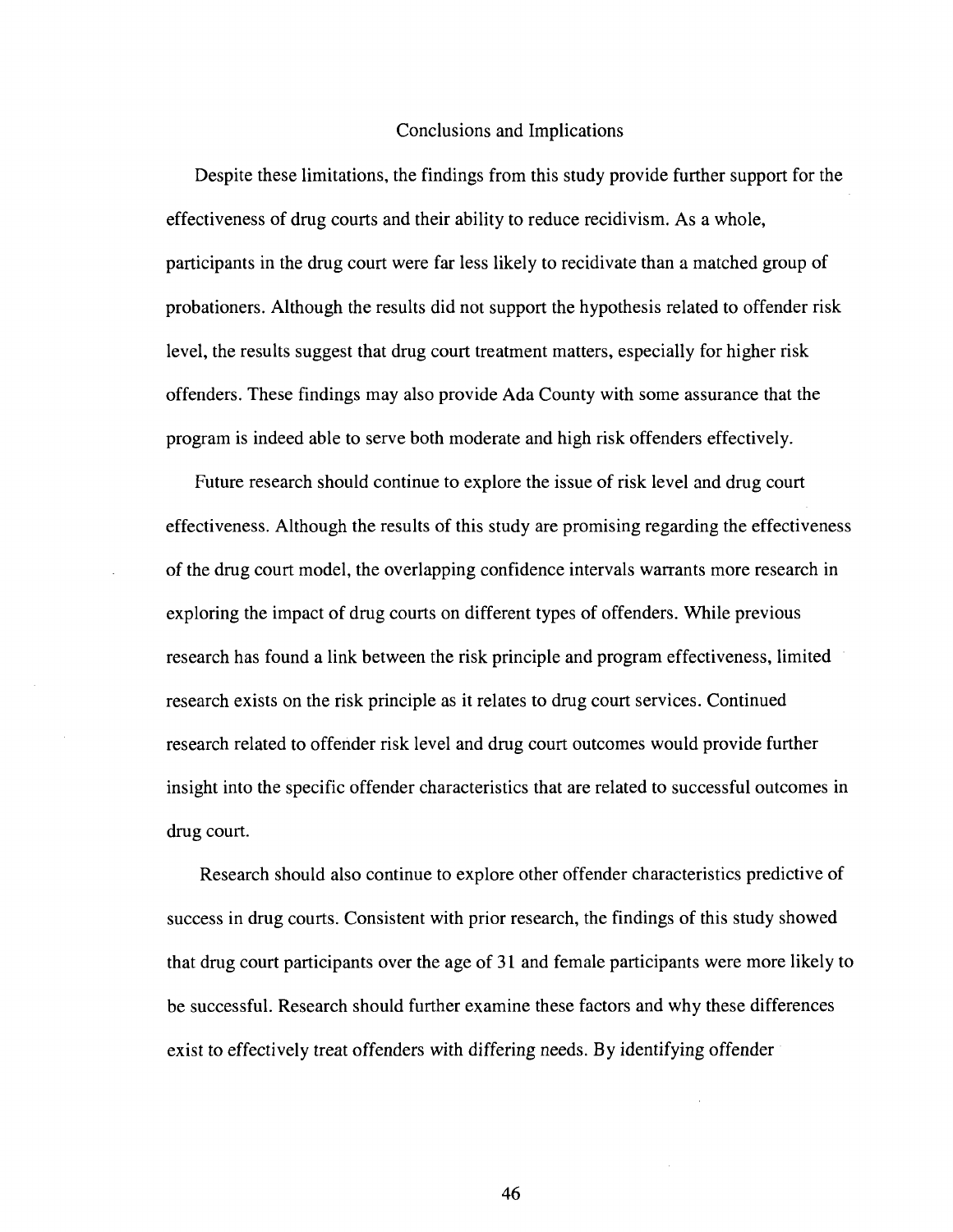characteristics that affect drug court outcomes, drug courts can better maximize their effectiveness.

Finally, an examination of the actual intensity of drug court treatment is necessary to accurately determine the impact of treatment intensity on outcome. While it has been assumed that drug courts are more intensive than other community-based interventions, there is scant empirical research testing this assumption. It would be useful to examine the different levels of treatment intensity not only to provide more support for the matching of services to offender risk level, but to also determine the types of services that should be provided to offenders with differing needs. Information about the nature of services in drug court would provide better insight into the relationship between the level of services and drug court effectiveness.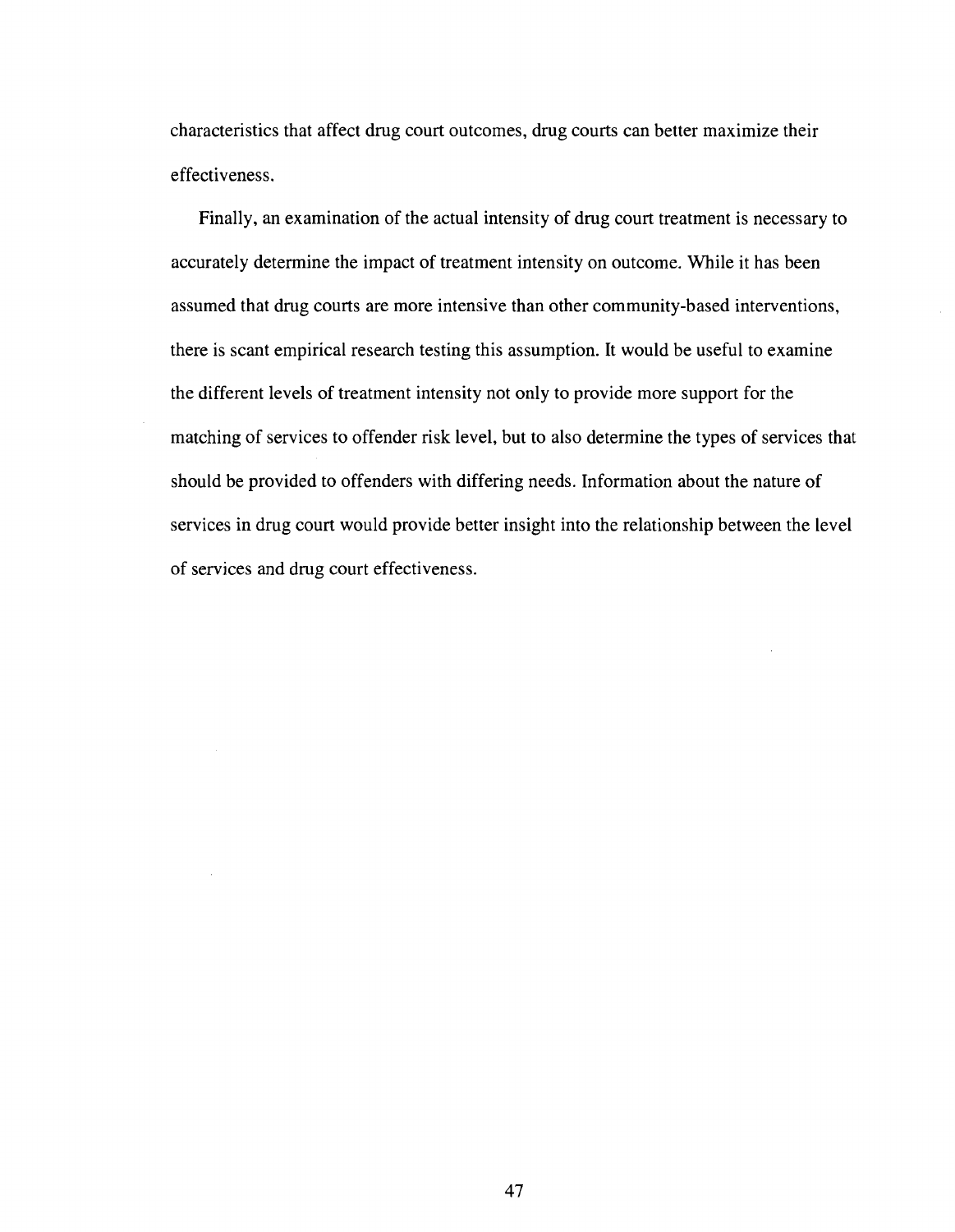#### REFERENCES

- Akers, Ronald L. (1985). *Deviant behavior: A social learning approach.* Wadsworth Publishing: Belmont.
- Akers et al. (1979). *Social learning and deviant behavior: A specific test of a general theory. American Sociological Review, 44,* 636-655.
- Akers, R.L. & Sellers, C.S. (2004). *Criminological theories: Introduction, evaluation*  and application (4<sup>th</sup> ed.). New York: Oxford University Press.
- Andrews, D.A., & Bonta, J. (1998). *The psychology of criminal conduct.* Cincinnati, OH: Anderson Publishing.
- Andrews, D.A., & Dowden, C. (2006). Risk principle of case classification in correctional treatment: A meta-analytic investigation. *International Journal of Offender Therapy and Comparative Criminology, 50,* 88-100.
- Andrews, D.A., & Dowden, C. (1999). A meta-analytic investigation into effective correctional intervention for female offenders. *Forum on Corrections Research, 11,* 18-21.
- Andrews, D.A., Bonta, J., & Hodge, R.D. (1990). Classification for effective rehabilitation: Rediscovering psychology. *Criminal Justice and Behavior, 17,* 19- 52.
- Andrews, D.A., Zinger, I., Hodge, R.D., Bonta, J., Gendreau, P., Cullen, F.T. (1990). Does correctional treatment work? A clinically relevant and physiologically informed meta-analysis. *Criminology, 28,* 369-404.
- Aos, S., Phipps, P., Barnoski, R., & Lieb, R. (2001). The comparative costs and benefits of programs to reduce crime. Washington State Institute for Public Policy.
- Bandura, A. (1977). *Social learning theory.* Prentice Hall: Englewood Cliffs, NJ.
- Banks, D., & Gottfredson, D.C. (2004). Participation in drug treatment court and time to rearrest. *Justice Quarterly, 21,* 637- 658.
- Belenko, S. (1999). Research on drug courts: A critical review, 1999 Update. *National Drug Court Institute Review,* 2, 1-57.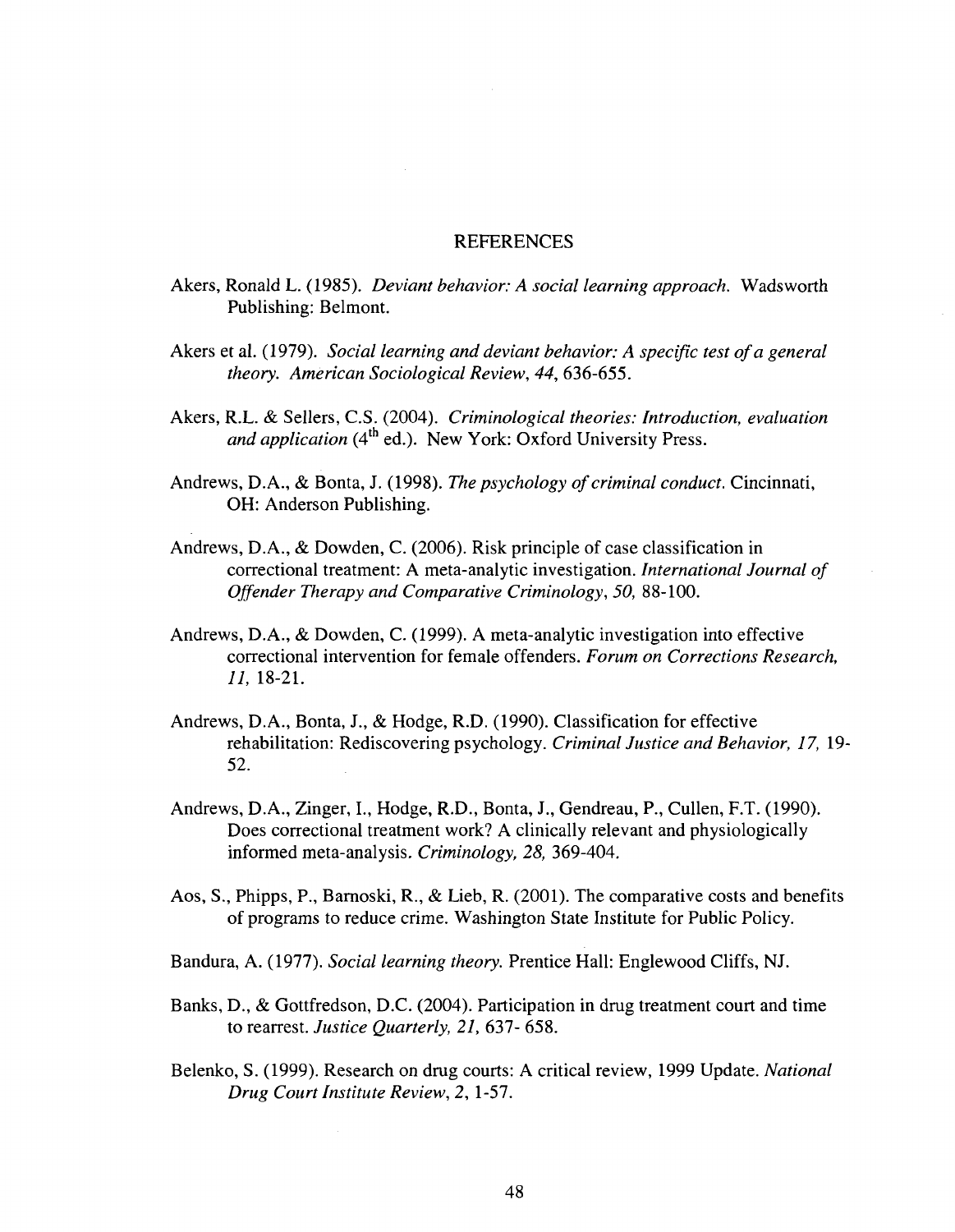- Belenko, S. (2001). Research on drug courts: A critical review 2001 update. *The National Center on Addiction and Substance Abuse.* New York: Columbia University.
- Belenko, S. (2002). Drug courts. In Leukefeld, C.G., Tims, F., & Farabee, D. (Eds.), *Drug offenders: policies and issues,* 301-318. New York: Springer Publishing.
- Belenko, S., Fagan, J.A., & Dumanovski, T. (1994). The effects of legal sanctions on recidivism in special drug courts. *The Justice System Journal, 17,* 53-79.
- Belknap, J., & Holsinger, K. (2006). The gendered nature of risk factors for delinquency. *Feminist Criminology, 1,* 48-71.
- Bonta, J., Law, M., & Hanson, R.K. (1998). The prediction of criminal and violent recidivism among mentally disordered offenders: A meta-analysis. *Psychological Bulletin, 123,* 123-142.
- Bouffard, J.A., & Richardson, K.A. (2007). The effectiveness of drug court programming for specific types of offenders: Methamphetamine and DWI offenders versus other drug-involved offenders. *Criminal Justice Policy Review, 18,* 274-294.
- Brewster, M.P. (2001). An evaluation of the Chester County (PA) drug court program. *Journal of Drug Issues, 31,* 177-206.
- Butzin, C.A., Saum, C.A., & Scarpitti, F.R. (2002). Factors associated with a drug treatment court diversion program. *Substance Use and Misuse, 37,* 1615-1633.
- Campbell, D.T., Stanley, J.C. (1963). Experimental and quasi-experimental designs for research. Houghton Mifflin Company: Boston.
- Cooke, D.J., & Philip, L. (2000). To treat or not to treat? An empirical perspective. In Hollin, C.R. (Ed). (2001). *Handbook of offender assessment and treatment.* John Wiley & Sons Ltd: England.
- Cooper, C.S. (1997). 1997 Drug court survey report: Executive summary. Drug Court Clearing House and Technical Assistance Project, Office of Justice Programs, U.S. Department of Justice.
- Cullen, F.T., & Gilbert, K.E. (1982). *Reaffirming rehabilitation.* Anderson Publishing Co.: Cincinnati, OH.
- Dannerbeck, A., Harris, G., Sundet, P., & Lloyd, K. (2006). Understanding and responding to racial differences in drug court outcomes. *Journal of Ethnicity in Substance Abuse, 5,* 1-22.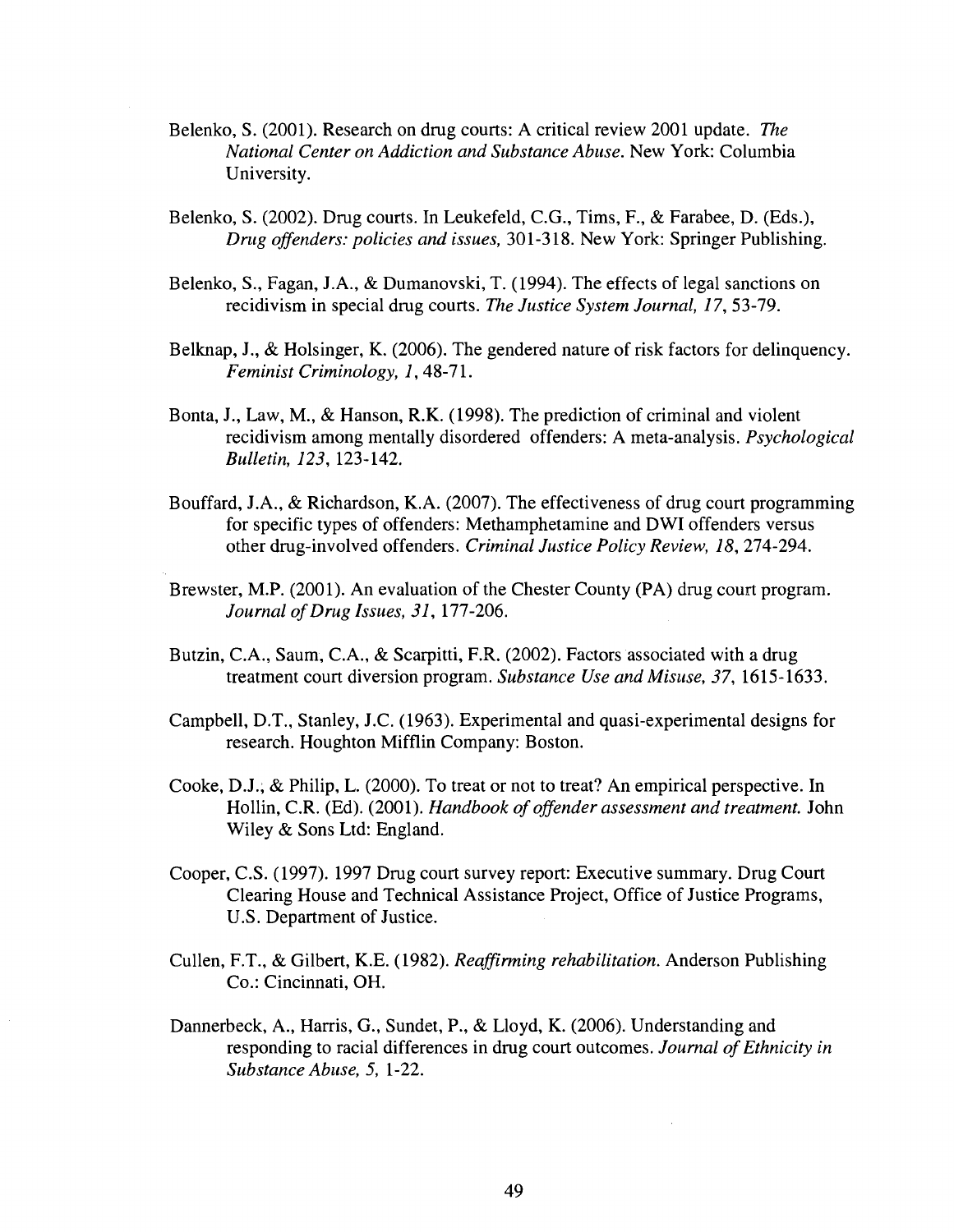- Deschenes, E,P., & Greenwood, P.W. (1994). Maricopa County's drug court: An innovative program for first time drug offenders on probation. *Justice System Journal, 17,* 99-115.
- Dowden, C, & Andrews, D.A. (1999). What works for female offenders: A metaanalytic review. *Crime and Delinquency, 45,* 438-452.
- Dowden, C, & Andrews, D.A. (2000). Effective correctional treatment and violent reoffending. *Canadian Journal of Criminology, 42,* 449-467.
- Dowden, C, & Andrews, D.A. (2004). The importance of staff practice in delivering effective correctional treatment: A meta-analytic review of core correctional practice. *International Journal of Offender Therapy and Comparative Criminology, 48,* 203-214.

Farrington, D.P. (1986). Age and crime. *Crime and Justice,* 7, 189-250.

- Festinger, D.S., Marlowe, D.B., Lee, P.A., Kirby, K.C., Bovasso, G., & McLellan, A.T. (2002). Status hearings in drug court: When more is less and less is more. *Drug and Alcohol Dependence, 68,* 151-157.
- Fielding, J.E. et al. (2002). Los angeles county drug court programs: Initial results. *Journal of Substance Abuse Treatment, 23,* 217-224.
- Finigan, M. W., Carey, S. M., & Cox, A. (2007). Impact of a mature drug court over 10 years of operation: Recidivism and costs (Final report). Portland, OR: NPC Research.
- Flores, A.W., Lowenkamp, C.T., Smith, P., & Latessa, E.J. (2006). Validating the Level of Service Inventory-Revised on a sample of federal probationers. *Federal Probation, 70,* 44-48.
- Gendreau, P., Little, T., & Goggin, C. (1996). A meta-analysis of the predictors of adult offender recidivism: What works! *Criminology, 34,* 575-607.
- Gendreau, P.C. (1996). The principles of effective intervention with offenders. In A.T. Harland (Ed.), *Choosing Correctional Options that Work: Defining the Demand and Evaluating the Supply.* Thousand Oaks, CA: Sage.
- Golkamp, J.S. & Weiland, D. (1993) Assessing the Impact of Dade County's Felony Drug Court. National Institute of Justice Research Brief. Washington DC: US Department of Justice.
- Goldkamp, J.S., White, M.D., & Robinson, J.B. (2001). Do drug courts work? Getting inside the drug court black box. *Journal of Drug Issues, 31, 27-72.*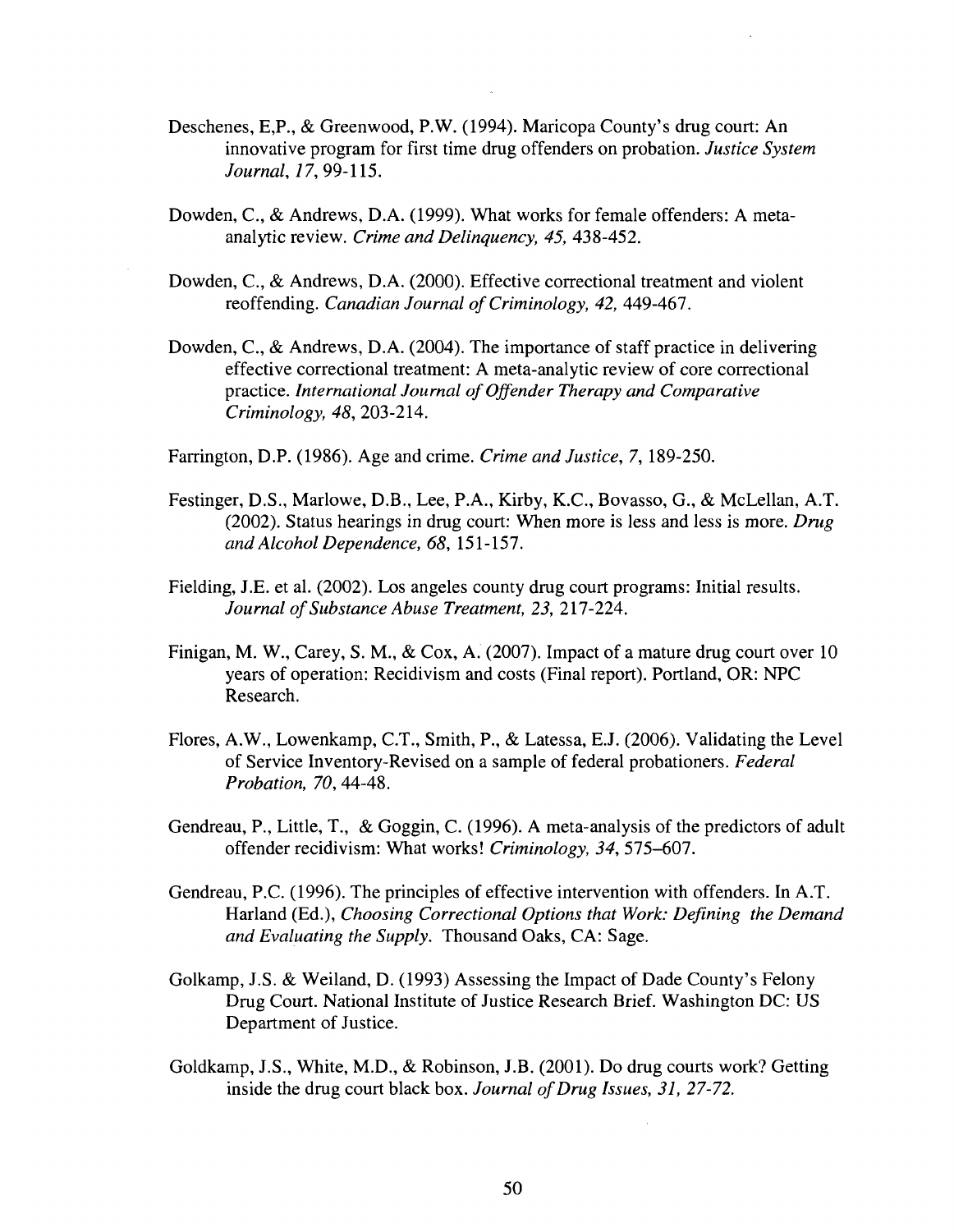- Gottfredson, D.C., Kearley, B.W., Najaka, S.S., & Rocha, CM. (2005). The Baltimore City Drug Treatment Court: 3-Year self-Report Outcome Study. *Evaluation Review, 29,* 42-64.
- Government Accountability Office (2005). *Adult drug courts: Evidence indicates recidivism reductions and mixed results for other outcomes.* Retrieved on January 28, 2009, from [www.gao.gov/new.items/d05219.pdf](http://www.gao.gov/new.items/d05219.pdf)
- Gray, A.R., & Saum, C.A. (2005). Mental health, gender and drug court completion. *American Journal of Criminal Justice, 30,* 55-69.
- Harrell, A., Roman, J., & Sack, E. (2001). Drug court services for female offenders, 1996-1999: Evaluation of the Brooklyn Treatment Court. [Technical Report].
- Hartman, J.L., Listwan, S.J., & Shaffer, D.K. (2007). Methamphetamine users in a community-based drug court: Does gender matter? *Journal of Offender Rehabilitation, 45,* 109-130.
- Hawkins, D.F., Laub, J.H., Lauritsten, J.L., & Cothern, L. (2000). Race, ethnicity, and serious violent juvenile offending. *Office of Juvenile Justice and Delinquency Prevention.* Retrieved on November 2, 2008 from [http://www.ncjrs.gov/pdffilesl/ojjdp/181202.pdf.](http://www.ncjrs.gov/pdffilesl/ojjdp/181202.pdf)
- Hoffman, M.B. (2000). The rehabilitative ideal and the drug court reality. *Federal Sentencing Reporter, 14,* 172-178.
- Holsinger, A.M., Lowenkamp & Latessa (2006). Exploring the validity of the level of service inventory-revised with Native American offenders. *Journal of Criminal Justice, 34,* 331-337.
- Holtfreter, K., & Cupp, R. (2007). Gender and risk assessment: The empirical status of the LSI-R for women. *Journal of Contemporary Criminal Justice, 23,* 363-382.
- Inciardi, J.A., McBride, D.C., & Rivers, J.E. (1996). *Drug Control and the Courts.*  Thousand Oaks, CA: Sage.
- Kelly, C.E., & Welsh, W.N. (2008). The predictive validity of the level of service inventory revised for drug involved offenders. *Criminal Justice and Behavior, 35,*  819-832.
- Langan, P.A., & Levin, D.J. (2002). Recidivism of prisoners released in 1994. *Federal Sentencing Reporter, 15,* 58-65.
- Laub, J.H. (1983). Urbanism, race and crime. *Journal of Research in Crime and Delinquency,* 20, 183-198.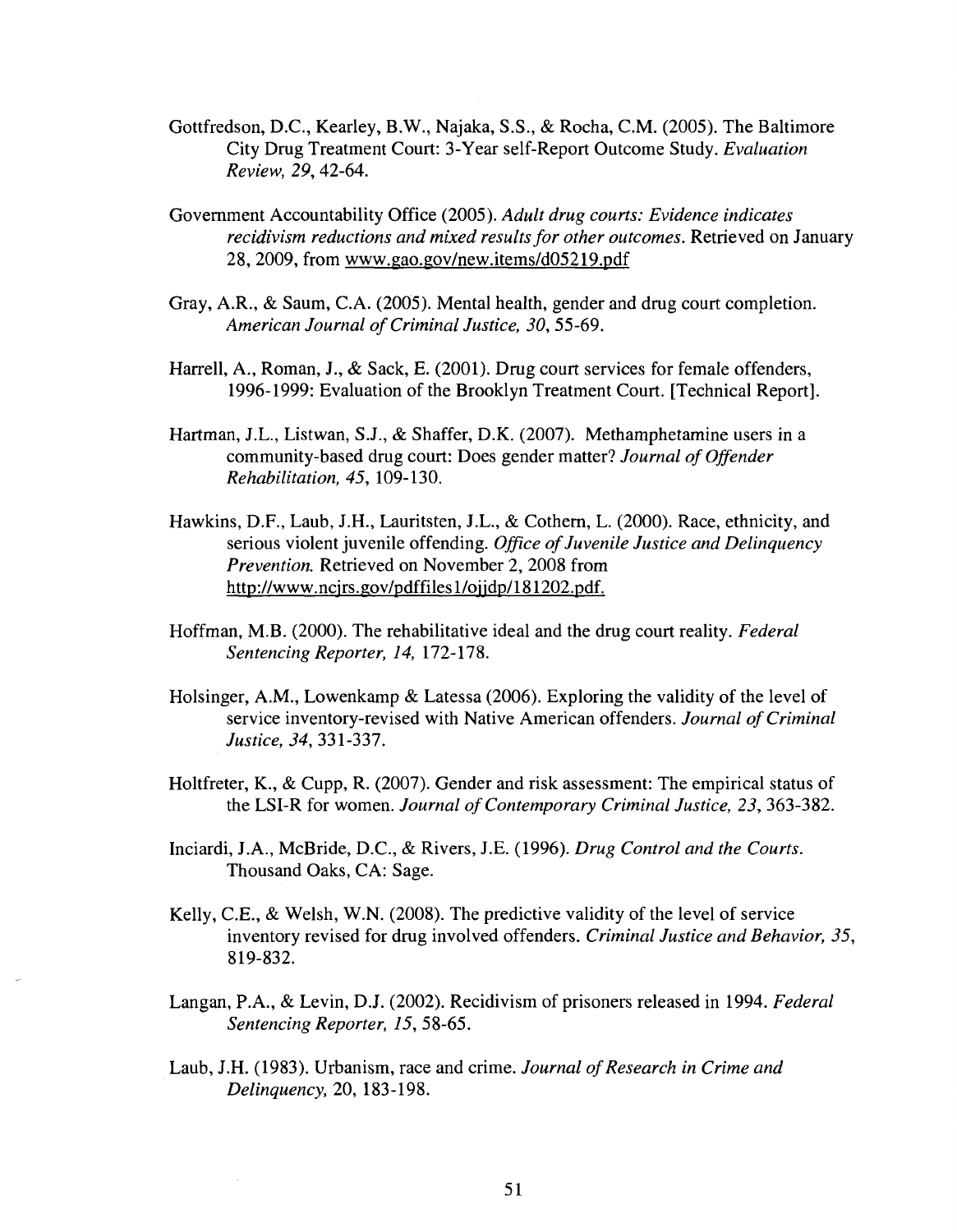- Lee, G., Akers. R.L., & Borg, M.J. (2004). Social learning and structural factors in adolescent substance use. *Western Criminology Review,* 5, 17-34.
- Lindquist, C.H., Krebs, C.P., & Lattimore, P.K. (2006). Sanctions and rewards in drug court programs: Implementation, perceived efficacy, and decision making. *Journal of Drug Issues, 22,* 119-146.
- Lipsey, M.W. (1998) Effective Intervention for Serious Juvenile offenders: A synthesis of Research. In Loeber, R., & Farrington, D.P. (Eds.). *Serious and Violent Juvenile Offenders: Risk Factors and Successful Interventions.* Thousand Oaks, CA: Sage Publishing.
- Lipsey, M.W., & Derzon, J.H. (1998). Predictors of violent or serious delinquency in adolescence and early adulthood: A synthesis of longitudinal research. In Loeber, R., & Farrington, D.P. (Eds.), *Serious and Violent Juvenile offenders: Risk factors and successful interventions* (pp. 86-105). Thousand Oaks, CA: Sage.
- Lipsey, M.W., & Wilson, D.B. (1998). Effective interventions for serious juvenile offenders: A synthesis of research. In Loeber, R., & Farrington, D.P. (Eds.). *Serious and violent juvenile offenders: Risk factors and successful interventions*  (pp. 313-345). London: Sage.
- Listwan, S.J., Borowiak, J., & Latessa, E.J. (2008). *An examination of Idaho's felony drug courts: Findings and recommendations.* Kent, OH: Kent State University, Department of Justice Studies.
- Listwan, S.J., & Latessa, E.J. (2003) The Kootenai and Ada county drug courts: Outcome evaluation findings. Kent, OH: Kent State University, Department of Justice Studies. Retrieved on 10/16/2008 from [www.uc.edu/criminaljustice/ProiectReports/Final](http://www.uc.edu/criminaljustice/ProiectReports/Final) report Ada and Kootenai Co. pdf-
- Listwan et al. (2003). The Effect of drug Court Programming on Recidivism: the Cincinnati Experience. *Crime and Delinquency, 49,* 389-411.
- Listwan, S.J., Shaffer, D.K., & Hartman, J.L. (2008). Combating methamphetamine use in the community. *Crime and Delinquency. Retrieved from*  [http://cad.sagepub.com/cgi/rapidpdf/00111](http://cad.sagepub.com/cgi/rapidpdf/001)28707307221vl
- Listwan, S.J., Shaffer, D.K., & Latessa, E.J. (2002). The drug court movement: Recommendations for improvement. *Corrections Today 64,* 52-54, 120, 123.
- Lovins, L.B., Lowenkamp, C.T., Latessa, E.J., & Smith, P. (2007). Application of the risk principle to female offenders. *Journal of Contemporary Criminology, 23,* 383- 398.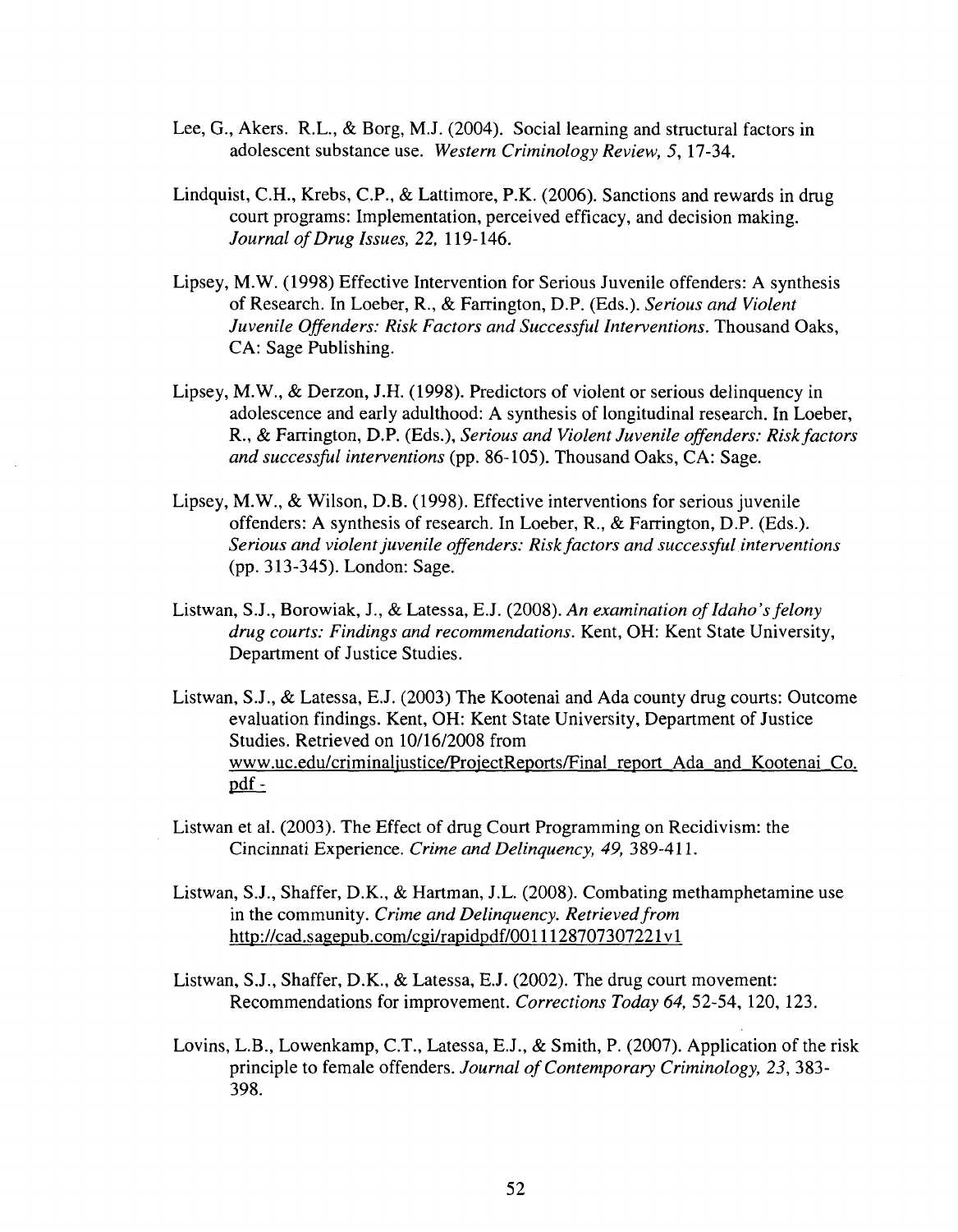- Lowenkamp, C.T., Holsinger, A.M., & Latessa, E.J. (2001). Risk/need assessment, offender classification and the role of child abuse. *Criminal Justice and Behavior, 28,* 543-563.
- Lowenkamp, C.T., Holsinger, A.M., & Latessa, E.J. (2005). Are Drug Courts Effective? A Meta-Analytic Review. *Journal of Community Corrections, 28,* 5-10.
- Lowenkamp, C.T., & Latessa, E.J. (2004). Understanding the risk principle: How and why correctional interventions can harm low risk offenders. *Topics in Community Corrections, 3-8.*
- Lowenkamp. C.T., & Latessa, E.J. (2005). Increasing the Effectiveness of Correctional Programming Through the Risk Principle: Identifying Offenders for Residential Placement. *Criminology and Public Policy, 4, 263-290.*
- Marlowe, D.B., Festinger, D.S., & Lee, P.A. (2004). The judge is a key component of drug court. *Drug Court Review, 4,* 1-34.
- Marlowe, D.B., Festinger, D.S., Lee, P.A., Schepise, M.M., Hazzard, J.E.R., Merrill et al. (2003). Are judicial status hearings a key component of drug court? During treatment data from a randomized trial. *Criminal Justice and Behavior, 30,* 141- 162.
- Marlowe, D.B., Festinger, D.S., Dugosh, K.L., Lee, P.A., & Benasutti, K.M. (2006). Adapting judicial supervision to the risk level of drug offenders: Discharge and 6 month outcomes from a prospective matching study. *Drug and Alcohol Dependence, 88,* 4-13.
- Mateyoke-Scrivner, A., Webster, J.M., Stanton, M., & Leukefeld, C. (2004). Treatment retention predictors of drug court participants in a rural state. *The American Journal of Drug and Alcohol Abuse, 30,* 605-625.
- Miethe, T.D., Lu, H., & Reese, E. (2000). Reintegrative shaming and recidivism risks in drug court: Explanations for some unexpected findings. *Crime and Delinquency, 46,522-541.*
- NADCP. (1997). Defining Drug Courts: The Key Components. Washington , D.C.: Office of Justice Programs, U.S. Department of Justice.
- National Institute on Drug Abuse. (2006). Congressional and legislative activities. Retrieved on March 23, 2009, from <http://www.nida.nih.gov/about/legislation/Chronology.html>
- Office of National Drug Control Policy. (2007). Drug Courts. Retrieved on 10/15/08 from [http://www.whitehousedrugpolicy.gov/enforce/drugcourt.html.](http://www.whitehousedrugpolicy.gov/enforce/drugcourt.html)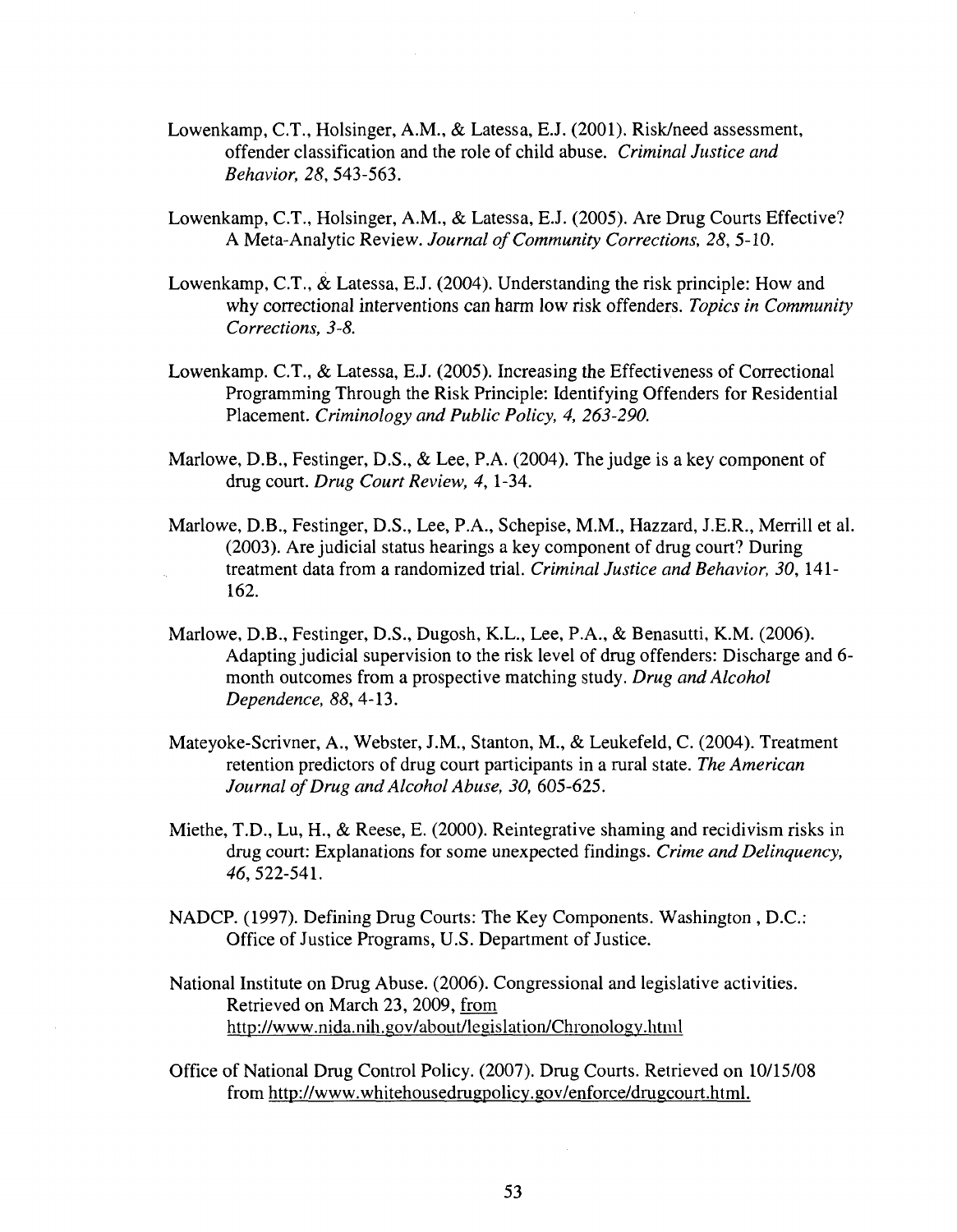- Peters, R.H., & Murrin., M.R. (2000). Effectiveness of Treatment-Based Drug Courts in Reducing Criminal Recidivism. *Criminal Justice and Behavior, 20, 72-96.*
- Randolph, J.J., & Edmondson, R.S. (2005). Using the binomial effect size display (BESD) to present the magnitude of effect sizes to the evaluation audience. *Practical Assessment, Research and Evaluation 10,* 1-7. Retrieved on March 18, 2009 from: <http://pareonline.net/pdf/vl0nl4.pdf>
- Rea, L.M., & Parker, R.A. (1992). *Designing and conducting survey research.* San Francisco: Jossey-Bass.
- Robinson, J.J., & Jones, J.W. (2000). Drug testing in a drug court environment: Common issues to address. U.S. Department of Justice, Drug Courts program office. Retrieved on January 23, 2009 from [www.ncjrs.gov/pdffiles 1](http://www.ncjrs.gov/pdffiles)/ojp/l81103.pdf
- Rosenthal, J.A. (1996). Qualitative descriptors of strength association and effect size. *Journal of Social Service Research, 21,* 37-59.
- Rosenthal, J.A., & Rubin, D.B. (1982). A simple, general purpose display of magnitude of experimental effect. *Journal of Educational Psychology, 74,* 166-169.
- Sample, L.L., & Bray, T.M. (2006). Are sex offenders different? An examination of rearrest patterns. *Criminal Justice Policy Review, 17,* 83-102.
- Satel, S.L. (1998). Observational study of courtroom dynamics in selected drug courts. *National Drug Court Institute Review, 1,* 43-72.
- Saum, C.A., Scarpitti, F.R., & Robbins, C.A. (2001). Violent offenders in drug court. *Journal of Drug Issues, 31,* 107-128.
- Saum, C.A. et al. (2002). Drug court participants' satisfaction with treatment and the court experience. *Drug Court Review, 4,* 39-81.
- Schlager, M.D., & Simourd, D.J. (2007). Validity of the level of service inventory revised (LSI-R) among african american and hispanic male offenders. *Criminal Justice and Behavior, 34,* 545-555.
- Shaffer, D.K., Hartman, J.L., & Listwan, S.J. (In Press). Drug abusing women in the community: The impact of drug court involvement on recidivism. *Journal of Drug Issues.*
- Simourd, D.J., & Andrews, D.A. (1994). Correlates of delinquency: A look at gender differences. *Forum on Corrections Research, 6,* 26-31.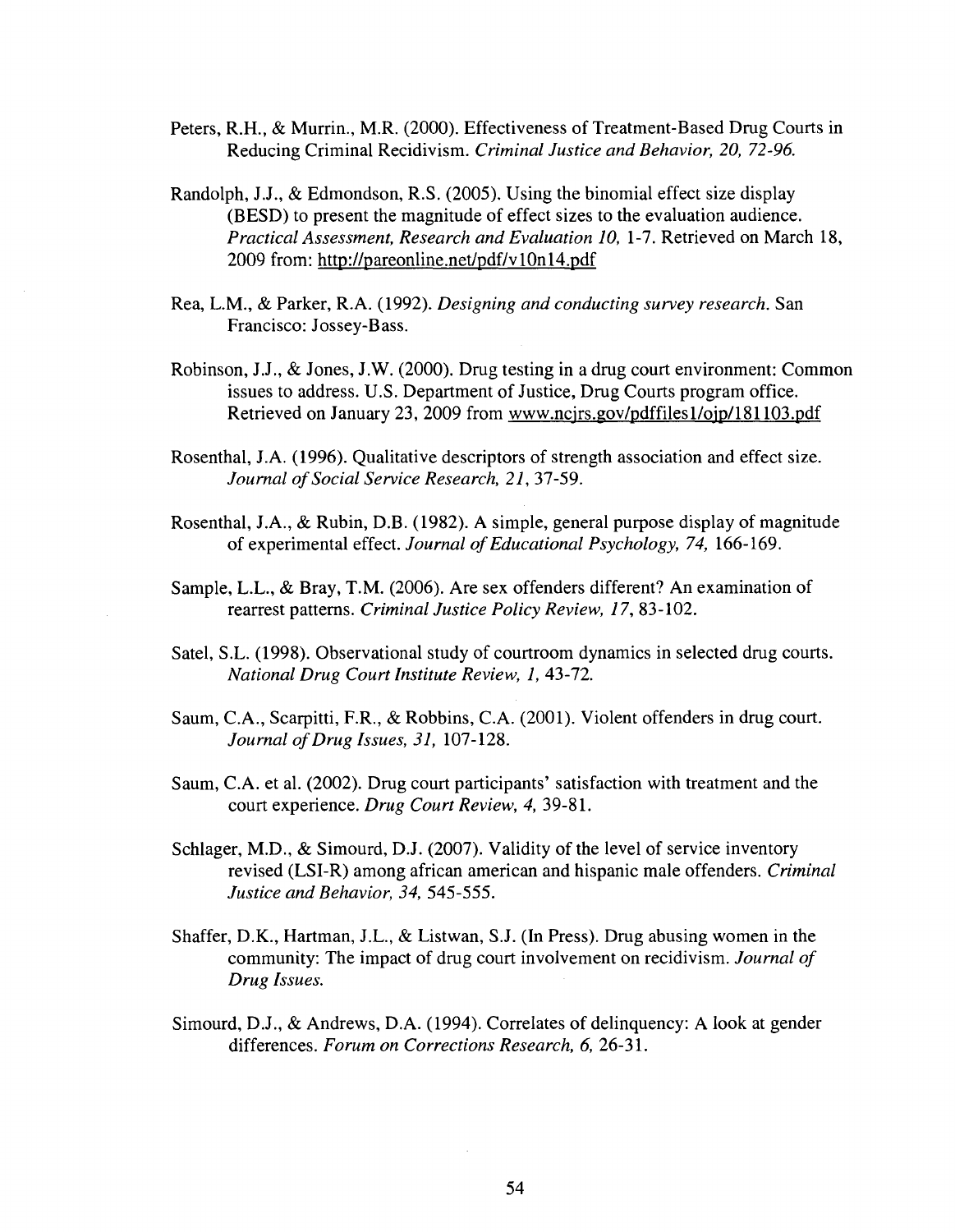- Simourd, D.J., & Malcom, P.B. (1998). Reliability and validity of the Level of Service Inventory-Revised among federally incarcerated sex offenders. *Journal of Interpersonal Violence, 13, 261-274.*
- Spohn, C, Piper, R.K., Martin, T., & Frenzel., E.D. (2001). Drug Courts and recidivism: The results of an evaluation using two comparison groups and multiple indicators of recidivism. *Journal of Drug Issues, 31,* 149-176.
- Steffensmeier, D., & Allan, E. (1996). Gender and crime: Toward a gendered theory of female offending. *Annual Review of Sociology, 22,* 459-487.
- Steffensmeier, D.J., Allan, E.A., Harer, M.D., & Streifel, C. (1989). Age and the distribution of crime. *Journal of Sociology,* 94, 803-831.
- Truitt, L., Rhodes, W.M., Hoffmann, M.G., Sheeherman, A.M., Jalber, S.K., Kane, M. et al. (2002). Evaluating treatment drug courts in Kansas City, Missouri and Pensacola, Florida: Executive Summary. [Unpublished Report]. Retrieved on 10/10/08 from, [www.abtassociates.com/reports/ES-eval](http://www.abtassociates.com/reports/ES-eval) treatment.pdf -
- Taxman, F.S., & Bouffard, J. (2002). Treatment inside the drug treatment court: The who, what, where and how of treatment services. *Substance Use and Misuse, 37,*  1665-1688.
- Vito, G., & Tewksbury, R.A. (1998). The impact of treatment: The Jefferson County (Kentucky) drug court program. *Federal Probation, 62,* 46-52.
- Wilson, D.B., Mitchell, O., & Mackenzie, D.L. (2006). A Systematic Review of Drug Court Effects on Recidivism. *Journal of Experimental Criminology, 2,* 459-487.
- Wolfe, E., Guydish, J., & Termondt, J. (2002). A drug court outcome evaluation comparing arrests in a two-year follow-up period. *Journal of Drug Issues, 32,*  1155-1172.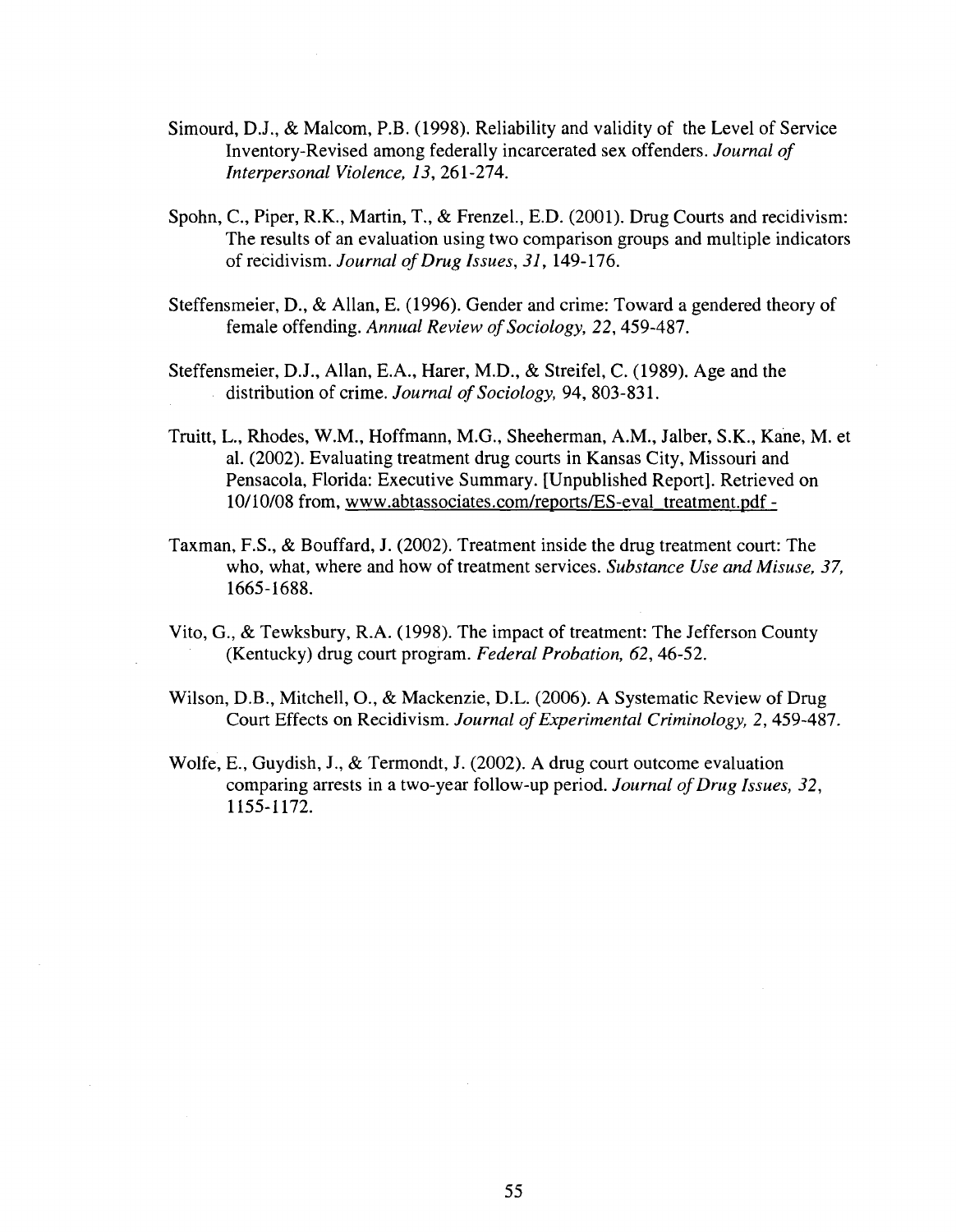## APPENDIX I

# Level of Service Inventory-Revised

 $\label{eq:2.1} \frac{1}{\sqrt{2\pi}}\int_{0}^{\infty}\frac{1}{\sqrt{2\pi}}\left(\frac{1}{\sqrt{2\pi}}\right)^{2\alpha} \frac{d\alpha}{\alpha} \,d\beta.$ 

 $\sim$   $\sim$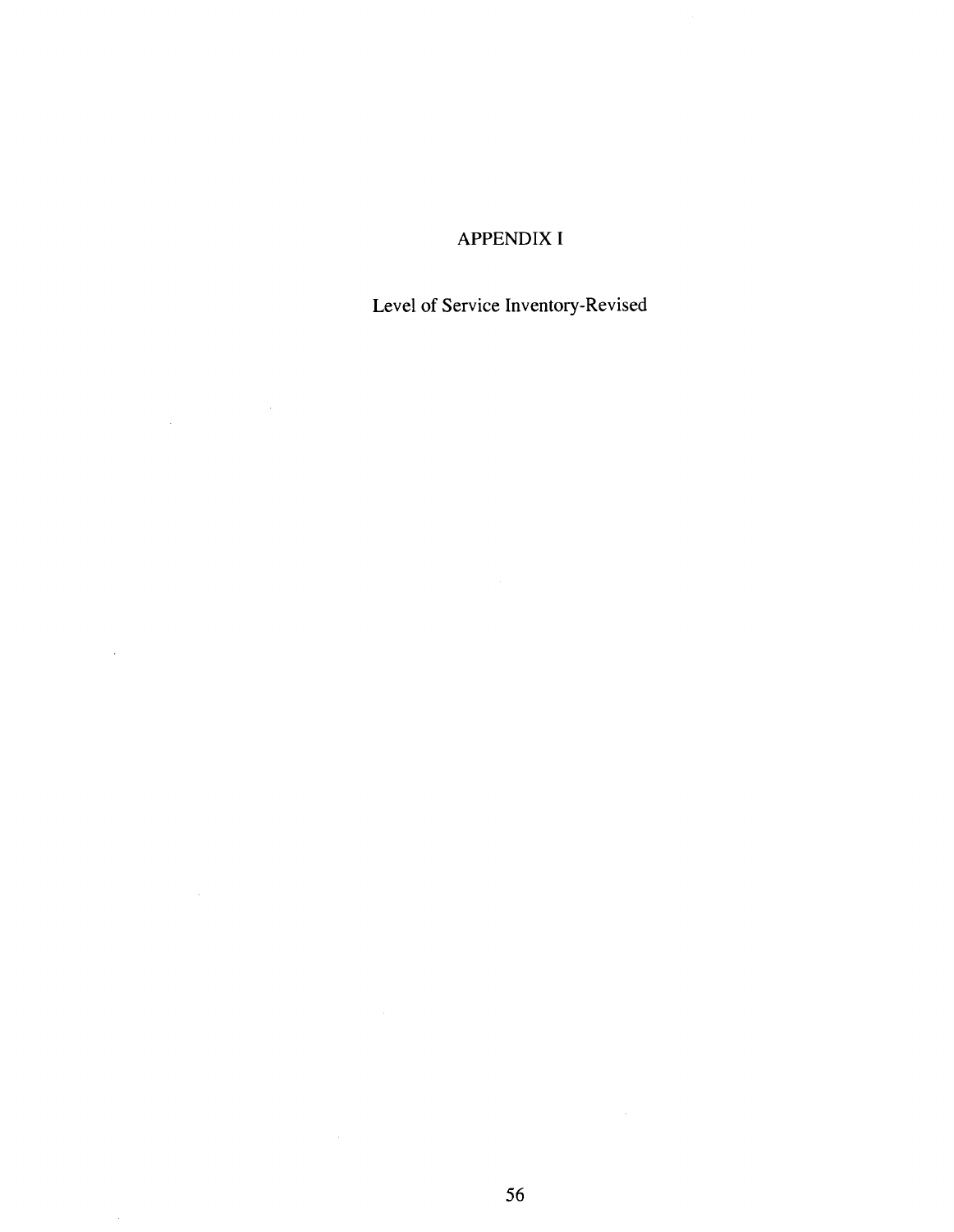**cn o**  LSI-R: The Level of Service

| Name: $\Box$                                 |        |  | Identifying Number: |                      |  |  |
|----------------------------------------------|--------|--|---------------------|----------------------|--|--|
| Date of Birth: $\frac{1}{2}$ / $\frac{1}{2}$ | Sex: M |  |                     | Date: $/$            |  |  |
| Referral Source: .                           |        |  |                     | Reason for Referral: |  |  |
| Disposition:_                                |        |  | Present Offenses:   |                      |  |  |
|                                              |        |  |                     |                      |  |  |

**The LS1-R is a quantitative survey of attributes of offenders and their situations relevant to the decisions regarding level of service. The LSI-R is composed of 54 items. Items are either in a "yes-no" format, or in a "0-3" rating format, based on the following scale:** 

- *i:* **A satisfactory situarioa with no need for Improvement**
- **2: A relatively satisfactory situarioa, with some room for Improvement evident**
- **I: A relatively unsatisfactory situation with a need for improvement**
- **0: A very unsatisfactory situation with a very clear and strong need for improvement**

**Place an X" over the appropriate response for each question, whether it be a simple "yes" or "no", or a rating number. The answers will transfer through to the scoring sheet beneath for quick tallying of the LSI-R score. Be sure to see the manual for guidelines on rating and scoring. For missing information, circle the question number.** 

| <b>Criminal History</b> |     |                                                                                                                                                                                                                                                                             |
|-------------------------|-----|-----------------------------------------------------------------------------------------------------------------------------------------------------------------------------------------------------------------------------------------------------------------------------|
|                         |     | Ness Year of List Any prior adult convictions? Numbers and a<br>المتعارض والمحارب                                                                                                                                                                                           |
| No.                     | Yes | Two or more prior convictions?                                                                                                                                                                                                                                              |
|                         |     | Net Year 198 Three or more prior convictionally working                                                                                                                                                                                                                     |
| No                      | Yes | Three or more present offenses? Number:                                                                                                                                                                                                                                     |
|                         |     | No. 1944. It Arene there is 160 and the contract of the contract of the                                                                                                                                                                                                     |
|                         | Yes | Ever incarcerated upon conviction?                                                                                                                                                                                                                                          |
|                         |     | <b>INGLE COMMUNISME THE RESIDENCE AND A PROPERTY</b>                                                                                                                                                                                                                        |
| No                      | Yes | Ever punished for institutional misconduct? Number:                                                                                                                                                                                                                         |
|                         |     | <b>Contract of the Contract of Contract of the Contract of the Contract of the Contract of the Contract of the Contract of the Contract of the Contract of the Contract of the Contract of the Contract of the Contract of the C</b><br>mended direct ora<br>f. community s |
| No                      | Yes | 10. Official record of assault/violence?                                                                                                                                                                                                                                    |

#### **Education/Employment**

|    |            | When in labor market:                                                                   |  |
|----|------------|-----------------------------------------------------------------------------------------|--|
|    |            | No. Yes. It Currently unemployed.<br>$-300.11$                                          |  |
| No | <b>Yes</b> | 12. Frequently unemployed?                                                              |  |
|    |            | Net: Year 2 13: Never employed for a full years, which is the state of the state of the |  |
| No | Yes        | Ever fired?                                                                             |  |

|    |     | School or when in school:                        |
|----|-----|--------------------------------------------------|
|    |     | Net Yes 15. Less than regular grade 107          |
| No | Yes | 16. Less than regular grade 12?                  |
|    |     | No. Yes. 12 Suspended or expelled at least once? |
|    |     |                                                  |

For the next three questions, if the offender is a homemaker or pensioner, complete #18 only. If the offender is in school. working, or unemployed, corriplete #18, #19 and #20. If the offender is unemployed, rate 0.

|  |  |  | 19. Peer interactions                                                                                                                                                                                                                                                                                               |
|--|--|--|---------------------------------------------------------------------------------------------------------------------------------------------------------------------------------------------------------------------------------------------------------------------------------------------------------------------|
|  |  |  | $\frac{1}{2}$ $\frac{1}{2}$ $\frac{1}{2}$ $\frac{1}{2}$ $\frac{1}{2}$ $\frac{1}{2}$ $\frac{1}{2}$ $\frac{1}{2}$ $\frac{1}{2}$ $\frac{1}{2}$ $\frac{1}{2}$ $\frac{1}{2}$ $\frac{1}{2}$ $\frac{1}{2}$ $\frac{1}{2}$ $\frac{1}{2}$ $\frac{1}{2}$ $\frac{1}{2}$ $\frac{1}{2}$ $\frac{1}{2}$ $\frac{1}{2}$ $\frac{1}{2}$ |

**Financial** 

| . |     |                                     |
|---|-----|-------------------------------------|
|   |     | $3 \t3 \t1 \t6 \t21$ . Problems     |
|   |     |                                     |
|   | Yes | 22. Reliance upon social assistance |
|   |     |                                     |

**r;;hi • :•>•>« Mulii.|li-.ilih St.i.'im Inc Ml "Chi. i(«nr j In ihf I' S \ 'XW \>w.ir.i KilN ttoulot jrd Nunh r,>i.iu.imli. N V i ."'11111 .Mlill l'ii-:i»il In I .IIUIU. ; "!!\i,i.ma I'jik Xt.'nih". furi'nM UN \i:i | :\ln , vm\* >H.MI|| . , 4IIS, 41; ;•,\_'- :.,, ,4in<sup>p</sup>**

MH 副账 A. Andrews, Ph.D., and James L. Bonta, Ph.D.  $\overrightarrow{a}$  $\mathbf{\hat{a}}$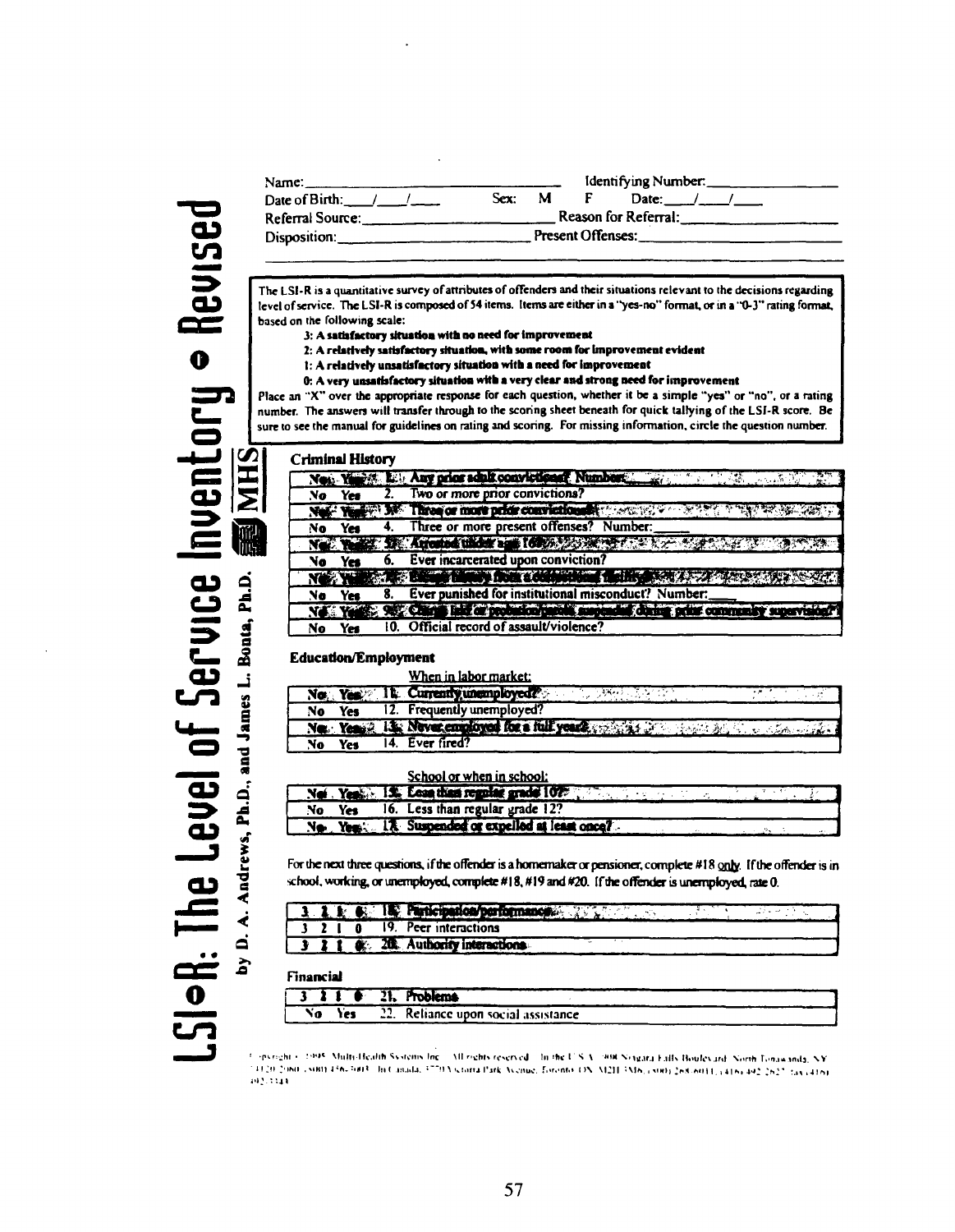# **CD**   $\Xi$ **aj o**  <u>به</u> <u>تي به</u>

**a** 

**.O** 

| 2: A relatively satisfactory situation with some room for improvement evident                                                                                            |                                         |                            |
|--------------------------------------------------------------------------------------------------------------------------------------------------------------------------|-----------------------------------------|----------------------------|
| 1: A relatively unsatisfactory situation with a need for improvement<br>0: A very unsatisfactory situation with a very clear and strong need for improvement             |                                         |                            |
| <b>Family/Marital</b>                                                                                                                                                    |                                         | Question<br><b>Numbers</b> |
| Dissets faction with marita or courvalent situation without                                                                                                              | 83 X J                                  | 233                        |
| Non-rewarding, parental                                                                                                                                                  |                                         | 24.                        |
| <b>PRODUCTION</b><br>Criminal-Family/Spouse                                                                                                                              | <b>BOOK ALCOHOL</b><br>Yes<br>Ne        | 26.                        |
| Accommodation                                                                                                                                                            |                                         |                            |
| <b>The State War of the Complete Market and</b>                                                                                                                          |                                         |                            |
| 3 or more address changes last year                                                                                                                                      | No                                      |                            |
| SOLO CHOICH IN THE BOSTON SOLO COMPANY PRESS                                                                                                                             | 331                                     |                            |
| Leisure/Recreation<br>老人の子                                                                                                                                               |                                         |                            |
| A MARK OF BISHOP PERSON IN BISHOP HOME RELY IN ANY<br>Could make better use of time                                                                                      |                                         | 31                         |
|                                                                                                                                                                          |                                         |                            |
| Companiens                                                                                                                                                               |                                         |                            |
| FLATT TILL HIDELINER LAND DER REAL PALITAN DER DER                                                                                                                       | No                                      |                            |
| Some criminal acquaintances                                                                                                                                              | 978-774-47                              | 33.                        |
| <b>身条 COMPOST</b><br>$\mathbb{R} \rightarrow \mathbb{Z}$ is the set of $\mathbb{Z}$<br>Few anti-criminal acquaintances                                                   |                                         |                            |
| <b>Ba</b> rick C<br>A WELFALL A DELIBERTY OF A                                                                                                                           |                                         |                            |
| Alcohol/Drug Problem<br><b>CONTRACTOR</b><br>منسلا                                                                                                                       | <b>THE SHOP SHOP AND A</b><br>Vē<br>Yan |                            |
| Drug problem, ever                                                                                                                                                       |                                         | 38.                        |
| <b>TRANSPORT</b><br><b>ATTACHED AND ALL AND ALL AND A</b><br><u> Tantan d</u><br>Specify type of drug:                                                                   | . 252                                   | ES 19                      |
| Drug problem, currently<br><b>TAS OF WEIGHT</b><br><b>CAR SAN AND AND THE REPORT OF THE REPORT OF THE REPORT OF THE REPORT OF THE REPORT OF THE REPORT OF THE REPORT</b> |                                         | 40.                        |
| <b>Marital/Family</b>                                                                                                                                                    | Yer                                     | 46<br>42                   |
| SCHOOL WITH COMPANY AND A STREET CONTROL CONTROL                                                                                                                         | 经地 船兵队<br>'N                            |                            |
| <b>Medical</b>                                                                                                                                                           | Ye<br>Yer                               | M                          |
| <b>MOLES MEETING</b><br><b>A MARINA RASA</b><br>「不下変われる海のビー」。<br>di Service                                                                                              | м                                       |                            |
|                                                                                                                                                                          |                                         |                            |
| <b>Emotional/Personal</b><br>Marketing and the county of the energy profit and later<br>२ के प्रक्रम महार                                                                | تتوازد                                  |                            |
| Severe interference, active psychosis                                                                                                                                    | No<br>Yes                               | 46                         |
| Mental hissita treatment, past                                                                                                                                           | NС<br>w                                 | 47                         |
| Mental health treatment, present                                                                                                                                         | Ne<br>Yes                               | 48<br>49                   |
| <b>Sal Montgott &amp; Arange Williams And Communication</b>                                                                                                              |                                         |                            |
|                                                                                                                                                                          |                                         |                            |
| Atti <b>tudes/Orientation</b>                                                                                                                                            |                                         |                            |
| A LITTLE TO A CONTRACTOR AND                                                                                                                                             |                                         |                            |
| Unfavorable toward convention                                                                                                                                            |                                         |                            |
| <b>Poles Bonnes Contemporary</b><br>٨.<br>승규가 가능                                                                                                                         |                                         |                            |
| Poor, toward supervision                                                                                                                                                 | No<br>Yes                               | 54                         |

Copyright <sup>c.</sup> 1995. Multi-Health Systems Inc. All rights reserved.

**Remember, the rating scale is as follows: J: A sattofKtory lirnatloo with IM need for Improvement**